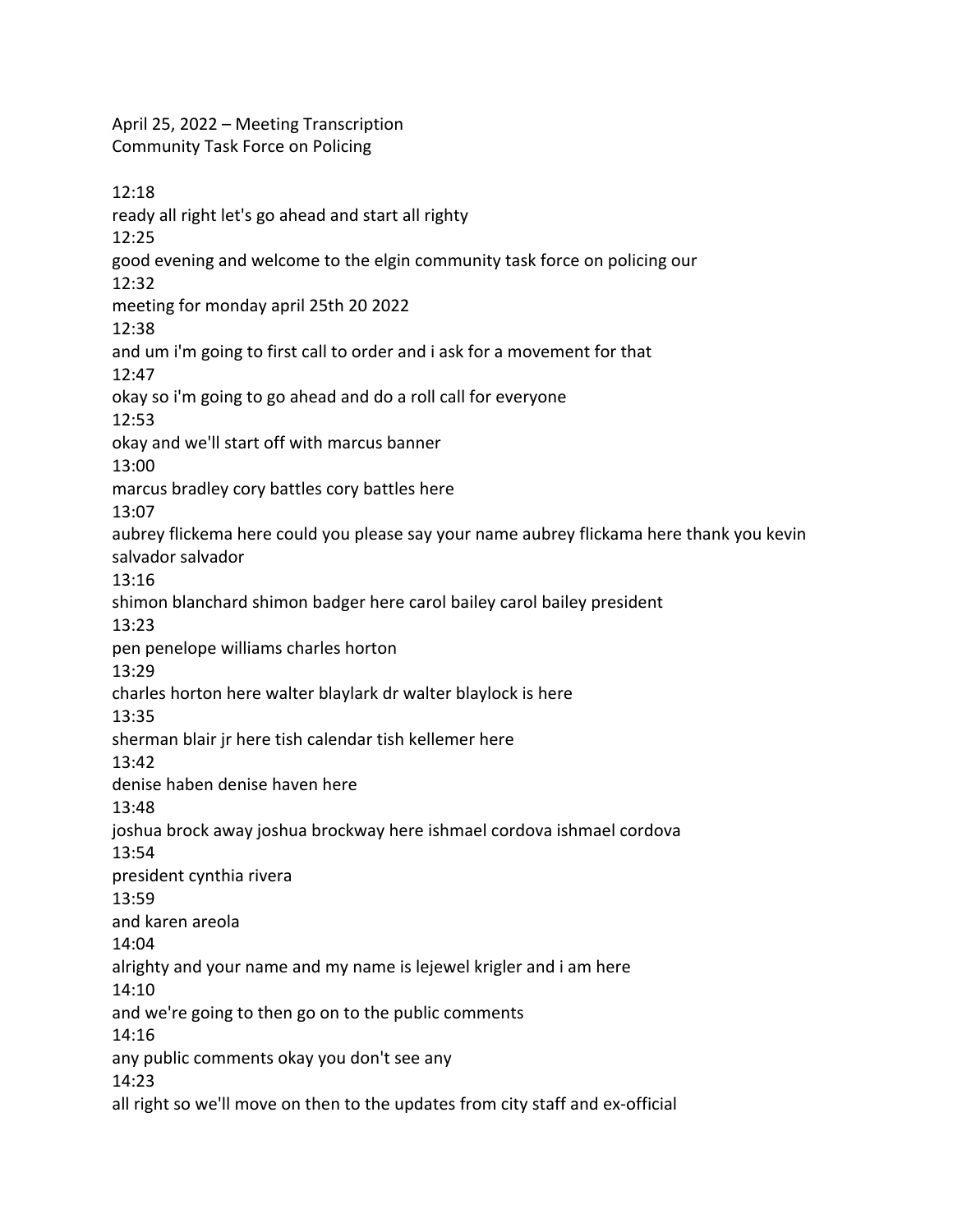14:28 members 14:38 updates from city staff and ex-official members good evening task force members i am city councilman tish powell 14:46 updates since our last meeting obviously we tried to meet about a week ago 14:52 unfortunately did not have a quorum and had to cancel that meeting glad to see 12 of us present today so we 14:58 can keep the meeting going one of the things we did meet as a 15:04 leadership team what was that friday just to kind of prepare for this meeting 15:11 and hopefully be able to bring us to some 15:16 get some direction on a few items that are outstanding so that we can kind of get direction 15:22 from the task force or recommendations before 15:28 the task force item comes before the city council agenda that was something 15:33 that was originally scheduled to be on the agenda a couple weeks ago we opted to kind of hold off on that 15:40 before so that we can talk about some of the things that are on the agenda tonight so that um 15:46 the task force's recommendations not recommendations in terms of recommendations from the 15:53 subcommittees but recommendations on how best to move forward can be incorporated 15:58 in what goes to the city council so that's kind of it in the nutshell in case you will council member toby shaw 16:04 you can call me toby you don't need any formal title uh thank you so much for coming today i did read a couple of the 16:09 emails from task force members that submitted some feedback thank you for the feedback i know that uh it was i 16:15 read that took that to heart hopefully tonight i think we did a little better job maybe prepping for tonight so hopefully we got a little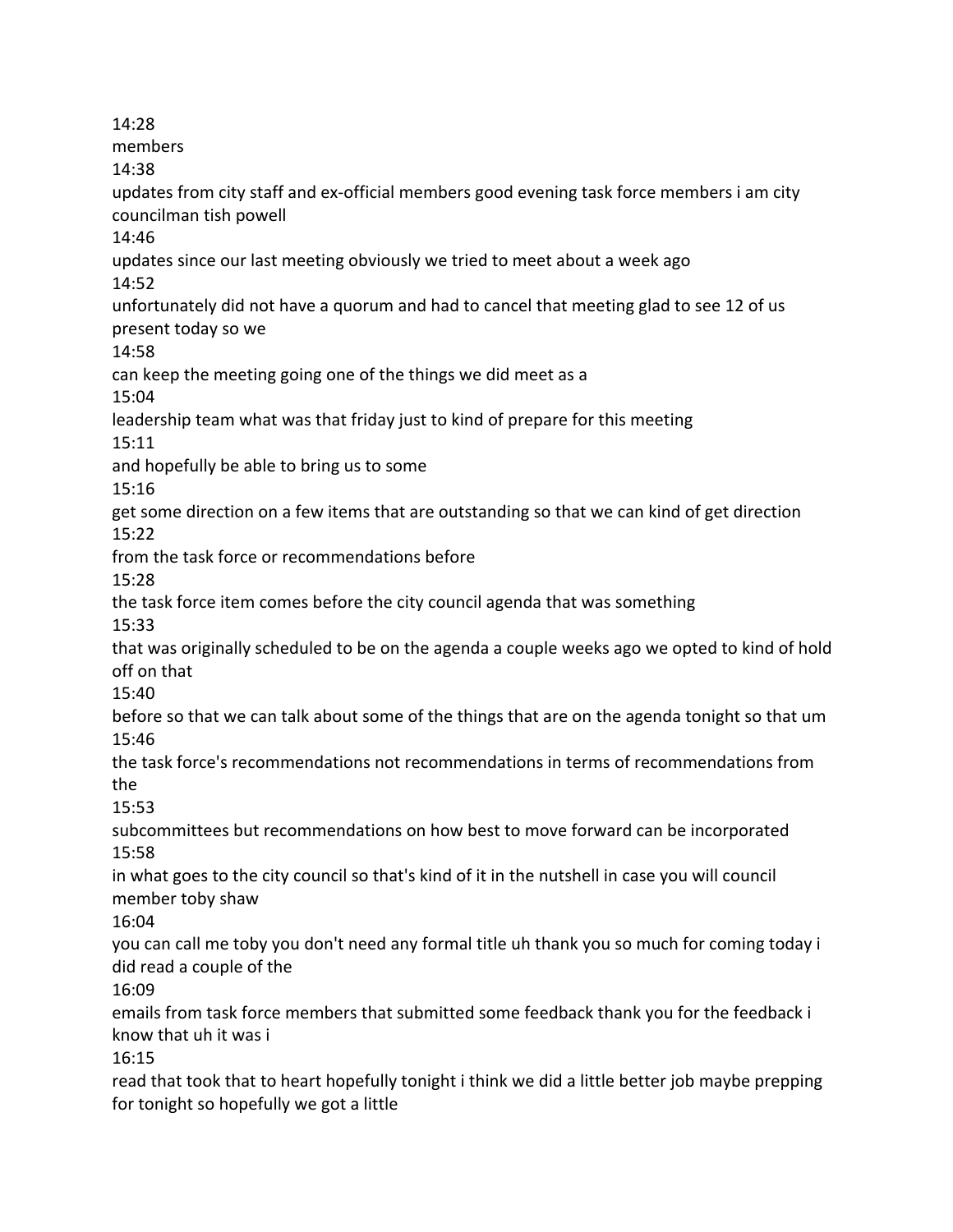better agenda that we can stick to i want to just mention to you if we're hoping to get the we talked about the

 $16:27$ 

topics of getting the recommendation from the task force and next steps uh if we look at the schedule the next city

16:32

council meeting that that would most likely hit on then would be the may 11th meeting would be when we would then

16:38

hopefully be able to bring the topic back up uh to the former to the council as a whole 16:44

other than that no other updates for myself

16:49

so when you're saying recommendations to the council are you talking about recommendations about going forward or

16:56

recommendations from the subcommittee recommendations on moving forward recommendations on on the facilitation

17:03

direction okay yes thank you thank you for asking the clarifying question yes thanks and i just want to recognize that

17:09

we uh specifically thank you all righty so then we'll be moving

17:15

forward then with our new business and that is of the future task force facilitation 17:26

yes this item is on the agenda based on uh feedback from the task force at our

17:32

last full meeting on the 7th just listening to feedback from the task

17:38

force it seemed that we really need to talk about how we want

17:44

to move forward in terms of facilitation what what the direction is from the task force what it is that you would like to

17:51

see what's going well what maybe isn't going as well so that we can make sure

17:57

that we're providing what is needed and respect everyone's time and and make sure that we are moving forward with

18:05

what is expected um i think that i think the questions that i think we just need uh some direction

18:11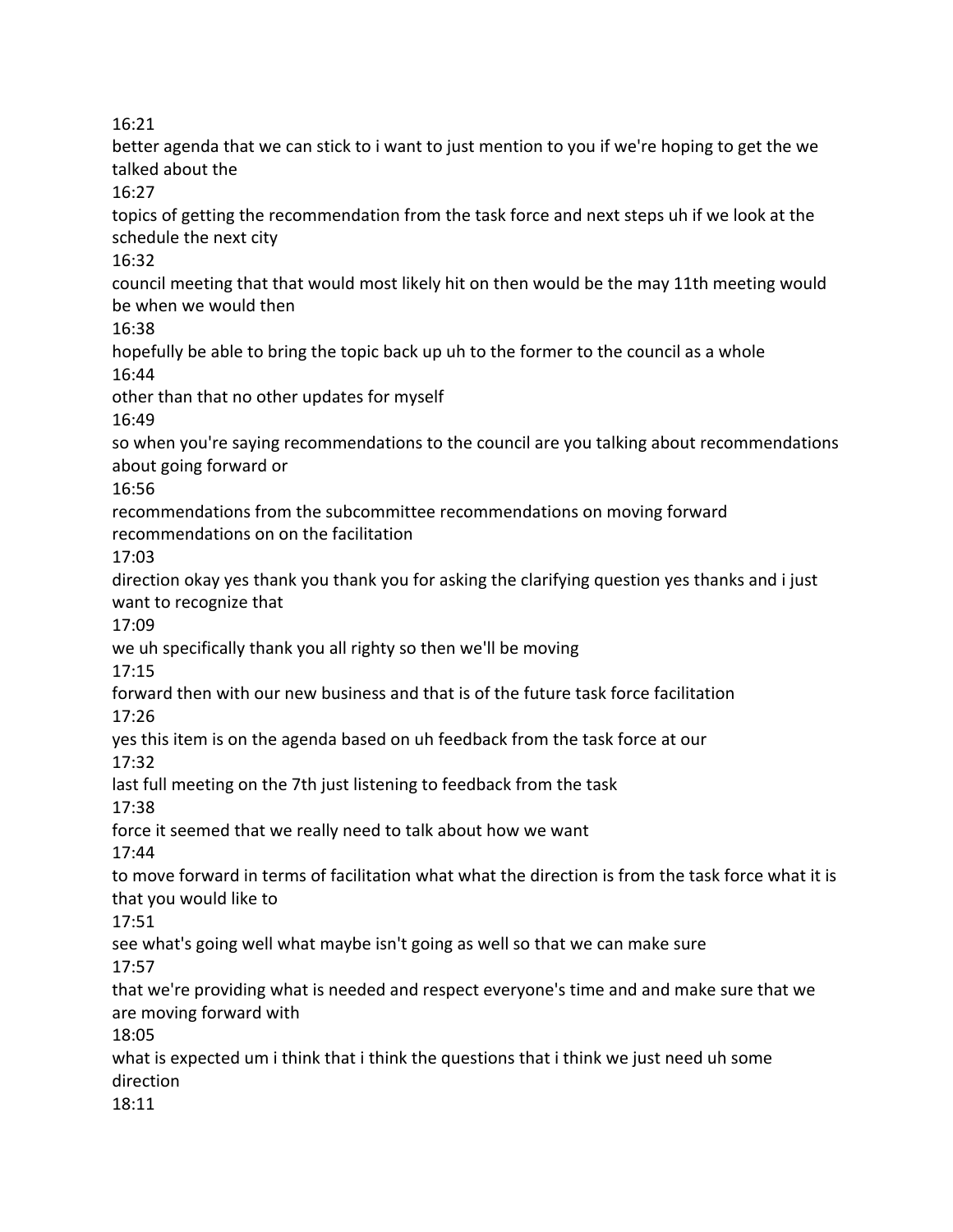now would be the kind of the who uh the when and the hot and i think we touched on those things 18:17 as a kind of a leadership team meeting on friday and i think that's where as we as the

conversation kind of comes out

18:23

tonight that's kind of the things that i'll be looking for to help drive the group to to make sure that we got a

18:28

consensus or or at least the majority uh perspective uh around those like kind of three questions as far as next steps

18:37

okay so then i take it then that we would be then going into discussion then about that facilitation team

18:44

and what the task force group here is then looking to do so any proposals any thoughts at this 18:51

point in time

18:59

and part of the discussion too if i could just jump in real quick obviously we'll be talking about the

19:05

timeline because obviously that is something that we'll have to discuss and it's on the 19:10

agenda for tonight in terms of the timeline so keep in mind that that is part of the 19:15

discussion as well okay tish you had your hand on

19:20

thank you i propose that as a task force we do move forward we do meet we do get the 19:27

work done i do think we need some form of facilitation some form of

19:33

reining in for lack of a better phrase i don't think it would be worth the

19:40

effort or the money to hire kearns and west renew their contract

19:45

uh or go with another outside team but i think it would be nice to have somebody who's maybe fairly

19:51

local you can save on some travel costs that way there are some good

19:57

non-profit organizations here in elgin i know sometimes there's the idea that 20:02

you want an outside facilitator because they're removed from the community but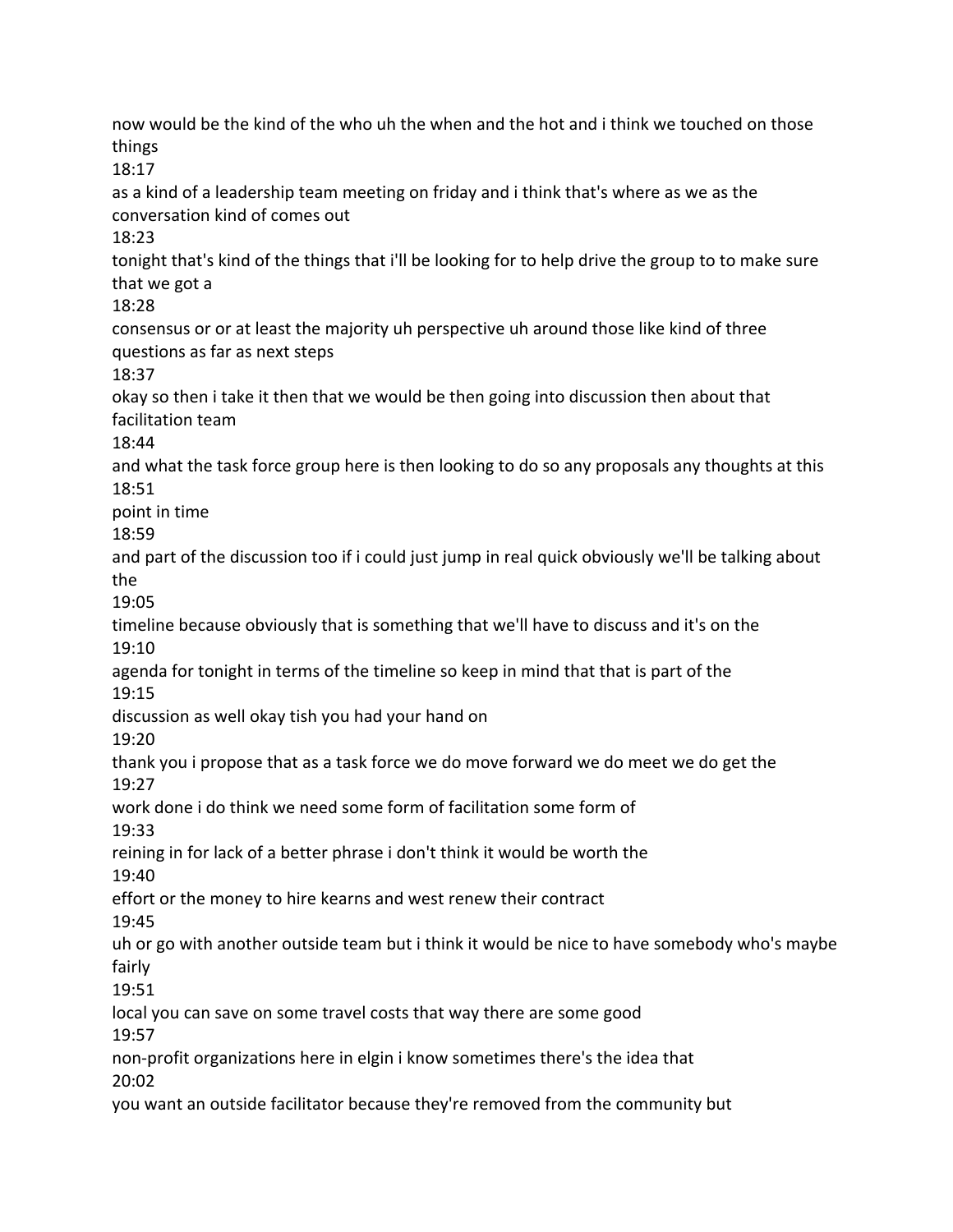maybe it could be somebody fairly local that would be removed enough that 20:14 there's no preconceived bias but close enough that maybe we do save 20:19 on on time and money in terms of of costs and transportation and 20:25 accommodation and whatnot and i think tonight's conversation like specificity is is i guess cherished so i 20:33 mean if you have local organizations like you're stating i would say call them out if you if you don't mind i 20:39 think it helps the conversation you know continue on thank you i was thinking something like 20:44 maybe the grand victoria foundation or some of the philanthropic organizations 20:50 like kiwanis or rotary if they don't do it then maybe they could recommend somebody 20:58 the school district might be able to recommend somebody there's any number of foundations in the area 21:04 so i would maybe start there 21:10 just just a reminder too from uh city manager coastal too that for us to kind of like tr uh i would say 21:17 change course we need to do a competitive bid is that accurate then or um 21:23 competitive is probably the wrong word and i know that's what i use with you but there is a process rather than just putting names out there 21:32 proposal or something like that yeah thank you ms kellmer you know that from being in the library [Laughter] 21:40 thank you city manager see anyone else yes walter playlark i i 21:48 would like to kind of halfway go with what tish is saying 21:54 however i would like to see someone like dr gaddis who have already worked i agree 22:01 with her with and what i've agreed with her with kearns i don't think we need to pay that type of money to 22:06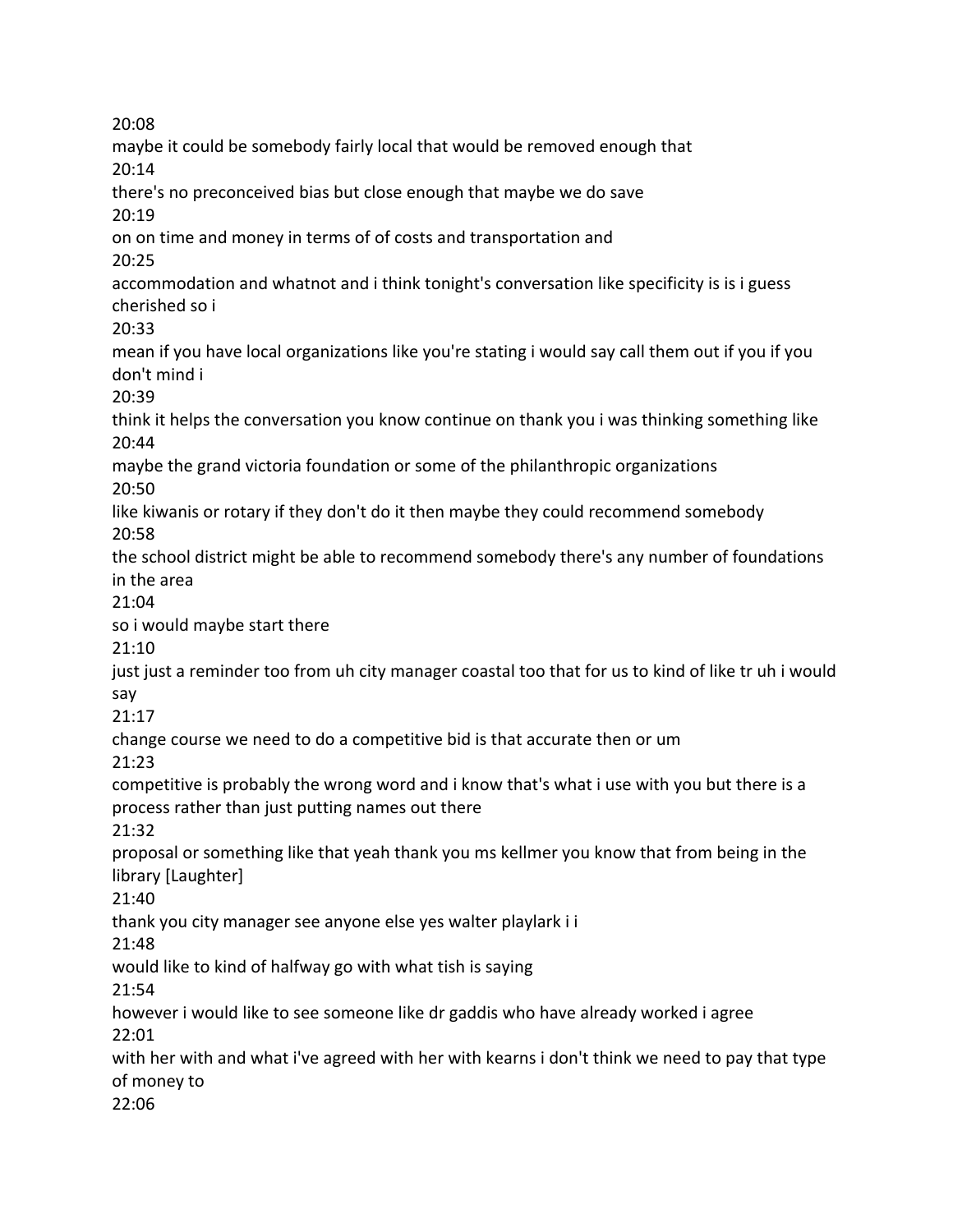currency they have had the opportunity however i i do agree with her somebody 22:12 local dr gattis is a professor here at ecc i i think he also put a proposal 22:17 here and he was second that came in so i would love to see dr gettings and 22:23 his team come in and do do the work and i think you already have their proposal and maybe that need 22:29 to be modified since uh currents have done some of the work and they are local 22:37 and you have worked with the police department uh police knowing very well 22:42 he have done a lot of to the citizens here you have done 22:47 some racial conscious things voluntarily and have went around and done 22:54 i can't think of it maybe maybe maybe toby you know what you know the groups that they was doing the study circles 23:01 study circles thank you thank you tish and and those were excellent i wish i could have joined them myself yeah dr 23:08 gaddis is wonderful i agree with you he'd be an excellent choice cynthia rivera i believe you were next 23:15 yeah there's a program that the library currently offers it's called lawyer in the library where lawyers 23:21 in elgin offer their time for an hour to have people come in and you know do consultation 23:27 can you hear me okay now better okay thank you uh so again gail burton has a program where it's called lawyer in the library 23:33 where the lawyers come in and offer their time for free someone can come and discuss a case with them for about an hour 23:39 i think maybe reaching out to something someone like that but with a mediation background that would be able to handle 23:46 like a group mediation type you know so with the different ideas that everyone's proposing um 23:52 see if they're interested in something like that some of the local attorneys 23:57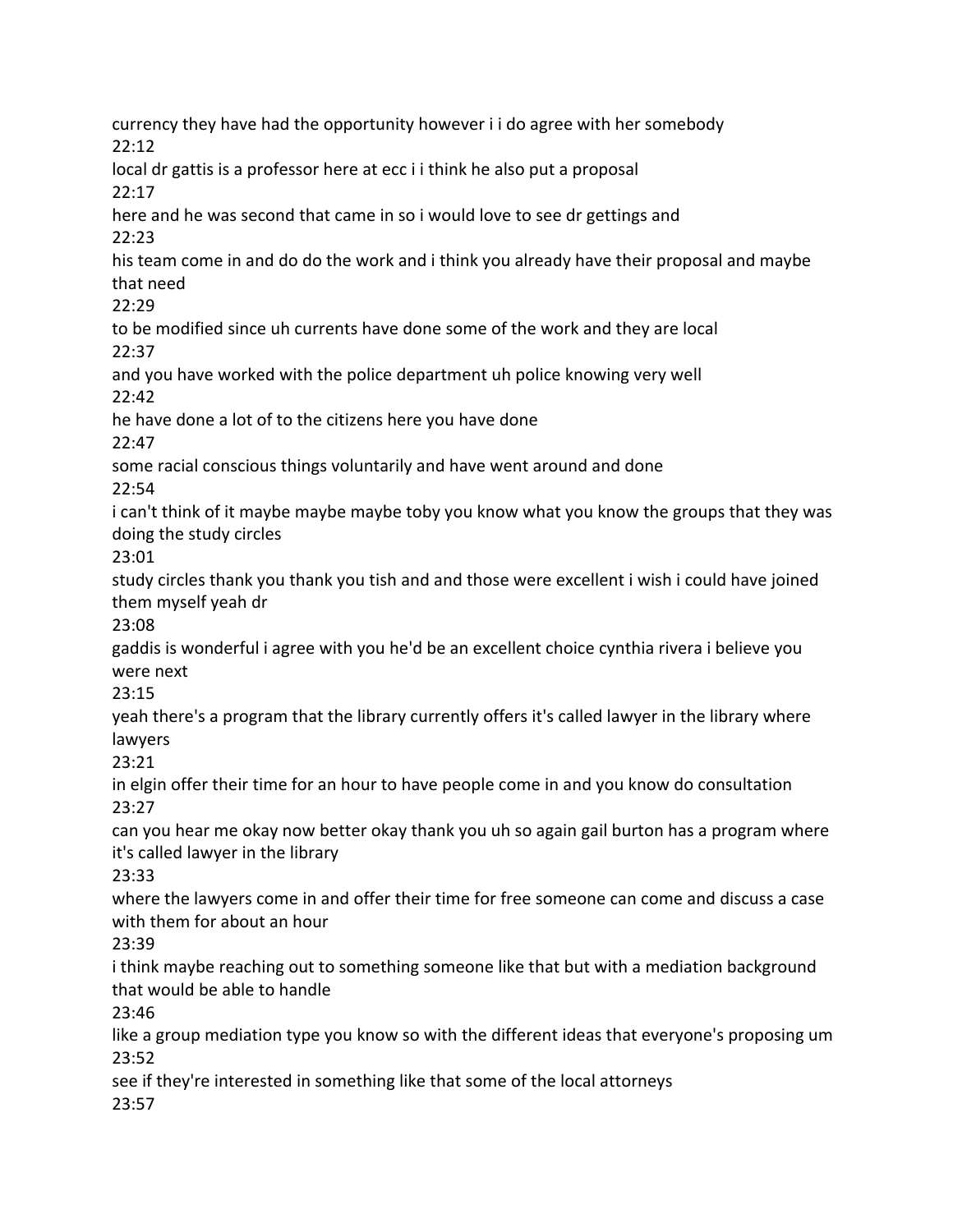okay denise um i want to comment on dr blaylark's 24:05 recommendation of of dr of dr gattis and his wife kathy 24:11 an added bonus is that dr gaddis serves on the aurora city 24:18 crb and so he has direct experience in in the field 24:24 but i also want and i also want to perhaps suggest if it's possible 24:30 to perhaps contract or contact the folks from uic joe horowitz and um 24:40 and okay and norma because i 24:46 my experience i experienced those two as 24:52 very wonderful facilitators they're they're fairly local and they're familiar where 24:59 we are you know where we are in our process so we would lose less momentum i think 25:06 going forward if that was a possibility okay and 25:17 so when we talk about the momentum of what we're doing here with the task force i 25:22 think that if we think about the process on how it would go with getting new facilitators we're going to be losing 25:28 that momentum and we're going to be losing additional time um in all honesty and with all due respect i think that 25:35 we're cleaning up a mess that the city has caused i think that they haven't been as 25:40 proactive and as involved from the beginning so i don't think that this conversation 25:46 would really be occurring if they um had really stepped in early on in the facilitation where we weren't where we 25:53 weren't steered down this rabbit hole and and wasting a lot of time as we have in the time that we've been together 26:00 the only issue that i have with starting over is that it took a lot of time for us to even get comfortable with the 26:05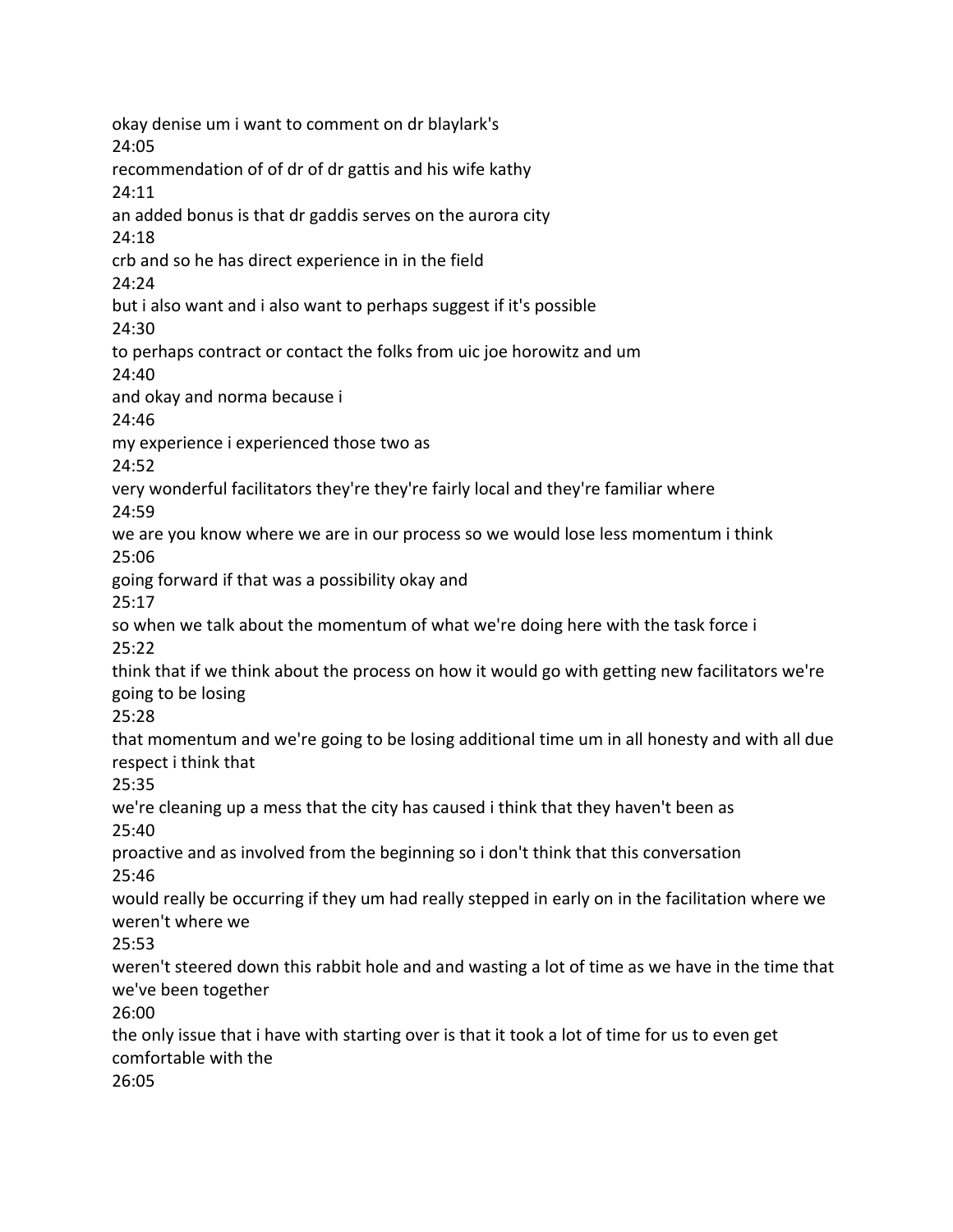facilitators that we had now um i think that even then we all expressed our concerns we expressed it 26:11 to city to city officials into the ex-official members and we were met with silence or uh resistance and i don't 26:18 think that that has proved productive to us either um so i really want everyone to consider that is that one we're 26:25 losing more time and if you guys are all familiar with the process it's going to take a while even this this decision is not going to 26:32 be talked about until may 11th which we're losing more than two weeks really so i think that we need to really 26:37 consider that i don't necessarily think that we should be spending um as much money as kerns and west cost 26:43 but we've already started this process and i think that um with all due respect to the residents that wanted this i 26:49 think that we should move forward with the momentum that we have created together so that's just really my consideration 26:55 there okay aubry's next then i'll get you walter sure 27:00 so my statement question was along those lines is that i have a concern that 27:07 maybe not even a concern just something we should consider um about how long would that process take 27:14 is my question what do we what's the time frame that we're looking at um and then how would we then you know 27:21 we're talking about the who the when uh and i remember the third one but um 27:28 you know we're talking about the when when what would that look like for us realistically would we need to pause 27:35 you know are there people who you know would need to step away do we reopen the 27:42 whole process i think once we start talking about a new facilitation person or team or whatever that looks 27:48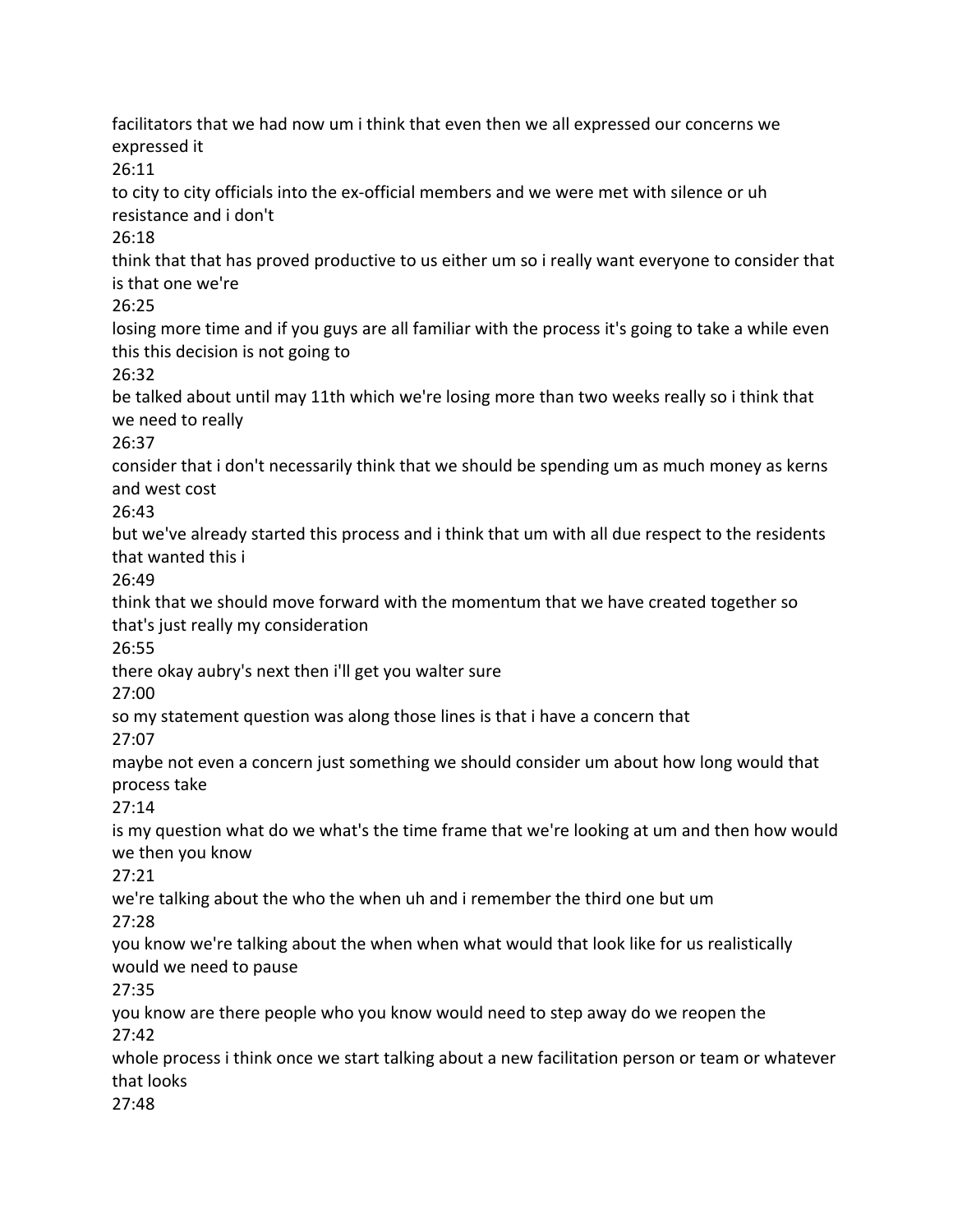like we need to consider um that the entire we need to really look at what all the possibilities and 27:54 all the doors that that opens up and so if we're going to make that decision as a task force 28:00 i don't think that's necessarily a bad one i just think we need to talk about what that looks like 28:07 from a you know thirty thousand foot view we need to consider all of the pros and cons of that 28:14 so i guess my question is how long would that how long does that process the request for proposal how does that 28:20 normally work and how long does it take what are we looking at okay one second walter tisch can you 28:26 answer that um in terms of of the process so we usually i mean we 28:34 we have a proposal already you know from what we submitted what we issued before 28:40 um when we had four responses uh kearns and west being one dr gaddis's group b 28:45 and another and then there were two other ones that were submitted so obviously 28:51 the blueprint is there but it would obviously have to be updated based on where we are in the process right now 28:57 that usually kind of sits out there for at least a couple of weeks now i don't 29:03 know how much flexibility we would have for someone who is already submitted under 29:09 that process but we still have to reissue or so we may not have to reissue if it's 29:15 someone that's already submitted um but just again keep in mind anything over 20 29:22 25 000 does have to go before city council for approval um i i will say because i know that some 29:29 of these conversations were taking place ahead of time and so we tried to you know get some information 29:36 to bring forward dr gaddis is having knee surgery next month 29:42 so he's going to be out of commission for a while he expressed an interest but 29:48 probably not the ability to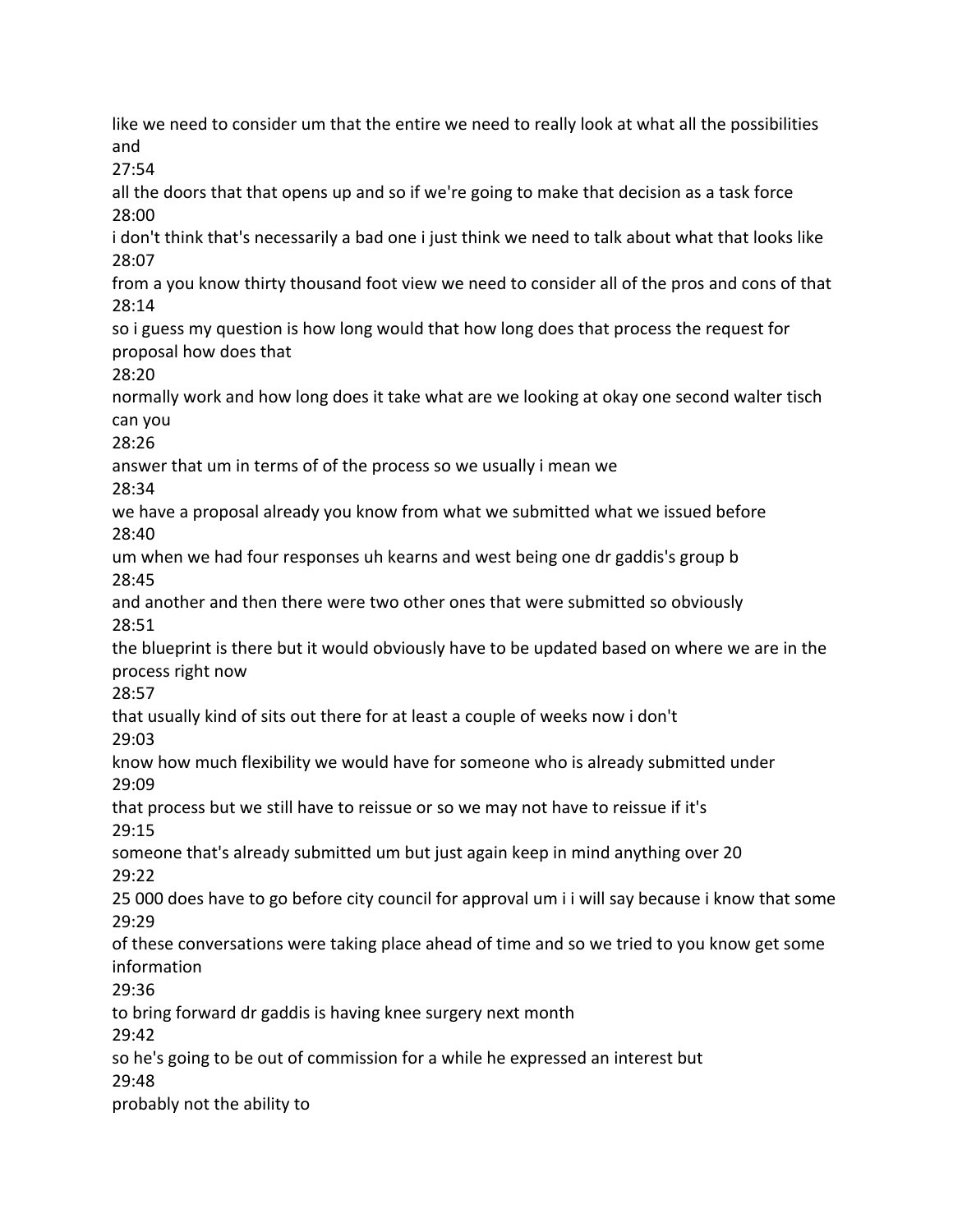to do something like this um himself however um there may be members of his team that 30:00 that that may be able to to um to take this on that but they're 30:06 they're looking at you know options and and what would be available and 30:11 what the expectations would be just so you know would the task force be able to review the proposal that he 30:18 submitted originally sure okay thank you okay walter 30:24 i i kind of agree with uh task force uh ismail and task force 30:29 um i'm sorry i wanted to call your last name 30:37 i i agree with them however i don't think we need to lose momentum we we already have some things already 30:44 in process we already have the civilian review that we need to tweak 30:51 and tighten up we also have uh the profiling racial profile and other 30:56 profiling that we can go ahead and deal with 31:01 we should have something i have not heard that group but we should have something on 31:06 uh the the hiring and recruitment and training we should have something on that group 31:12 i'm positive that we should have some they've been meeting what other group it's one more allocation 31:18 allocation we should have something i don't see kevin here but we should have some allocation i think we need to i 31:23 don't think we need to stop and that's where i i agree with them however i think we do need a facilitator 31:30 in the sense of professional to to help us in the sense of getting all this 31:35 stuff together because we we all have jobs and if that's their jobs to to to to to do those things and put those 31:42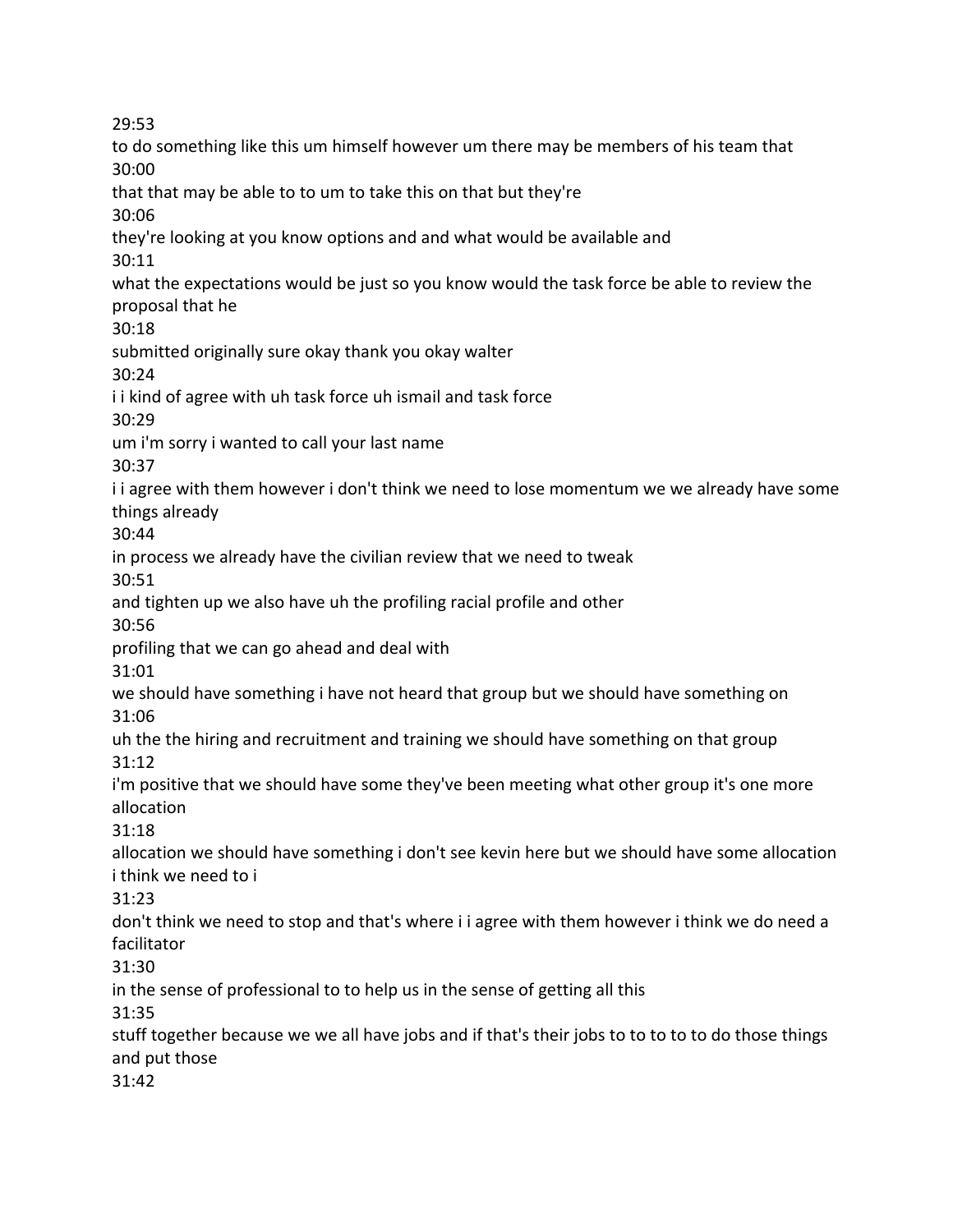things together then i think the framework is already with us and i think we discussed that i think most of us

31:49

discussed that the last time the momentum that we had that we thought we thought that the problem was

31:55

that the facility you know that we you know you know you can agree with me disagree you know i think go ahead i'm i

32:01

like i don't know you finished i was just raising my hands so they know okay and so i i think that you know that we

32:06

haven't have it already and we need to move forward i don't think we need to stop uh whatever whatever the process is

32:12

uh getting another facilitator which i hope we i hope we do that way i think some of us will feel 32:17

comfortable because we have different personalities here and in that that 32:23

facilitator can maybe keep us on task when we get off that's all that's my message 32:29

ishmael um so i necessarily do agree with walter uh if the if the group decides to move 32:35

forward with uh pursuing a different facilitation group i'm for whatever the group decides you 32:40

know i'm all for it my thing is we really can't stop doing the individual work so that's something that one it was

32:47

already really troublesome to get all of us in a quorum here and i think it's even more difficult when you have a

32:52

subcommittee and you are part of one or two or three subcommittees and getting that quorum too

32:57

and i think that's that's one of my biggest pushes for all of us to consider is that if we go through this long

33:03

process of having another facilitation group we have to put in the work to do the subcommittee work so when the

33:08

facilitation group if if ever decided um it's really just a formality of having someone there and we can just push our

33:15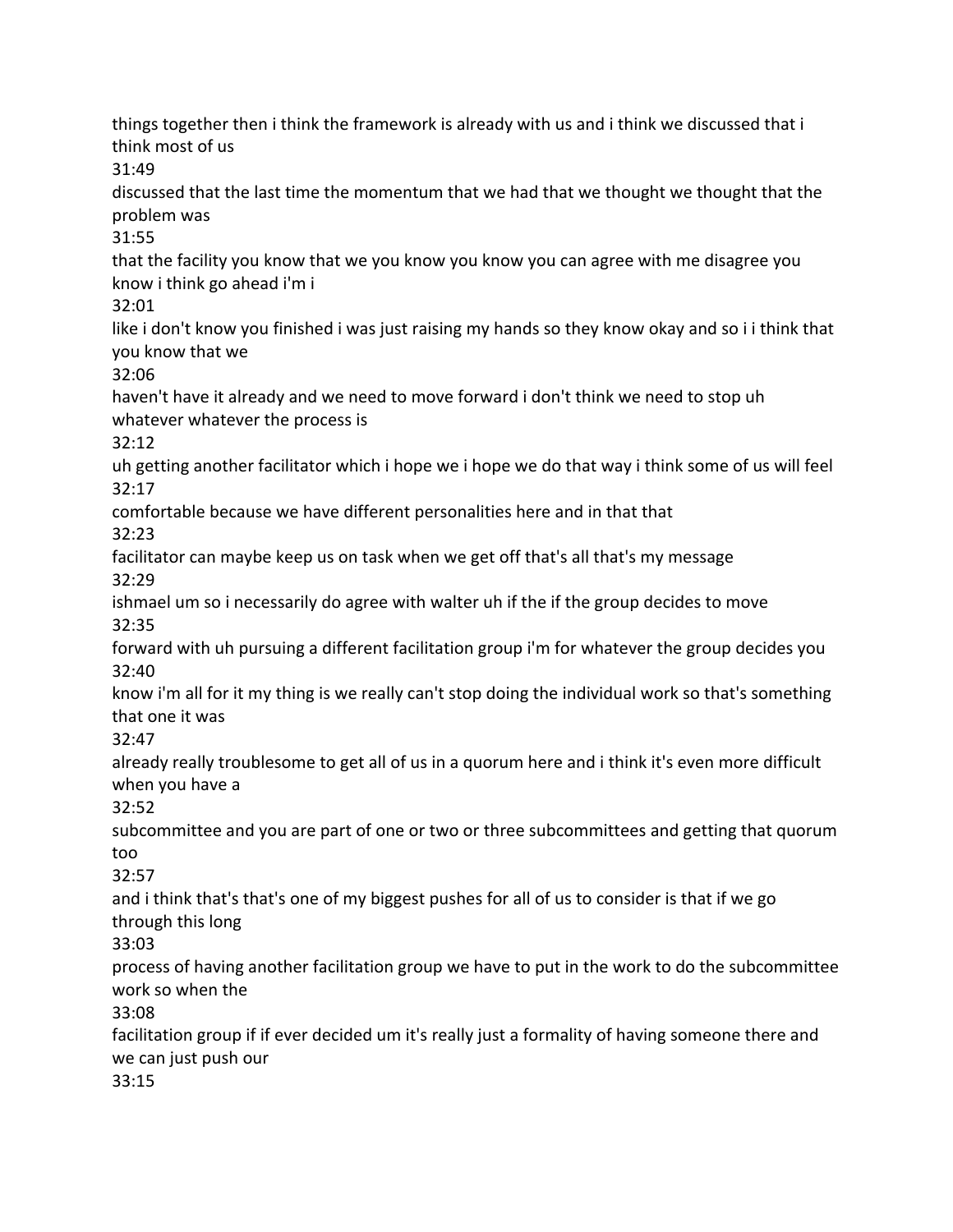recommendations talk about it in the larger task force because we know that gets a little messy and then move 33:20 forward but right now i i don't think we can afford uh two three four week loss 33:26 of any subcommittee meetings either so like when we're talking about facilitation i think of more of like the 33:32 full task force i think that the subcommittee work is the is the heavy work that makes us move forward i agree 33:38 continue and will you go in there again 33:43 oh okay that one down here okay 33:49 yeah josh i didn't see it 33:57 everyone brings up some really great points i agree with denise about joe and norma with the racial profiling 34:04 subcommittee that was a great experience with with him running that committee so i don't know if there's a non-compete we 34:09 can hire him individually um that was just i definitely agree with denise about that and with walter and ishmael 34:16 about keeping that momentum going losing that time you know maybe we could still do the june deadline but um it's 34:21 just a matter of tweaking things and wrapping things up but joe he's already familiar with the whole process and norma and we're very comfortable with 34:27 them toby yeah just just one point but staff did reach out to joe 34:34 directly um and nutshell 34:41 so we reached out to crimson west kerns and west no i don't want to say that i spoke to joe or norma directly but um 34:47 it's my it's been conveyed to me through kearns and west that joe or norma are not 34:52 interested in pursuing work outside of the kearns and west umbrella not as part of uic 34:59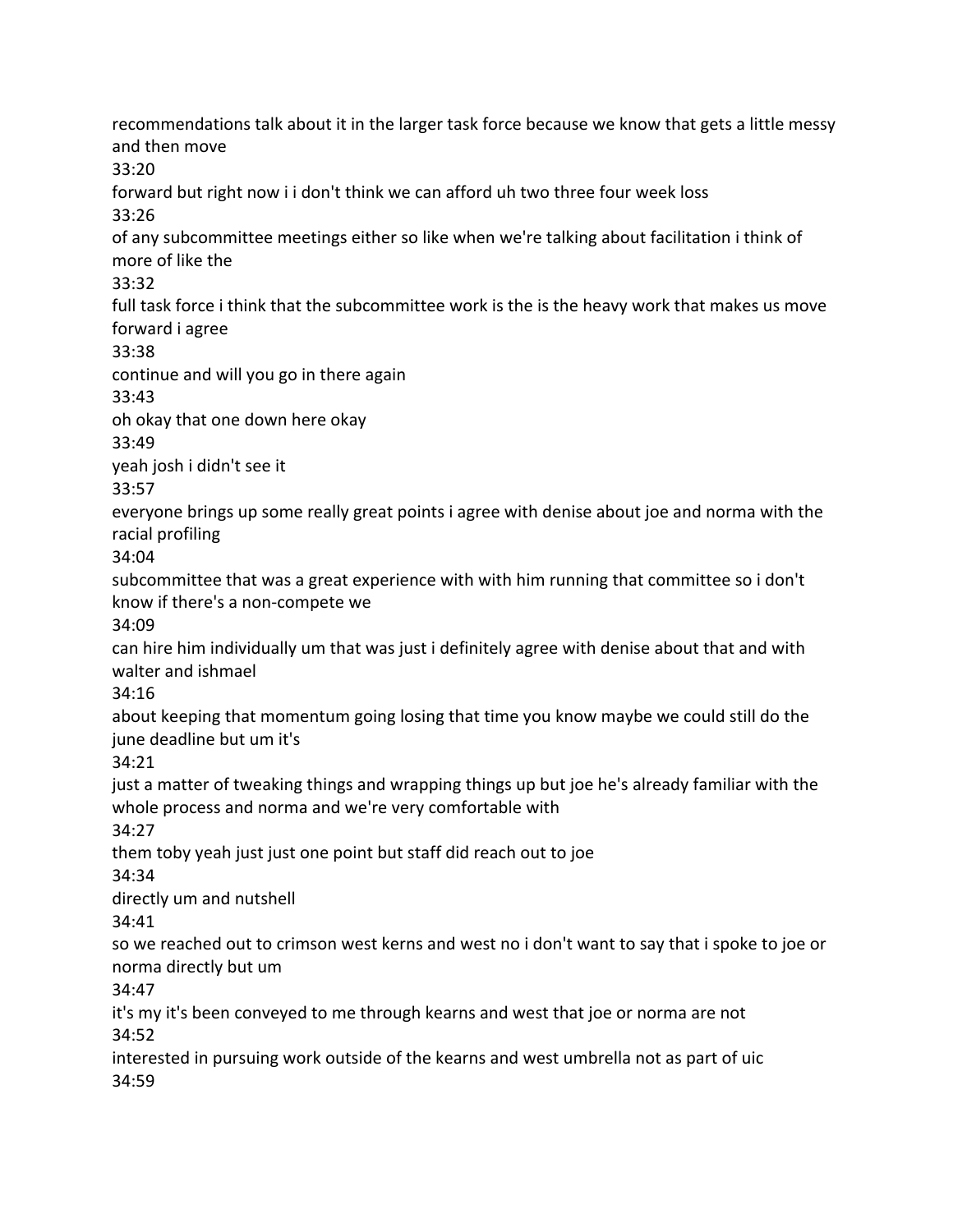that's okay but i did not speak to either of them directly i started through the organizational structure 35:05 so just to be clear you haven't talked with joe no i talked with the contractor that we 35:12 have okay and the contractor was away was aware of the conversations that you 35:17 miss haven had with that outreach to to joe and so it was not a surprise when i made 35:24 that overture but they had that discussion there was an indication that they were not interested in doing that i 35:30 know that they're again i have not spoken with joe or norma individually and there seems to be 35:36 some information that suggests that they may want to do that outside of the purview of kearns and west based on some 35:43 back channel conversations but my sense is if it got to the mat outside of the work that they're doing for kearns and 35:49 west it probably would not occur under the uic umbrella under the u.s okay 35:56 so i think i would say i mean if there is an option you know you may be able to work with kearns and west and we could 36:02 request specific resources from kearns and west to take on the project that may be an option 36:08 that we have not quite explored um sorry can we get a clarification on 36:13 that so you're saying if if we wanted to hire kernel west and say we prefer to just have joe and norma facilitate is 36:20 that what you're referring to perhaps we've not explored that option i'm just saying like for contractors 36:25 that i work with in professional experience you can sometimes request the individuals 36:30 on that team on on who is is performing that work that might be an option that we've not explored that option uh just 36:38 understand that there's a the sense that we have gotten i guess i would say is that i feel like they've come to us as a team and they wanted to 36:44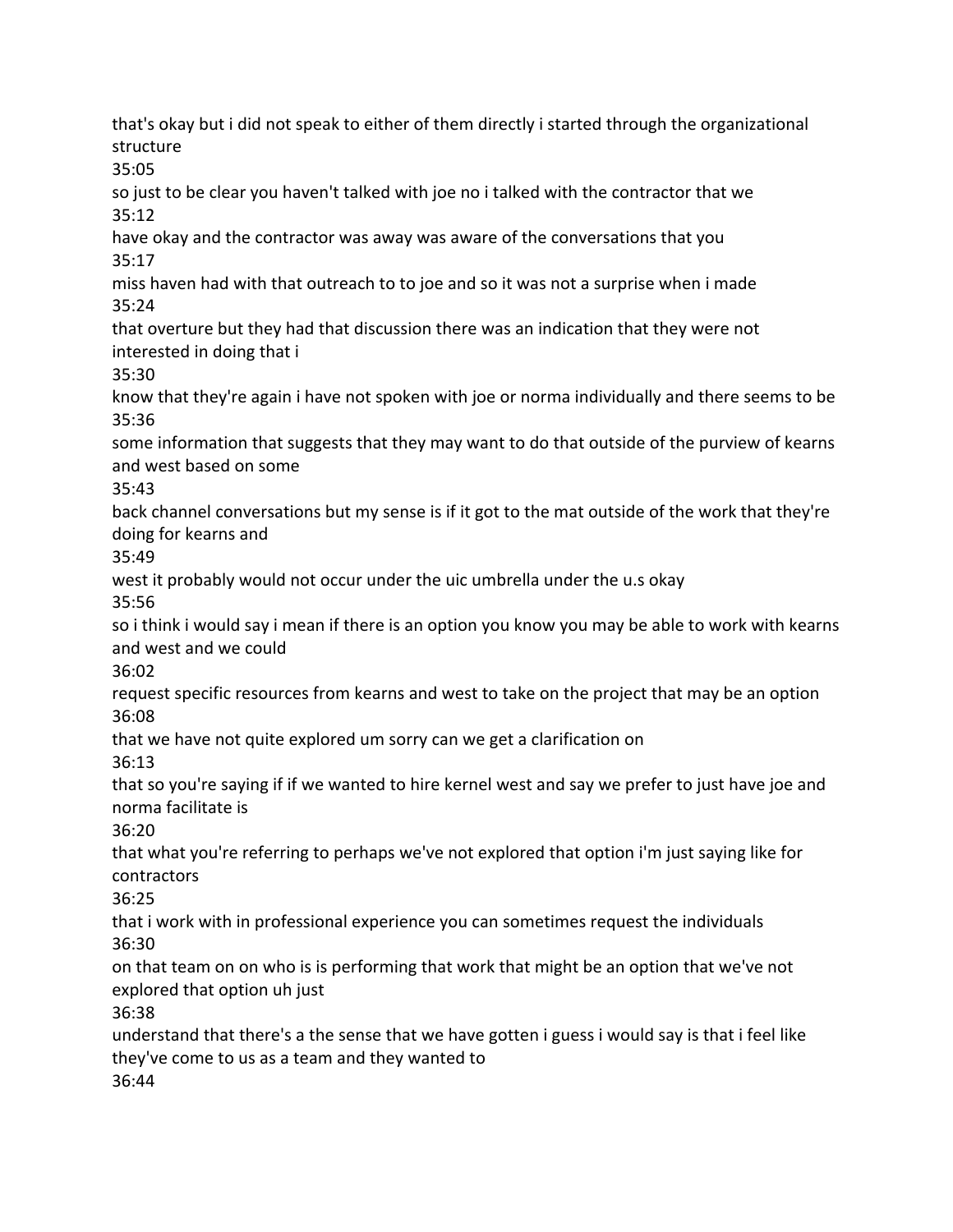finish as a team if they were going to finish it all that was kind of the sense that i believe we received 36:50 okay just the other piece i would just comment i think the comment the timing on the the who and the when i think they 36:56 do tied away to each other you know if the who changes i think the when 37:01 i think you need to expect some delay i think we just need to be honest with ourselves that that something would probably slip if we change the who 37:08 all right okay joshua i think the piece that's missing from all of our conversation is the 37:14 organizing ordinance we can facilitate ourselves fine or we can find another facilitator the piece 37:20 that is really technical in my mind is the community feedback this isn't just a matter of us going out 37:27 and offering recommendations like a shotgun to the council and figure this 37:32 out is is also the community engagement side and i was impressed in the like two 37:37 minutes we finally got to hear about that process from kearns that that was a well-established and they have the tools 37:43 and resources to collect that information and conduct those effectively i don't see that happening 37:48 here unless the city has some sort of resource in the back pocket ready to engage the community in that 37:53 kind of a robust way i think that's something that we have to keep in mind now 37:59 that doesn't mean that we don't change the ordinance but it does mean that it's a change in the ordinance and moves on 38:04 in a different fashion okay well i don't think if we switched 38:12 facilitation teams we would necessarily be starting over i think we have a good spot that we're in and we can 38:19 keep that momentum going but i think the the biggest thing for us or the best thing for us in 38:25 moving forward is to be more efficient um and who's to say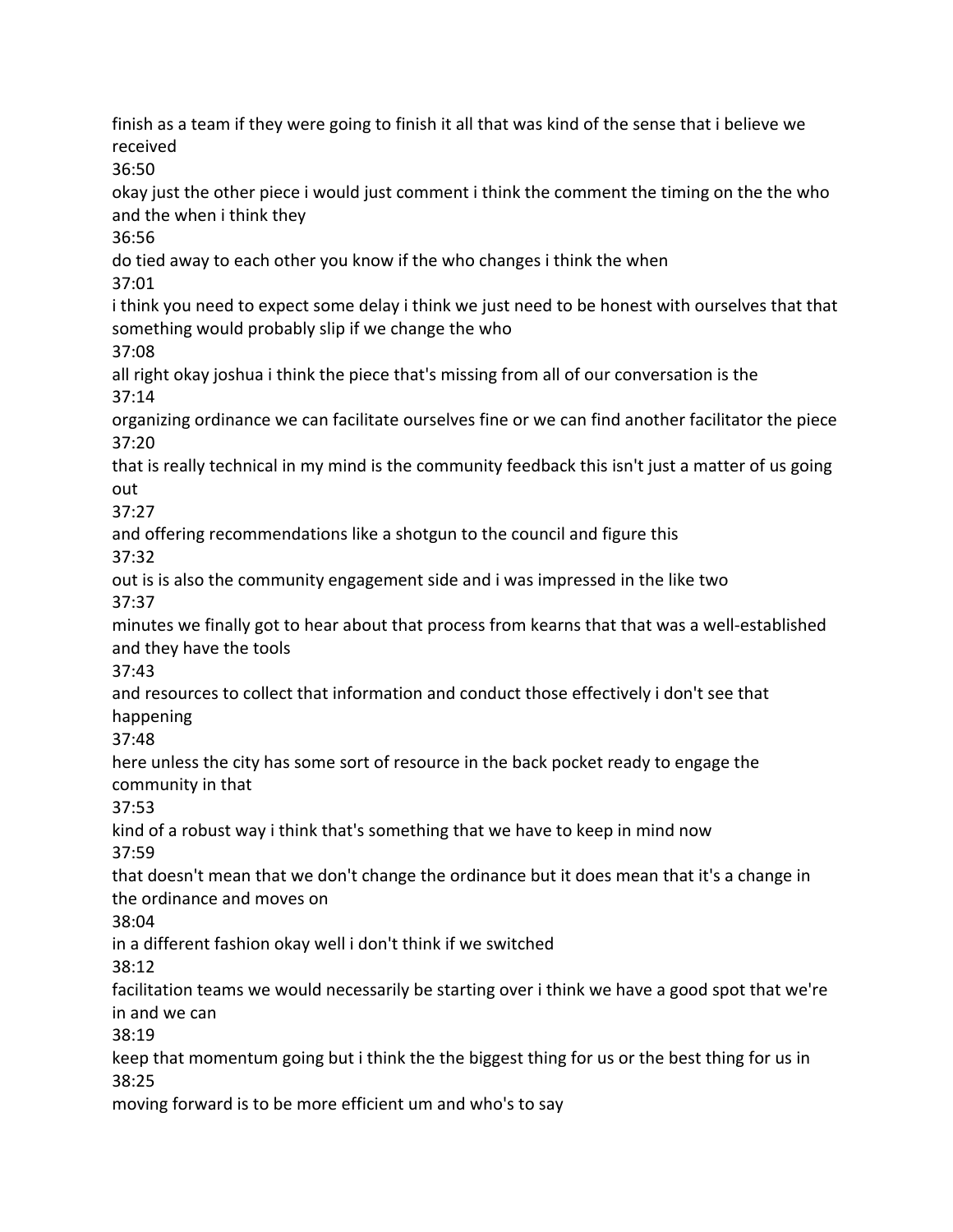38:30 to your point josh that new facilitation team can't do it do the 38:36 same thing but i think that the biggest thing for us right now is to 38:42 establish where we are look at what we have to do and come up with a timeline that fits into that 38:48 timeline and if currents and west is able to do that i don't me personally i don't 38:54 know if they can well what we've seen in the past but that's what we need to do um 39:01 i think the minimum momentum that we have is stable it's there we know where we want to go with the sub-communities 39:07 the four that we have established and we know what we want to accomplish what we need to do is look at the time that we have and what 39:14 we need to accomplish and be able to set a timeline to be able to do that whoever the facilitation team is 39:19 walter blair please and i think when we talk about community feedback you got we got the 39:25 whole city got the mo well when i was here we had a planning and development 39:30 department that did a lot of these things in the community when i was a human relations 39:35 director so i don't i think i disagree with josh on that we we do have they do have the technology to do what we want 39:43 when you agree rick i don't know if they have the time but i guess you that would be up to you to 39:49 have them to make the time if we have to go that way well certainly we'll do whatever the 39:55 city council or the community is looking to do but if um it will take time to develop a plan to 40:03 that that's everybody's in agreement to make determinations on what the community wishes to do going forward 40:10 anything is possible but the more the more people are the more components that are involved the longer it'll take 40:16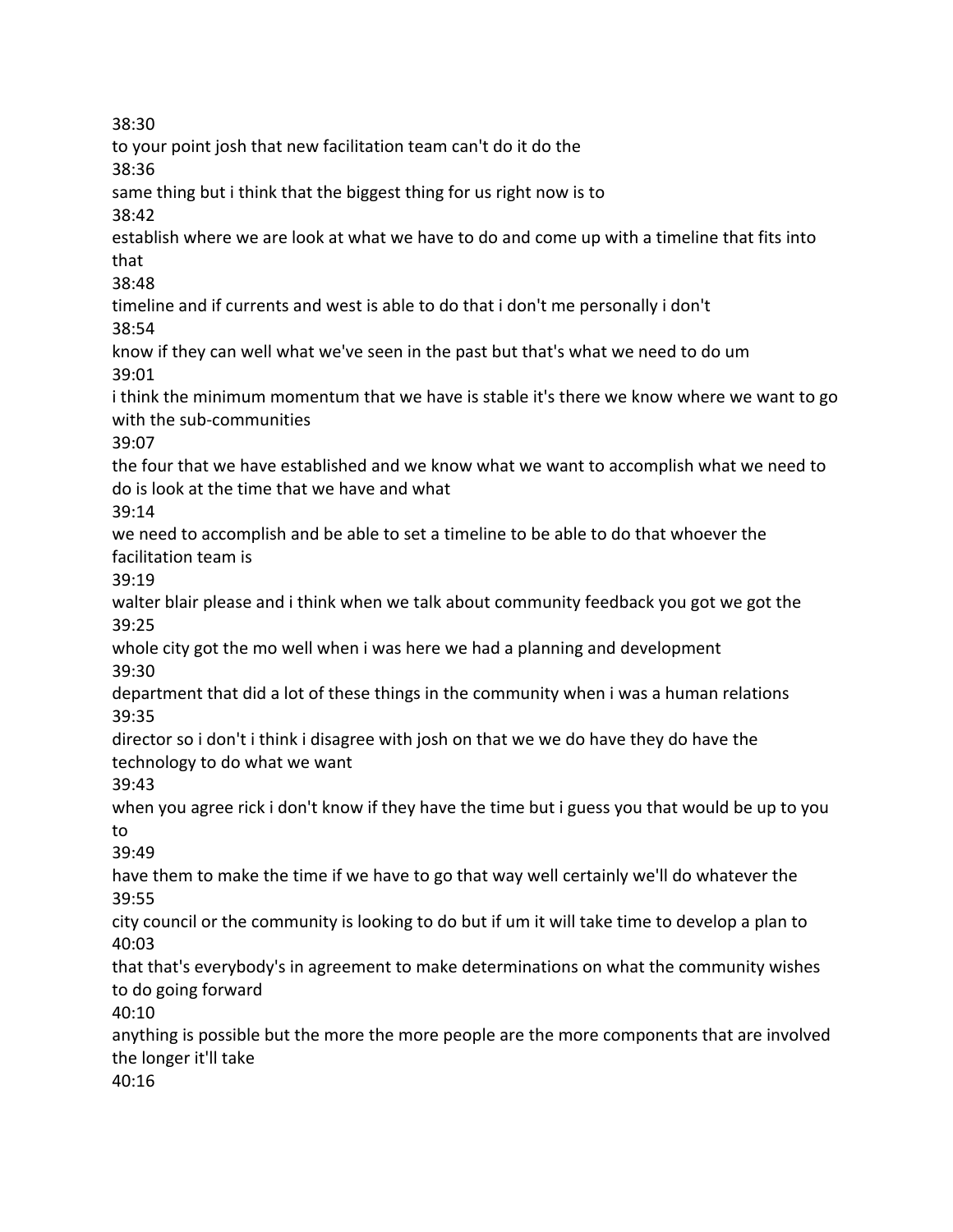to get to that resolution but it can be done you're correct pastor and basically that's for anybody right that's even for  $40:21$ currency correct absolutely yes that's what i want i just want to clarify we gotta i don't want to think that we 40:28 don't have anybody in listening think that we don't have the capability in the city because i know 40:34 i used to work very closely with the planning and development department um one of the things i totally agree with 40:41 uh you know i totally agree with my brother here uh we we we don't want to stop and 40:46 i do agree with this man i think we need to do it as a we don't need to go back in these subcommittees that's wasting 40:51 time we need to go ahead and do what we have here and move forward and 40:57 then if we come to and you're right uh josh about the ordinance we got to stick 41:03 with the ordinance i did have a member of the facility a member of the task force asked me that 41:09 you know have we really lost focus on what the ordinance have said and so i think that we all need to go back and 41:15 revisit some of the things that the ordinance have said so we can kind of get back you 41:20 know focus so i do do agree with your jobs we need to really look at that tish kalimer 41:27 um actually pastor blaylark uh said a lot of what i was going to ask which was 41:34 in the past i i know i've participated in various community conversations when the city was doing a new strategic plan 41:41 that sort of thing and i think those were facilitated by city departments not by outside 41:48 consultants is that correct so i think the work can be done in-house 41:54 so to speak some of those previous community conversations were facilitated by the human relations commission and 42:00 yours truly um miss haven was chair of the human relations commission um or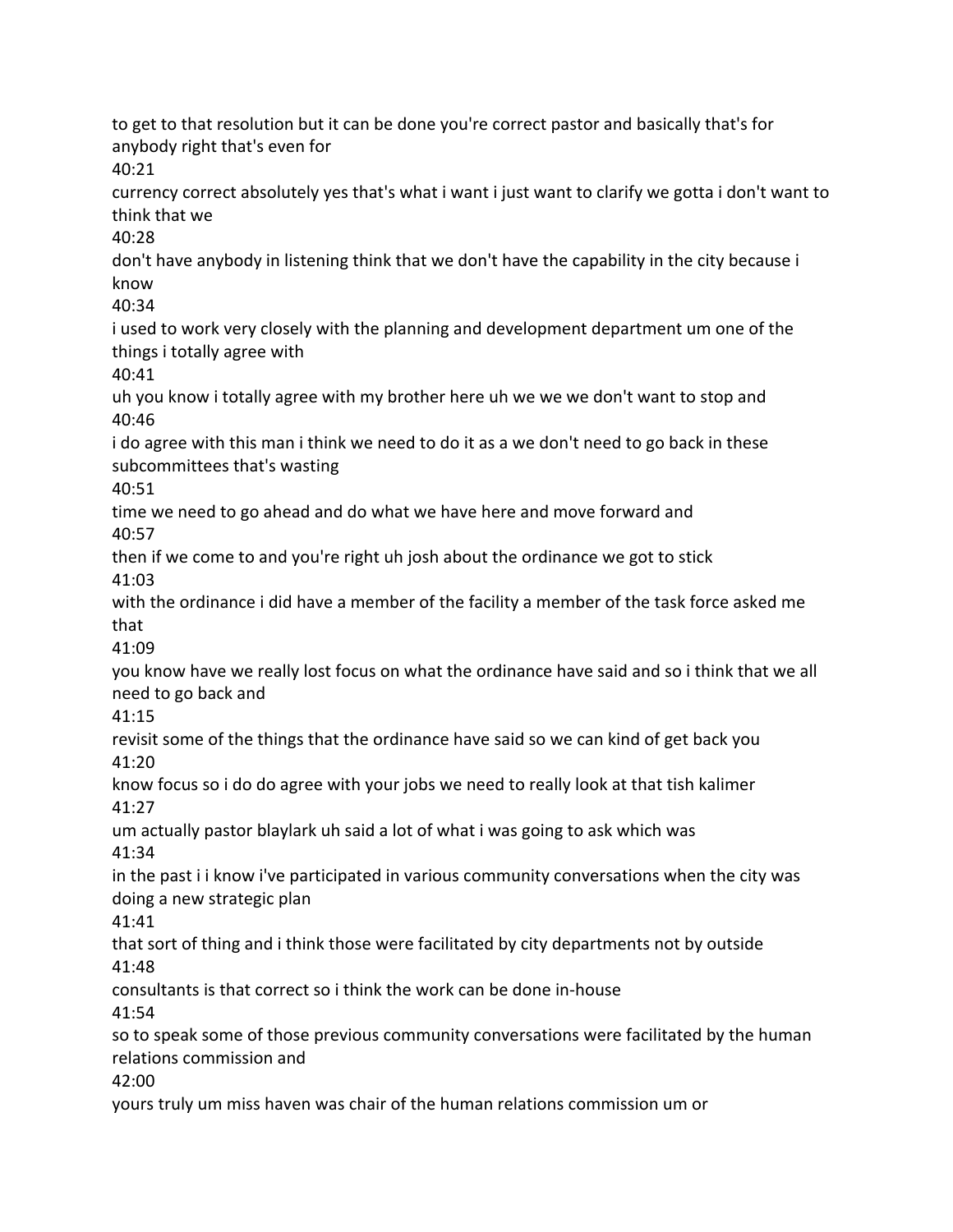either at least on the human relations commission during the time that a lot of that took place so the 42:12 human relations commission did a lot of that work that i think you're you're referring to 42:19 in terms of the community conversations and then i believe there was also a community conversation that was 42:25 facilitated by um oh goodness i'm forgetting the acronym 42:31 of the religious or um searle oh cyril by cyril um after uh the cynthia clements was 42:38 shot um they facilitated a community conversation as well 42:46 ishmael um so i know chair kriegler had spoken to the ex officio members or at least 42:52 councilwoman powell um and when you guys were talking about the list of like what people were recommending and what people were most 42:58 interested are there a list of things that we absolutely cannot do or that are completely off the table that people had 43:04 recommended just so i'd know that we didn't we know that discussed that has it would have been nice to know about 43:10 joe and norma when we first brought them up in in terms of the recommendations yeah 43:16 like facilitation i know you know people brought up uh you know gaddis you guys 43:21 already reached out to gaddis who else did you guys reach out to after those conversations 43:26 is it the victim what's the status of what the city has talked about regarding facilitation that hasn't 43:32 included the task force to date thank you so that's yes so um 43:38 a matter of fact i actually didn't talk to dr gaddis until probably an hour ago um that's when i had a conversation with 43:45 him um and he informed me that he's he's having surgery um so that was that was 43:50 planned to be discussed as part of this this part of of the um of the agenda 43:57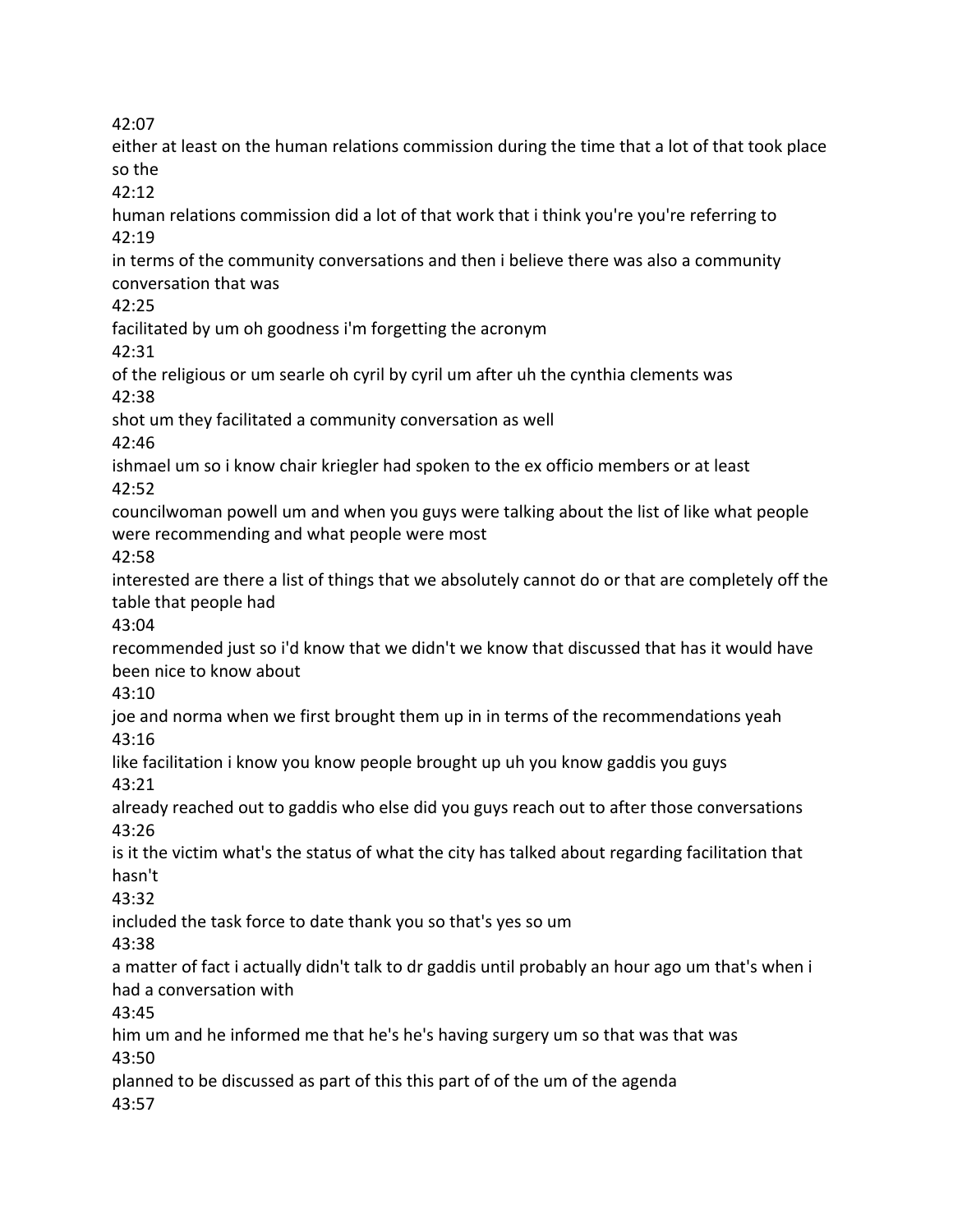someone else mentioned grand victoria foundation um i believe staff is is planning to reach out to them as well 44:04 now hang on a second can you stop for a second i'm really asking who have you reached out to already and what work could be done 44:10 not anticipating i'm asking you've already had conversations with kearns and west what's the status of that 44:15 conversation i haven't had any other this is an unusual task force in the 44:22 sense that staff has been asked to have to minimize its involvement and so from 44:27 the very beginning unlike the type of work that staff is engaged with with most boards and 44:32 commissions the staff has engaged in a very off 44:38 off uh hands-off role during this entire process and so 44:45 we've been placed in the difficult position of trying to honor the desire of the task force to minimize 44:51 that work and then being placed in the difficult position when things are not going well 44:57 to what degree are we supposed to engage and assist the task force in finding new 45:04 resolutions or new options going forward but let me so i've been working in this 45:09 all taking direction from the ex-officio members as the city manager working with the 45:16 city council members going forward but there is nothing that is being directed substantively by staff in this instance 45:24 let me communicate my frustration is that we however that model however this comes 45:30 about is we continue to step into things that are already in process and happening in back channels and has not 45:36 been communicated to the task force excuse me i guess i'm trying to figure out what you're talking about because 45:43 there's been no back talk or anything everything that has been talked about 45:48 is what we're talking about now it's the same conversation that's been continued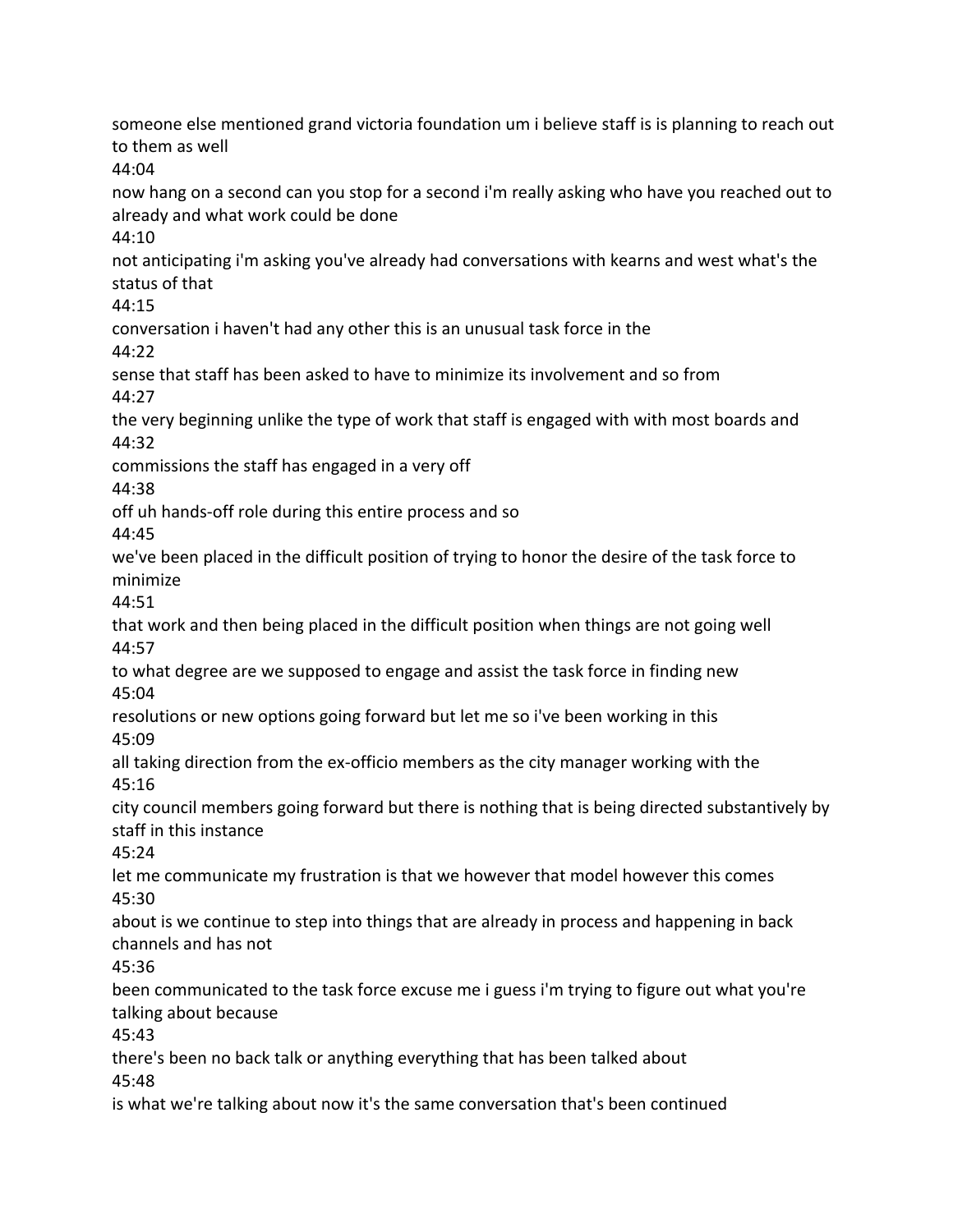there's been nothing else outside or beyond that so i'm not i'm confused just 45:59 as well as you all are confused as to what you're talking about you don't think that the earlier conversation 46:06 about contacts with joe and norma outside the proper channels of the contract 46:11 and contractor that's bad dispatching to my understanding that was just an update no there was another part of that 46:17 that was saying that there were other conversations happening directly with joe and norma 46:22 and other conversations that conversation was done with denise on her own she did that on her own no one asked 46:29 her to do that i just asked about i just asked a question of joe and 46:35 norma after our last meeting okay and so then when when rick approaches kearns 46:40 and west for updates why isn't that part of our update to the task force from the beginning of our agenda 46:47 what work have you done prior to this as ex-officio and staff 46:52 to give us some idea of where we're at so we don't start down a trail and then have to back up and start down a trail 46:57 and move along it fair enough because we did we did talk about that on friday in our prep meeting 47:04 about about that point so that's a good point we should i should have brought that up as a as a fact that i was aware 47:10 of i let me i'm trying to recollect and go through my notes quickly from friday's meeting if there were any other 47:16 prep notes that i can think of 47:23 so it's the maya so my understanding is kerns and west was content so so i believe uh task force member haven 47:29 reached out to joe norman directly because of that reach out there was an anticipation that that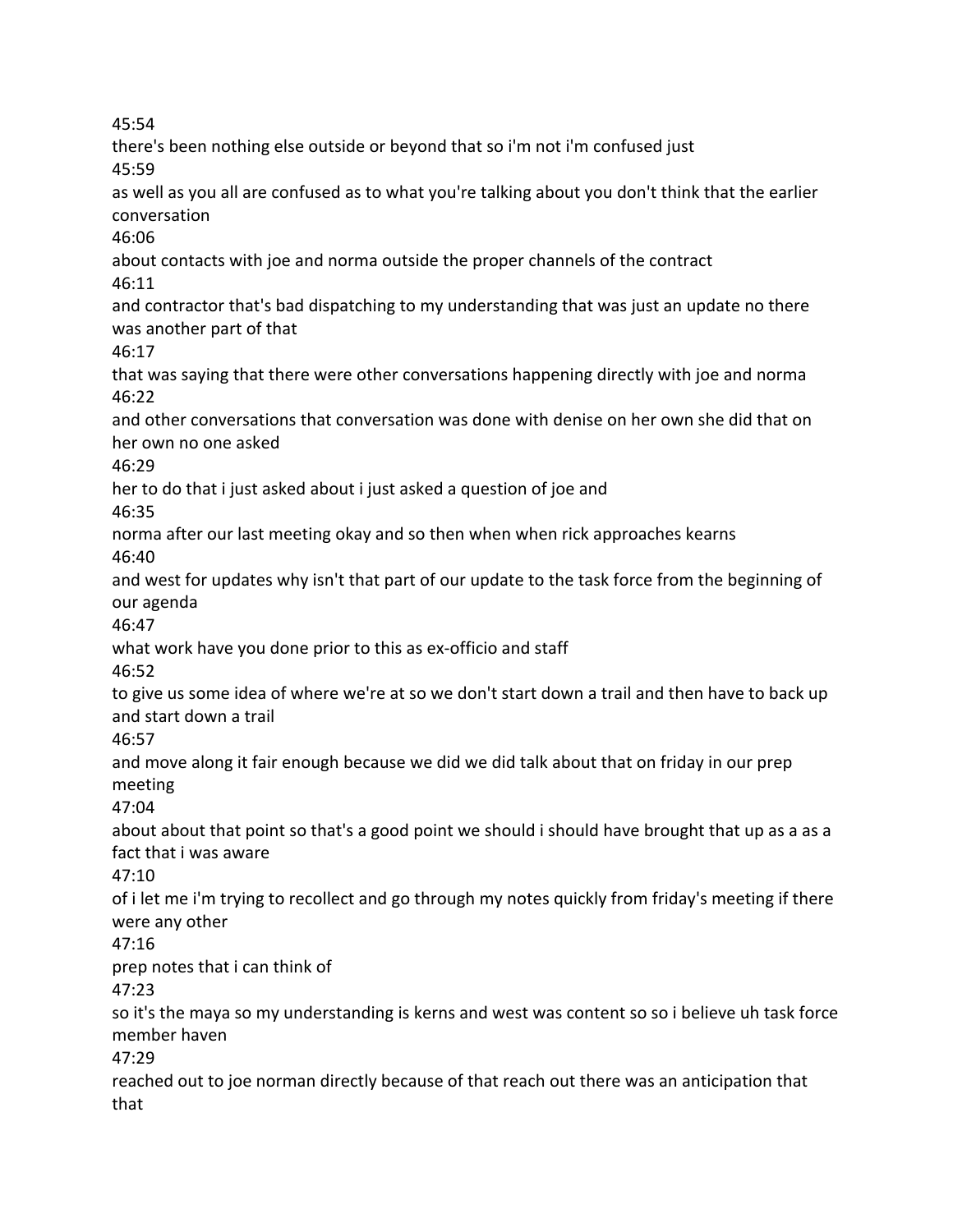question might be asked as a professional courtesy staff reached out to kearns and west directly to say hey 47:40 like there's a concern that some that people might want to go in this direction heads up 47:46 is this even a possibility that was communicated back to staff that's no that's not a possibility 47:52 that's the official message from kearns and west i think we covered that now i think there was a 47:58 quad there was conversations about dr gaddis i believe staff has not reached out to dr gaddis tis 48:05 you've reached out to dr gaddis and the only reason i reached out to dr gaddis is because that name was thrown out at 48:10 the meeting on the seventh so to your point perhaps when we started 48:16 this agenda item maybe we should have started out with that information so 48:22 you know you know our our apologies but anything that we we did in terms of 48:29 trying to gauge other you know other possibilities for 48:35 facilitation if it came to that were based on feedback that we heard from you all 48:42 in the meeting on the 7th so that's where that came from it wasn't us going out on our own and doing that 48:49 it was just impr knowing what we heard on the seventh just trying to be prepared for this meeting today 48:58 and outside of that the only i will clarify the only other conversation i think i have with kearns or west was 49:03 just to ask for the meeting minutes for from our last meeting which they sent to us and you all have 49:11 denise did you want to say something it went out of my head it went out of your head okay 49:18 can i go ahead and get shimon ishmael and walter i mean are we 49:23 are we to a point where we're ready to decide if we want to go with current and west 49:28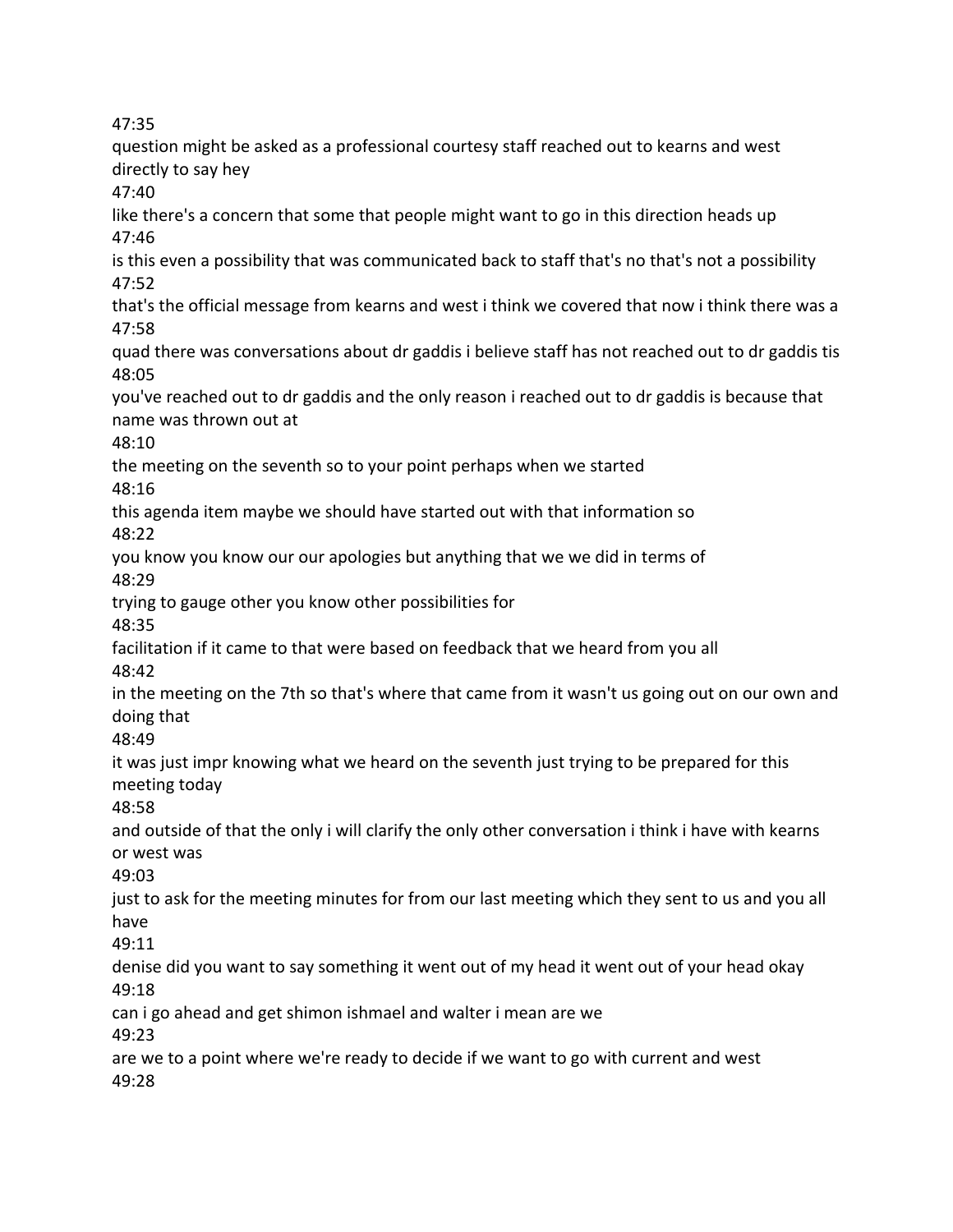i mean i think that we need to if we're going to do this i think we need to take it step by step and i think that would be the first step 49:34 to decide who do we want to go with kerns and west and if we want to go with cursing west um 49:40 are we able to utilize joe and norma outside of 49:46 their facilitation team that's just all right because i think if we keep going back 49:52 with back and forth with well what about this person and what about that person or whatever and we keep doing courage 49:58 and western there it's kind of like we're digging ourselves in the hole i just want to add something to that 50:03 just real quick um i'm just thinking because of the fact of uh 50:08 the two of them norma and uh joe being part of that team um 50:15 i'm just wondering are we causing problems by asking them to step aside 50:20 of their team um and to come work with us and i don't know if that's necessarily in the best 50:27 but that's just kind of my thought of it you know i don't want any call i don't want to cause any problems of future 50:34 projects or employment in regards to norma and joe um 50:40 you know i'm sure they're probably you know quite happy to hear that but on the if we're looking at things really uh 50:48 you know um realistically we may be causing them some problems so i mean i'm just saying that maybe a 50:54 thought we may want to keep you know well and that's that's to my point there yeah we didn't decide if we're going to do 51:01 that or we're not going to do that yes so then that way we have an idea of 51:07 how we're going to move forward so okay um so my point is kind of to what you 51:12 guys are talking about yeah i would have been nice to know who you guys talked to what the conversation was from the beginning i think that would have helped 51:18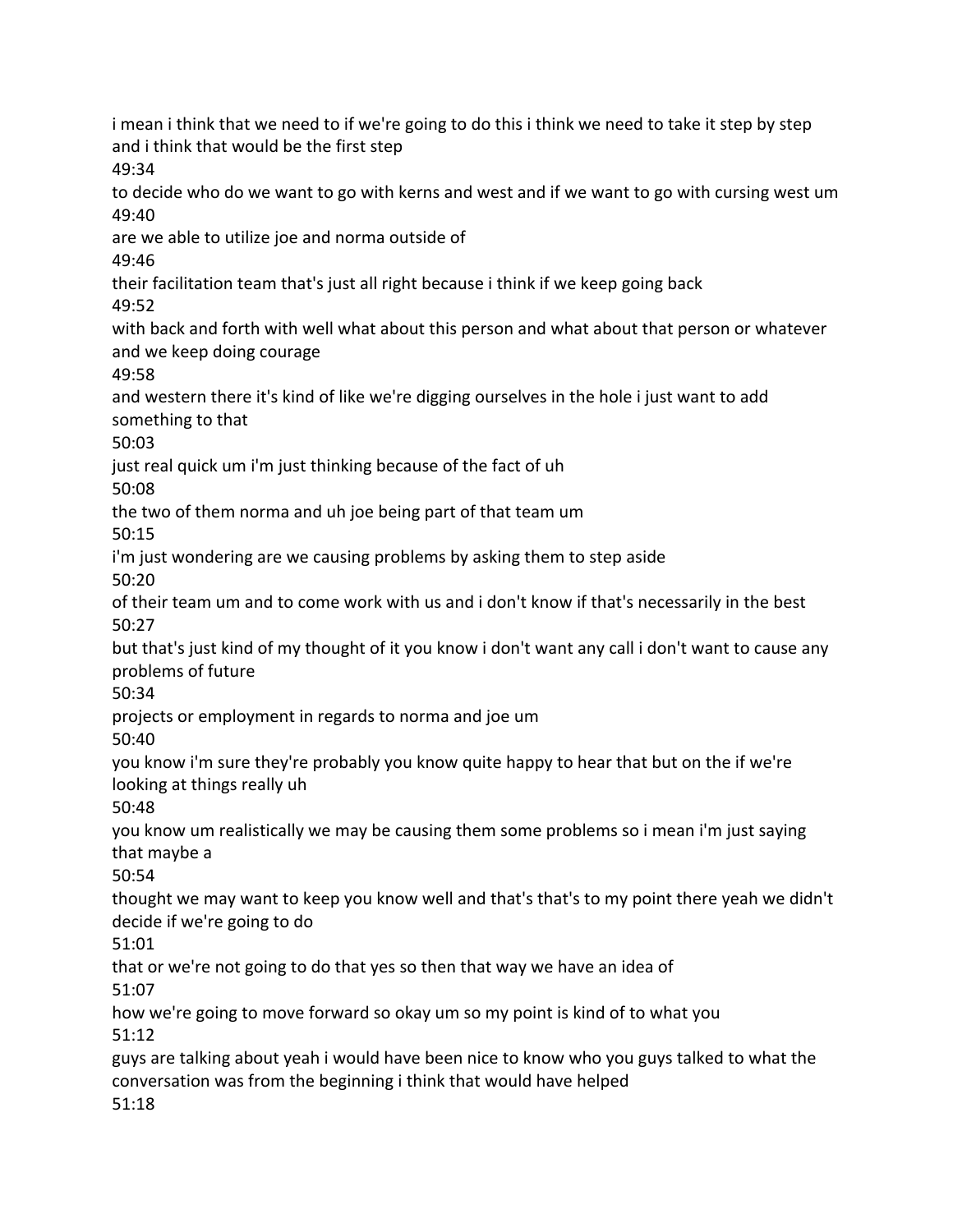out the dialogue afterwards um so my question really is what are the what are the recommendations we have as a list 51:24 right now if we can go through that list real quick saying these are the people that people threw out last chance for 51:29 anyone to throw out any other name or any organization we we hear those we hear those thoughts and then we we talk 51:35 amongst those groups or we decide to to like voice i'm in strong favor or vote or 51:40 whatever you guys want to do but i just think having a list of what the options are is is a good way to start and walter 51:46 i wanted to say something walter one one one thing that we need to say 51:51 and about dr gettys is that dr gettys have a very capable person who really work in partnership 51:58 with him who also submitted that application and that's dr peggy hicks uh which is you know worked for the 52:05 urban league for years uh on the national basis and also on in aurora urban league and i also set up a 52:13 county quad county urban league which also touches elgin in uh four counties around 52:19 so she's very very capable and also have a doctor's degree in psychology 52:25 so she's very capable of doing this and have done this work before so i i just want to throw that out and i 52:32 i don't want to prejudice any anybody but i've worked with dr gaddison them before so you know i 52:38 know that they're capable uh i do agree with shimon we we need to decide you know whether we want to go 52:44 with current and west one one thing i will say and i do agree with uh you know 52:50 the jewel uh that um they did give me their card too like they gave uh 52:56 denise card they asked me to reach out to them if i chose to but i did not because i 53:02 you know referred them to the chair um and they they are not on the contract now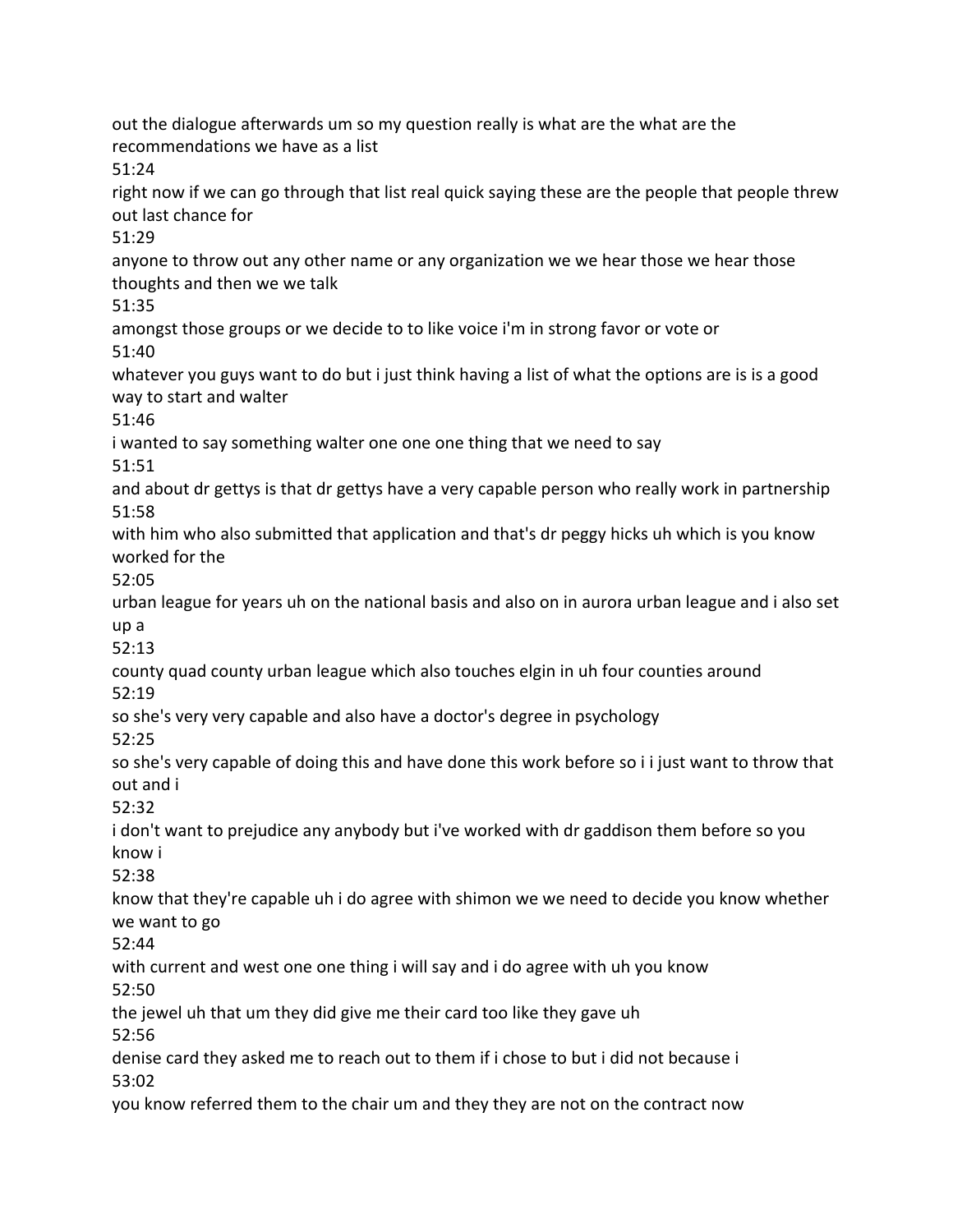with uh with uh carrington west for this project it was so that's one

53:15

thing we can think about too but if we want to just whether i agree with you in the future 53:22

it could cause some problems for sure i totally agree so we want to just forget about currents and west and go look at

53:28

the other people besides dr gaddison agree with ismail we need to look at those lists and decide you know

53:34

what we want to do uh i'm really at the point that i think that we really have intelligence on this 53:41

you know this uh task force everybody could do it ourselves i know we have a lot of 53:46

personalities but i just believe that we could really do it you know it can really be done by us 53:52

and i i do agree with the component of maybe putting some things together but that means that the staff would have to

53:59

really uh get involved the city staff so we can put this together

54:05

even in the hume relations commission when they put things together they did have a person they had a resource person

54:11

at that particular time i forgot the young lady's name denise what was her name are you talking about gail cohen

54:17

yeah but who was gayle had working on there another she's african-american young lady um i've got a name um she was

54:25

she was getting you guys resource at that time because i was a resource person for the commission when i was

54:30

here but you guys have another lady and i i got a chance to talk with her once yeah 54:36

can't think okay yeah so if i could um just listening to what everyone has said 54:42

i i agree and i appreciate the fact that the task force wants to keep the momentum going and obviously that's what

54:49

we want as well um i think

54:55

councilman shaw has kind of summarized the list of what we've heard in terms of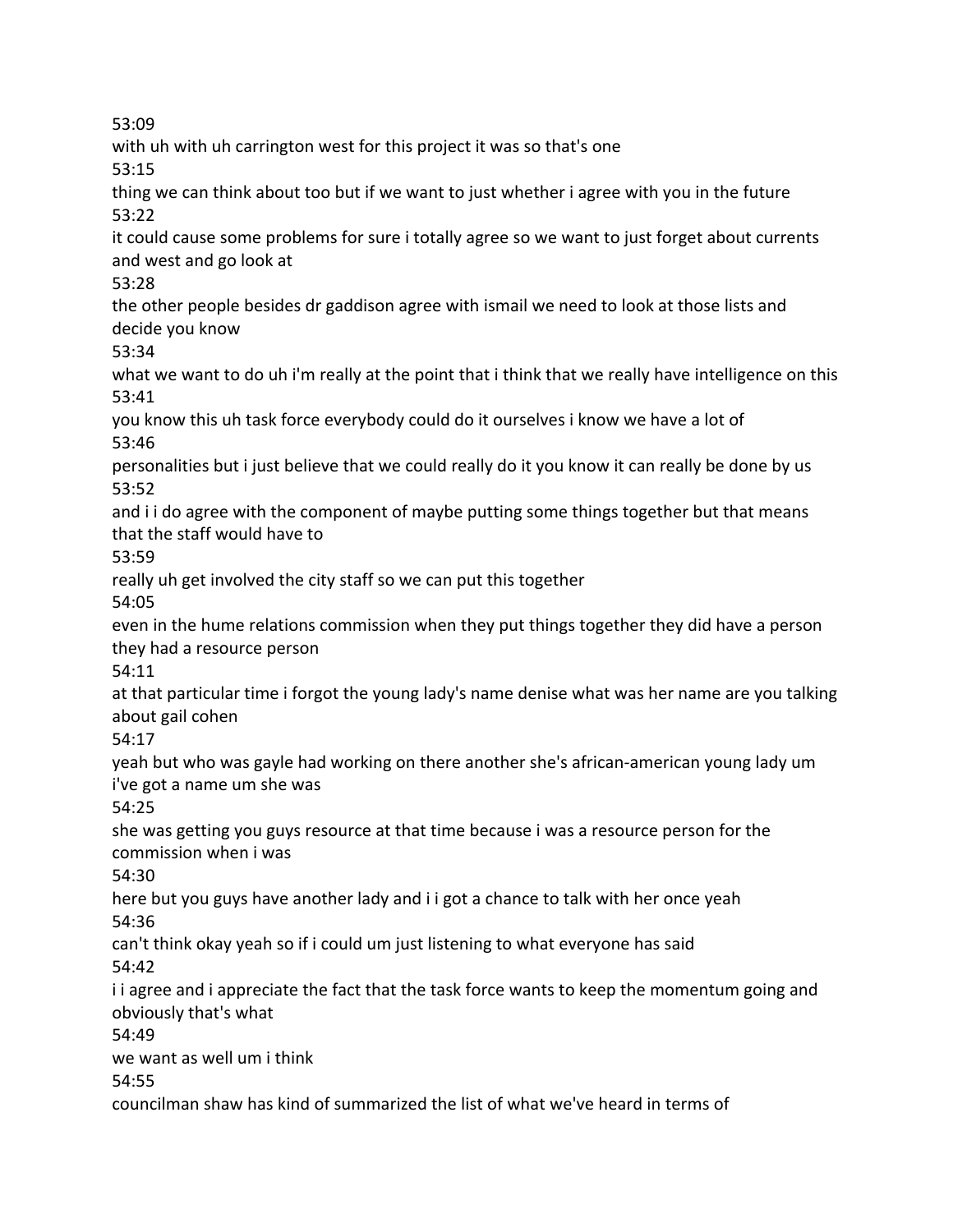facilitation options that the task force is perhaps interested in pursuing if you 55:06 want to yeah i mean i think what i heard in summary was kearns and west with no stipulations meaning that 55:12 the same team comes and continues on kearns and west and we make a request to stipulate who 55:19 is on the account dr gaddis and then others this guy kind of heard those are the four options that 55:24 i've heard kind of as people have spoken did i capture those kind of four options correctly or 55:35 what is the name of dr gaddis's organization or 55:40 facilitation group i think it's just i don't know right off hand but i just know it i think 55:46 it was and i just wanted clarity about kerns and west so 55:52 i thought we wanted to pursue them with specifying uh joe and norma two different options two different styles 55:57 either west or kearns and west specific with joe normal 56:04 and just understand we don't know if those options if that that stipulation option is even available 56:11 we tried to do some preliminary work but really wanted to kind of see where was a 56:16 separate contract perhaps where the direction was or the recommendation was from the task force so i had one last 56:22 question before you we decided to discuss a little bit more uh i know this is a recommendation to 56:28 counsel so will council be able to just say we're not going to go with current west and choose another option 56:34 that would be correct i mean the council could make a different decision altogether correct 56:41 and also they can decide that you know hey we're putting up money down this rabbit hole and forget it 56:48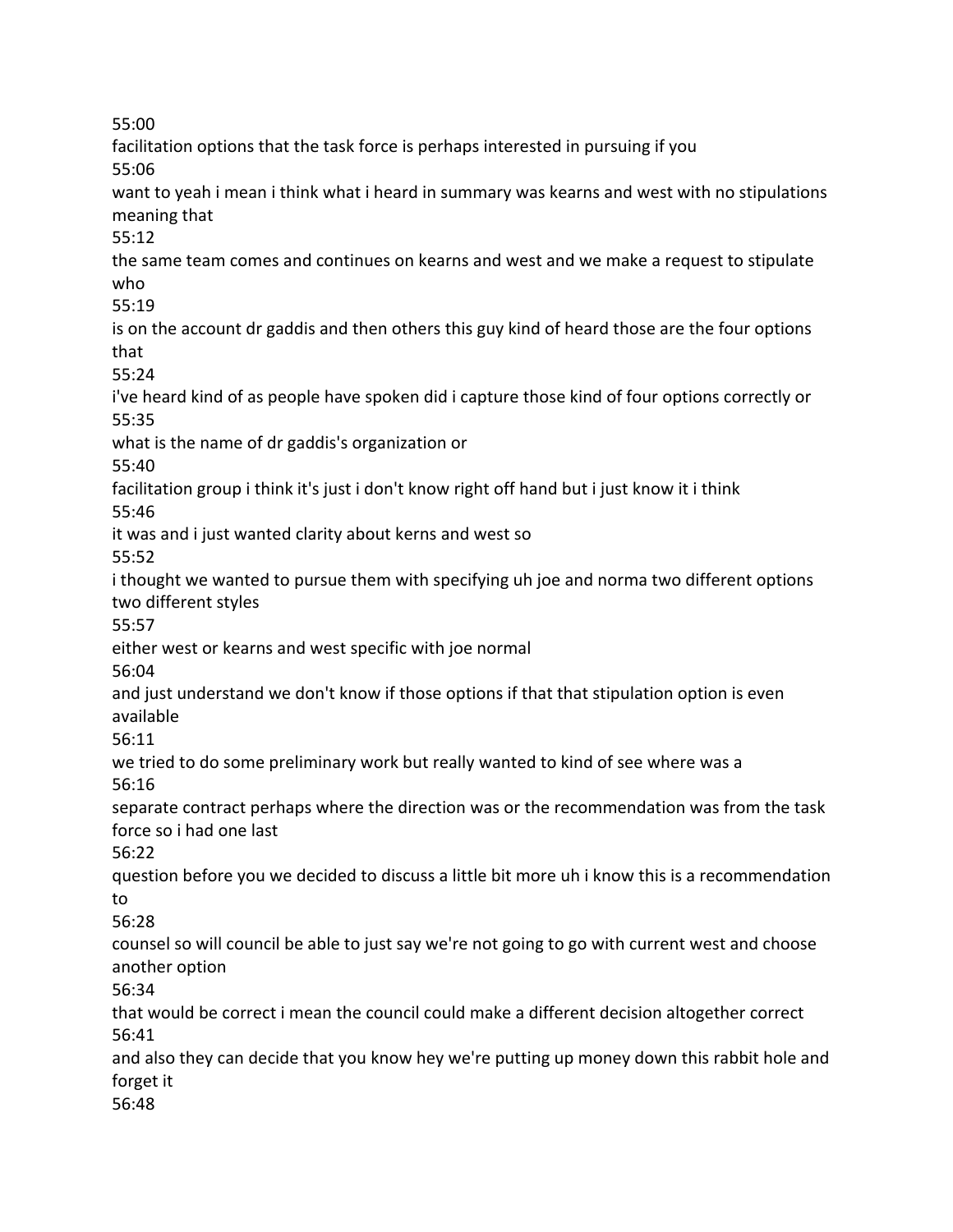we're not paying no more you know you guys got to go for yourself or god bless you yeah i just want everyone 56:55 to be aware of that and everybody should be aware of that the right as well and they should be aware of it wow 57:01 oh tish keller thank you uh just a thought but i do think that if we were 57:08 to go with just joe and norma or kearns and west just joe and norma 57:16 i think that's a little tacky um i think there's a conflict of interest there um 57:22 either it's kearns and west or it's somebody else 57:28 but i really do not want to appear like we're tacky and and rude and all of that 57:34 unethical unethical yeah possibly 57:40 aubrey yeah i um fully understand what i mean i get that 57:46 i don't want to be tacky or rude either um i think i wonder if 57:53 that's why it would be um helpful to go with kearns and west they still have the contract and 57:59 specifically request those two individuals what i like about that is that those two individuals have been kind of 58:04 along for the ride they've experienced you know everything that we've experienced um they kind of know who we 58:11 all are what our personalities are and we've had an opportunity to build some trust and i think that's 58:17 what i keep hearing coming up is it feels like we keep coming back to okay well who can we trust who can we trust 58:22 to kind of guide us through the rest of this and so um 58:27 not that we can't trust dr gaddis or any of the other individuals who you know we've talked about but what i like about 58:35 um you know specifically requesting joe and norma if that's a if that's an 58:41 option on the table at all is that um you know we would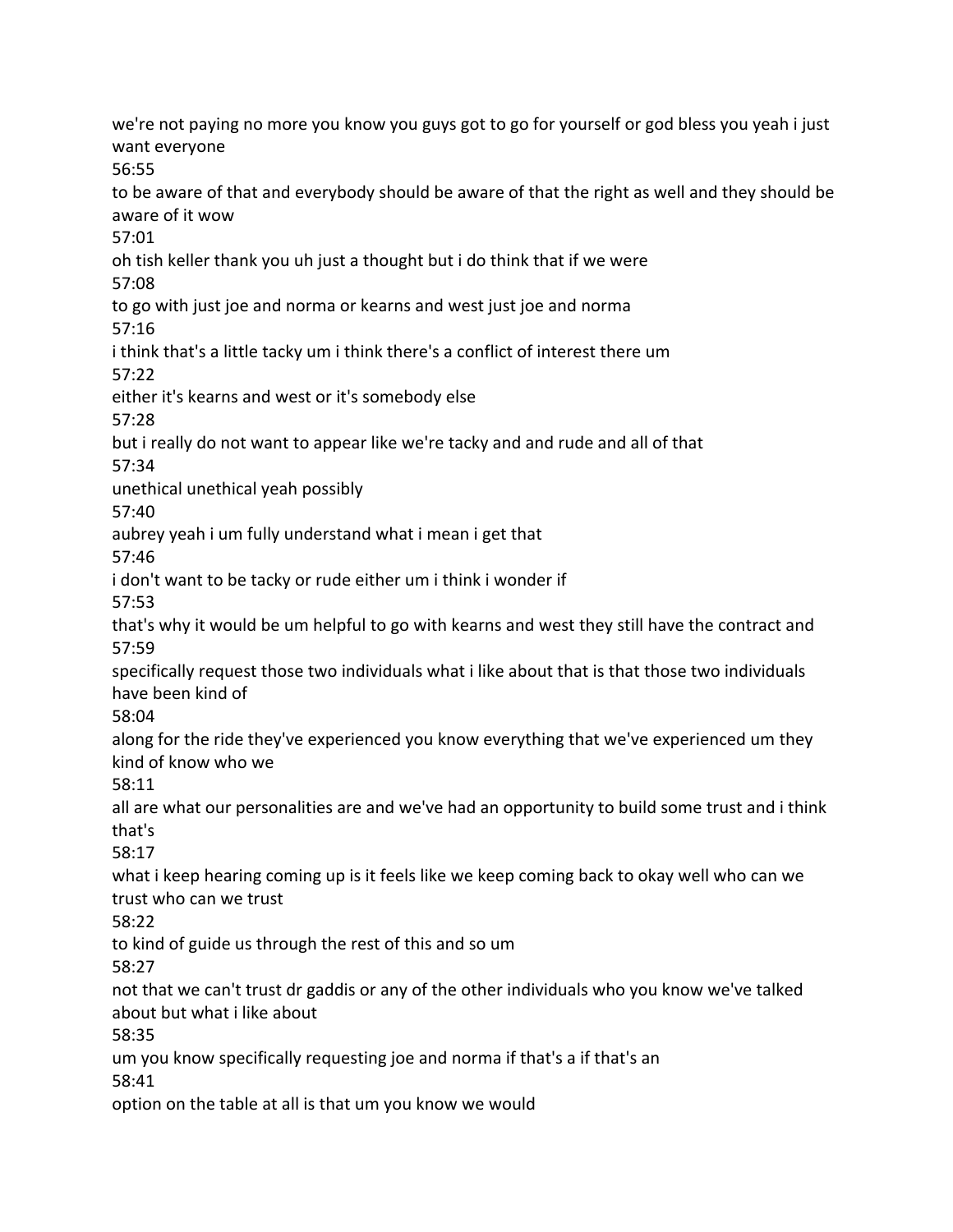they know us they know where we've been and they have that history that they can 58:51 bring into the rest of the conversation so just a thought but at the same time that's a lot for 58:58 two people i mean if we request 59:03 current and west outside outside of the normal facilitation team we have 59:09 four subcommittees that are going we have the full task force that's going i think that's a lot 59:15 of work for just two people well and it's a lot of work potentially at least from what 59:22 just preliminarily just to be honest asking someone to come in 59:27 midway through at this point to take on potentially three four different 59:32 subcommittees of which a lot of times they're meeting multiple times a week 59:38 um three you know several of us are on several of those 59:43 those calls two and three times a week and now we don't have the 59:49 the benefit or the luxury of doing that remotely that has to be done in person 59:55 but i think that's a good thing because i i can even tell the difference i think 1:00:02 task force member brockway mentioned how he noticed just even with the in-person 1:00:07 meeting that we had a few weeks ago was very different so i think us getting 1:00:14 together in person and 1:00:19 i think that will help us a lot moving forward there's only so much you can do 1:00:25 behind a zoom screen i think a lot did get done but i think the whole tone and 1:00:30 tenor of how we proceed is different when you're face to face with 1:00:37 each other denise were you going to say something first 1:00:42 so um to shimone's point about it being a lot with that in my mind what that calls for 1:00:49 is perhaps we restructure the work of the subcommittees to be more efficient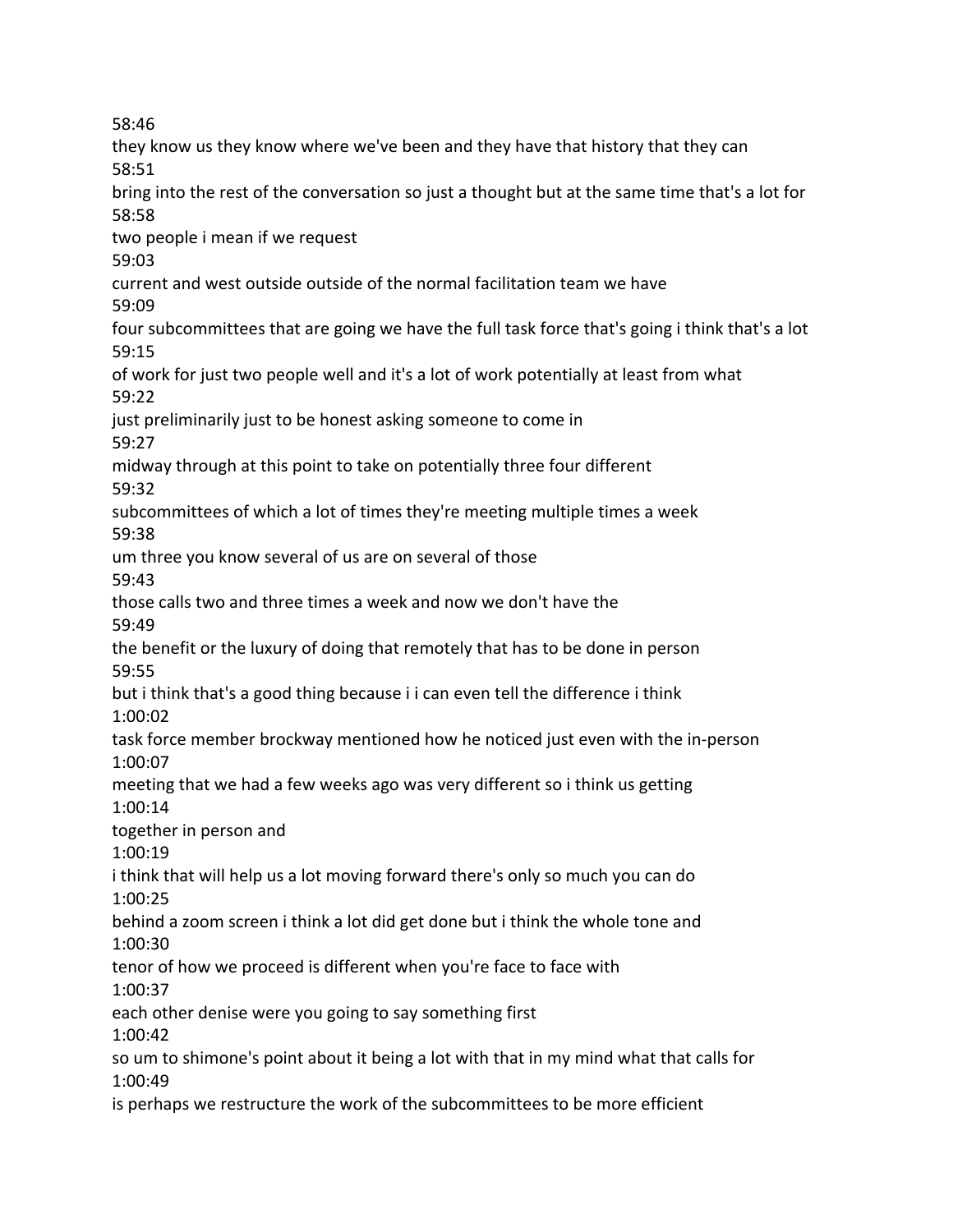1:00:58 you know so as they whatever the scope of work is um 1:01:04 and to offer the opportunity to come in 1:01:10 i think we have to with everything that we're doing we have to 1:01:15 re-examine how we conducted ourselves in the past and how we are going to conduct 1:01:20 ourselves going forward and so if we have to restructure the subcommittees 1:01:26 to adapt to the fact that we're meeting in person 1:01:31 we have a short timeline or you know what whatever that's going to look like so i don't think it's impossible for 1:01:39 two people to manage the process with us 1:01:46 i'm going to ask because there's a few people that we haven't heard from and i'm just curious as to what they're 1:01:52 thinking is as well cause you're all part of this team too so 1:01:58 charles uh anyone would like to talk carol i think 1:02:04 we need to make a decision right now whether we're going to go with currents because it's been over an hour and we've 1:02:10 been talking about the same thing so we're talking about being official uh officially we had to make a decision 1:02:15 um i don't see why we can't move on as a task force and 1:02:21 we can work out who's going to facilitate on the side but we have to keep moving with what we're moving on 1:02:26 right um if if we get to a point later on where we see we need we're like falling apart and need to 1:02:32 facilitate it and get a facilitator at that point will it be too late um and if we're trying to get three 1:02:39 people opposed to two people that would be more money correct right if 1:02:45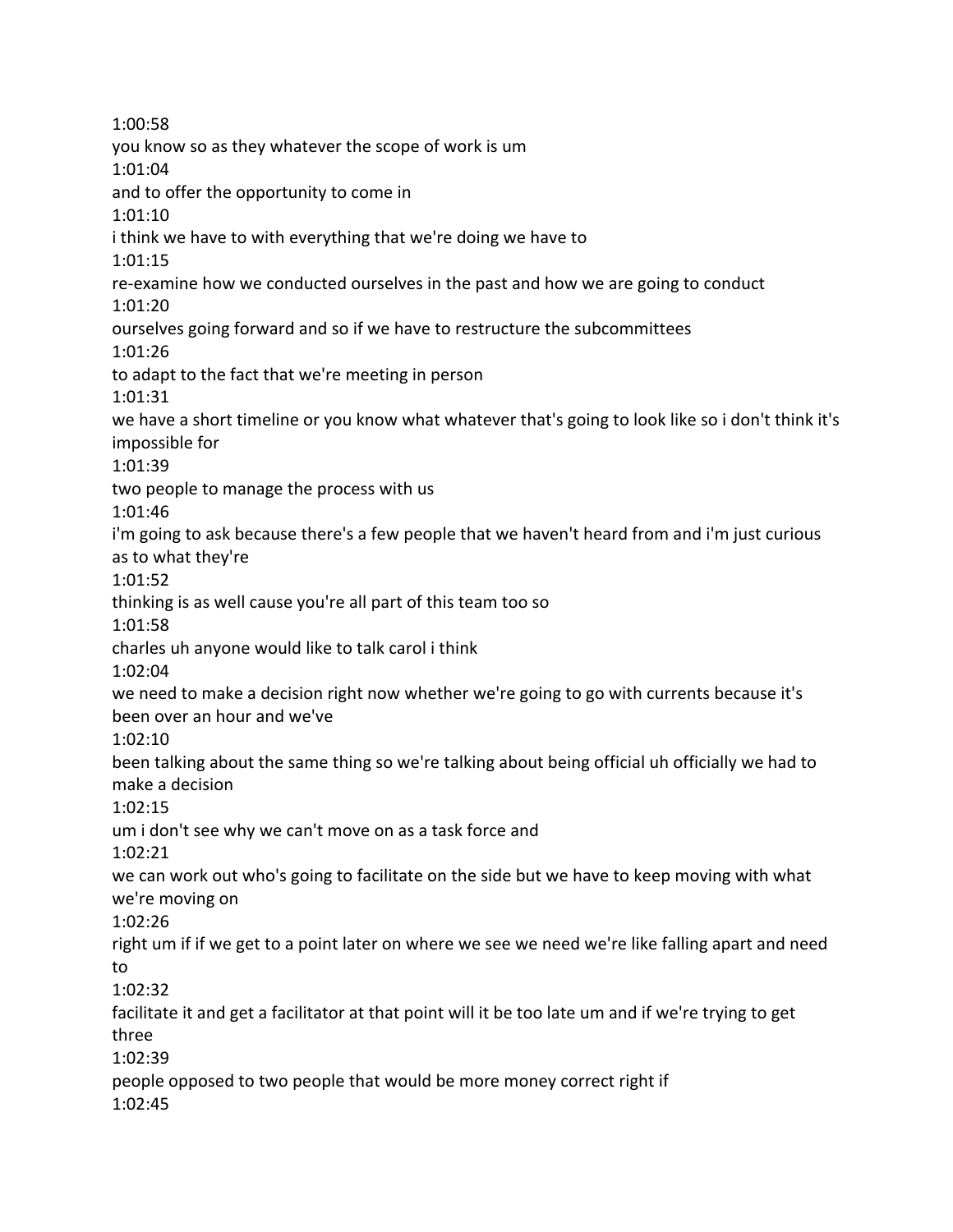like if we if we work with someone and we needed like someone said um two people might not be enough to to run 1:02:51 it so the more people you have the more money it's gonna be correct in general and if those people are in the every 1:02:59 subcommittee then that's more money too and if you're asking for more money odds are 1:03:04 you're going to get a a note from the city council if you're asking for that much money 1:03:10 so i'm kind of looking at us just moving forward and if we see the need for 1:03:15 facilitation which we probably will then we attack that at that point 1:03:21 but we're going to go on forever like this oh i'm sorry city ma'am just kearns and 1:03:28 west has presented a definitive proposal that involves in-person meetings 1:03:34 with an estimation of what it would take in terms of subcommittee meetings and full task force meetings to get to the 1:03:41 finish line based on the recommendations that were presented at your final meeting on thursday that's about ninety 1:03:48 thousand dollars the basics of that have been shared with the city council and the task force 1:03:55 leadership so that is out there there is a definitiveness in that regard at this time right but they couldn't take that 1:04:01 contract unless we opened it up to others to compete for it or not necessarily no it's the purpose of this 1:04:08 meeting as i understand this is to make a determination as to whether the task force has an interest 1:04:14 in having that considered by the city council with the recognition at the end of the day it's the city's council's 1:04:20 determination as to what it wishes to do with the task force but plainly the 1:04:25 liaisons are here trying to gauge input from the task force they're not going to make a recommendation if it's something 1:04:31 the task force doesn't want to do got it thank you sir so can the task force take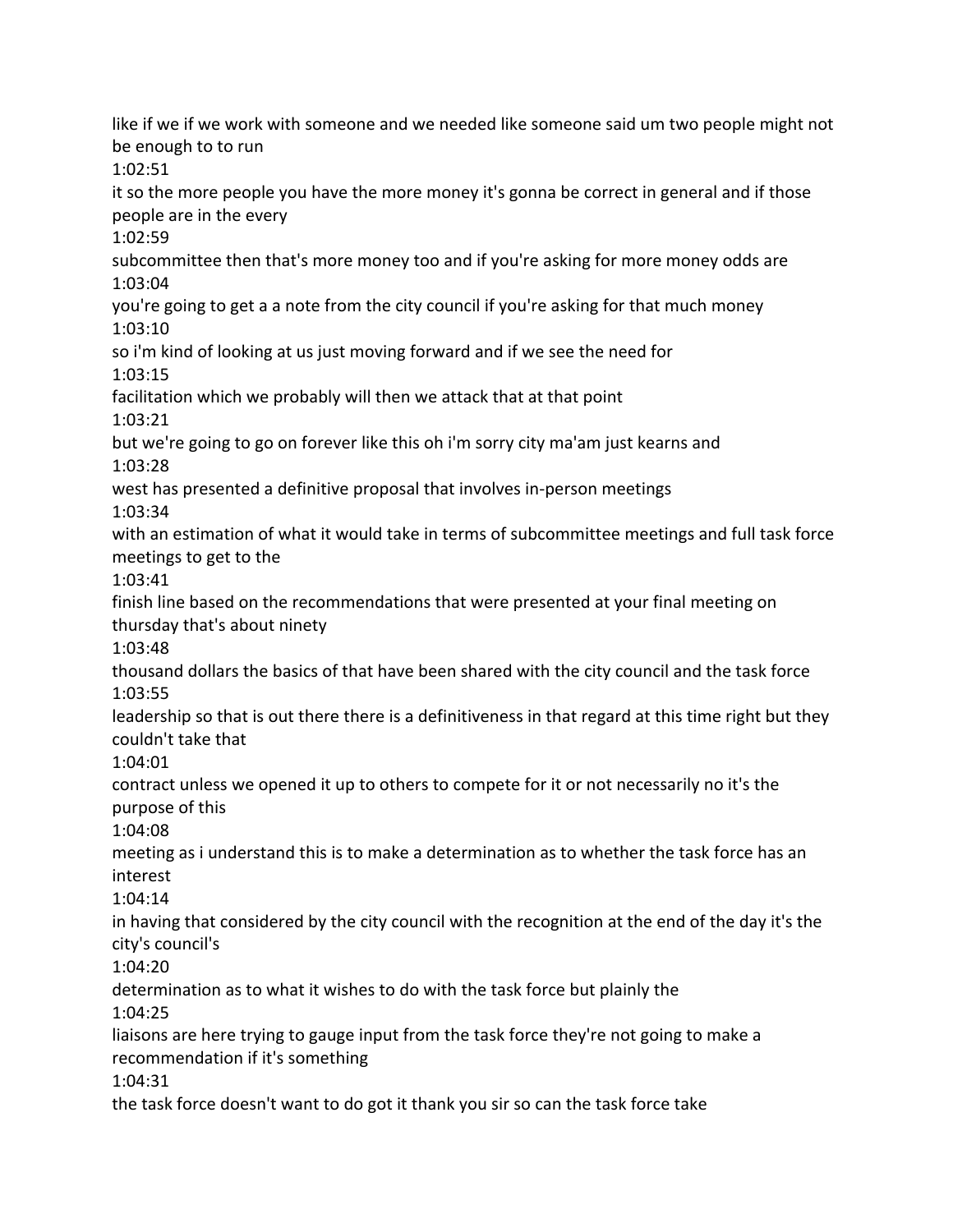1:04:37

a vote on whether he wants that to happen or not i have a quick question get down yeah i want to get down and go 1:04:44 ahead carol go ahead i think we need to examine the scope of what the 1:04:49 facilitators actually did did any of you take minutes or notes did you make any 1:04:55 handouts did you make any lists i know i did not uh but i believe the facilitators did so it's a lot more than 1:05:02 just saying quiet carol that's your three minutes you're done which we haven't done by the way i think timed 1:05:08 comments are important for group control did it for 40 years 1:05:13 but we need to examine what we're getting for our money there's some parts of the facilitation group we had i did not like 1:05:20 i felt i was talked down to i sent emails to people and got no response 1:05:26 so i'm for going forward i do not want to give up we put too much work into it 1:05:31 i do think we have people here that can help with the it's your turn to talk part but we still need somebody to do 1:05:37 the paperwork end of it don't we i mean i really i mean we probably have the skills for that but 1:05:42 yeah i don't know if we want to do that so there's one there's my 14 cents worth all right corey i'm in 1:05:49 you know agreement with everybody we need to um while we have the momentum we need to move forward you know that's the 1:05:55 um the thing i keep saying i'm with you know uh dr gaddis i would love to see that group as well 1:06:01 kearns and west i'm fine with them you know if it's need to be but we do need to move forward with the momentum we 1:06:07 have right now because i think the longer we take the worse it's going to get so for me it's the momentum that we got 1:06:13 to keep going forward and i agree that we do need to vote on it like when we all through have our turns talk we need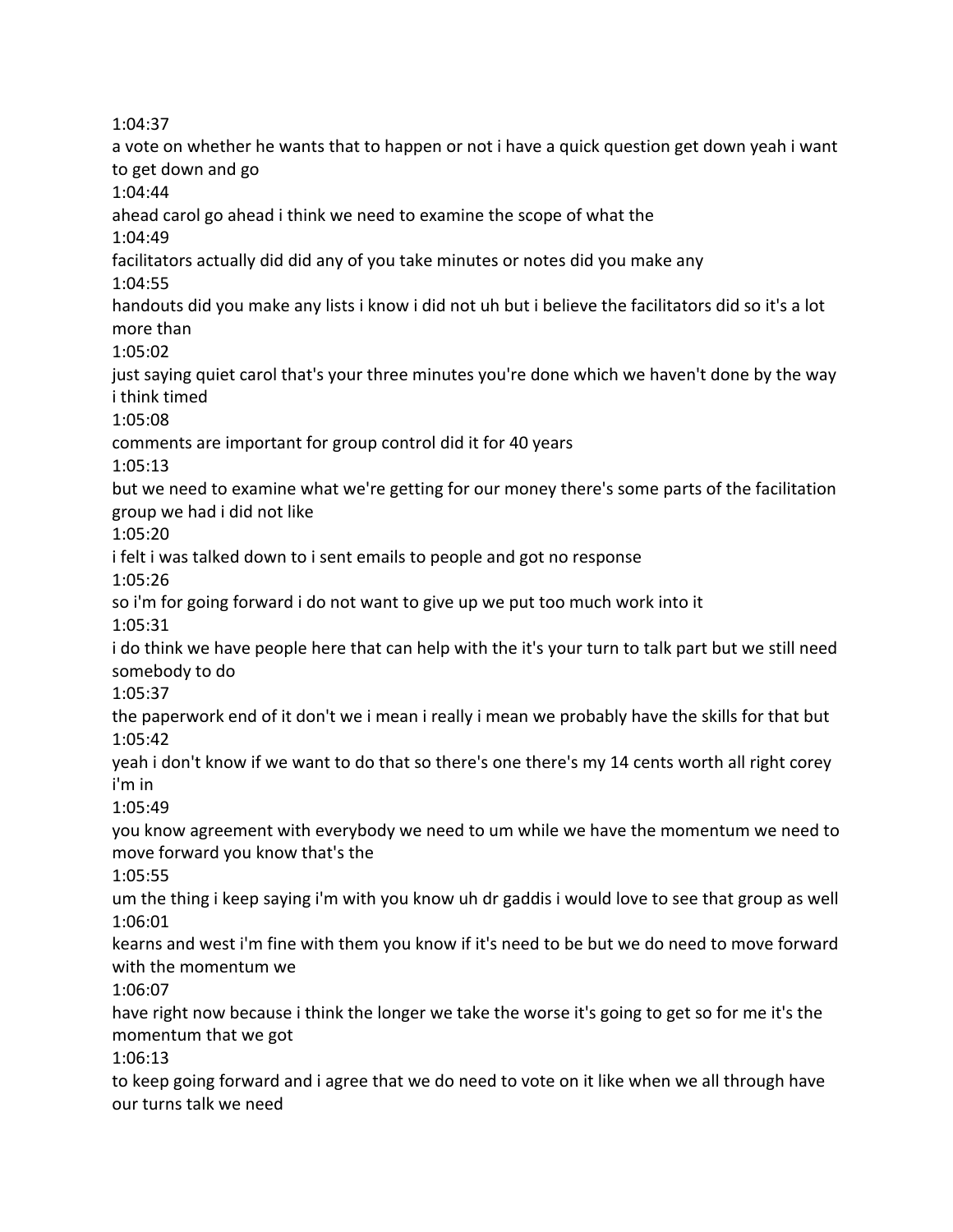1:06:19 to vote on it right away all right we got to make a vote right now the least get one out the way 1:06:25 let's get somebody out the way and then work on the rest sherman yeah i'm uh 1:06:30 i think uh doctor get his team 1:06:36 whether he's having his knees worked on or not but i think he's a guy 1:06:41 and his team okay oh i put it 1:06:47 i i don't think it's uh or i do think it's a no-lose 1:06:52 proposition with it right ishmael 1:06:58 yeah i just i do want to vote um but i do think we need to talk about what it would look like realistically if we did 1:07:05 because it sounds like there's another proposition on the table to self-facilitate i think we need to talk about that because it does mean more 1:07:11 work it will mean more work and we need to talk about what realistically that will look like for each of us 1:07:17 because it will mean people will need to facilitate their subcommittees people will need to 1:07:22 facilitate the larger committee what will that look like time wise the some of the work that kerns and west did will 1:07:29 then have to be dispersed on this group which i'm not saying can't happen i just think we need to 1:07:34 have a realistic conversation about it before we vote 1:07:44 um just to piggyback on something that the city manager said in terms of um 1:07:49 and and actually i think uh pastor blaylark mentioned this as well with the rest of our boards and 1:07:55 commissions we usually have a staff liaison 1:08:01 and in some of our boards and commissions we we have a city council liaison so 1:08:06 they operate that staff liaison does a certain amount of work in terms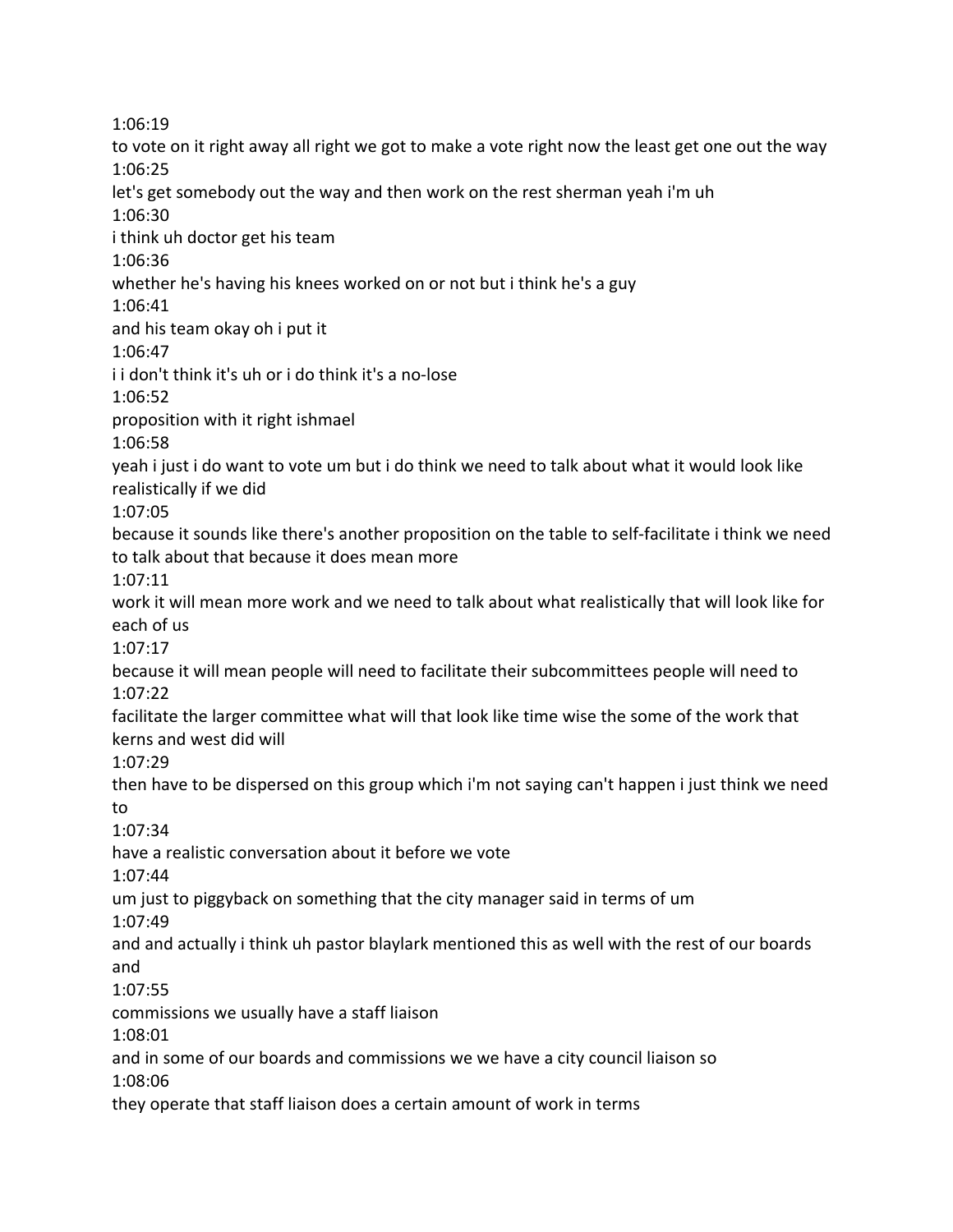1:08:13 of kind of helping to facilitate the meetings getting the agendas out things of that sort 1:08:18 um the only reason well two reasons why 1:08:24 staff has not done that in this case is a it was part of the agreement that we had with our 1:08:31 current vendor with kearns and west and b had the 1:08:38 direction or the indication from the task force early on that 1:08:43 they really did not want staff kind of meddling so to speak in in that role or 1:08:49 being the facilitator i know that there was even concern about uh councilman shaw and i being the 1:08:55 facilitators and trust me we're not trying to be the facilitators which is here tonight in this role 1:09:00 um but if i know from my conversations with the 1:09:06 city manager that is an option to have um staff assist with something like this 1:09:13 because that's what we do that's what they they can do but 1:09:20 we've kind of stepped back from that because that was the that was the indication we got from the 1:09:25 task force that they were not interested in that if that's changed um [Music] 1:09:31 then that's something you would have to let us know but that is and and correct me if i'm wrong city 1:09:37 manager kozil it's still an option but we would have to do some work on our end to make sure that you know we 1:09:44 have we're prepared for that on the back end because obviously it would be some work but 1:09:50 what i'm hearing from folks is you you feel like you can almost kind of 1:09:55 facilitate this like you're meeting yourself but you need support on the back end in 1:10:02 terms of minutes setting up the meetings and 1:10:08 writing the report is that what i'm kind of hearing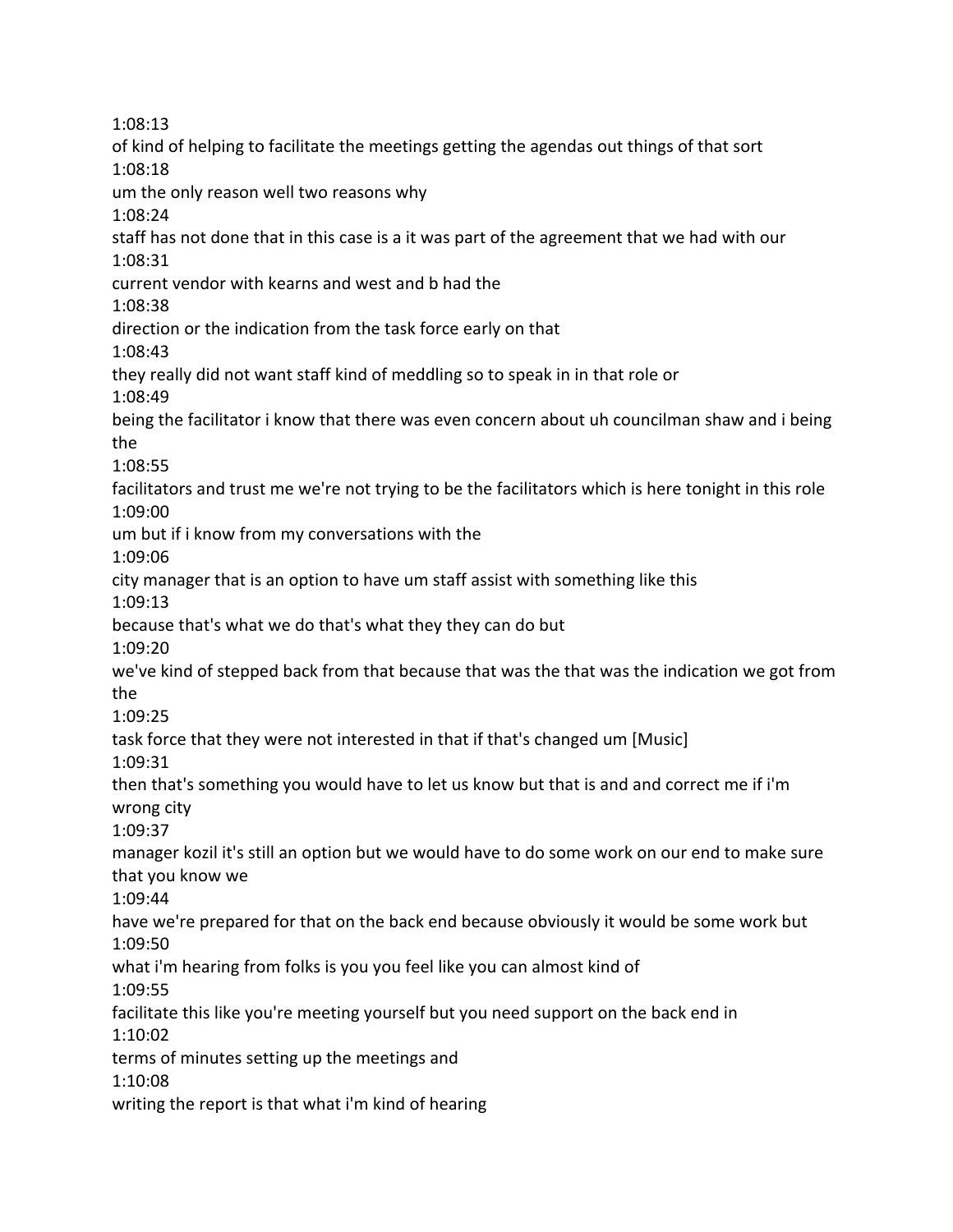1:10:16

seeing some nods yeah so i guess i was gonna say should we just go ahead 1:10:21

and do a vote on all three and just see where everybody just kind of falls there and give give everybody

1:10:28

an idea of you know chairperson joshua yes sorry just for clarification when you say vote are we 1:10:33

just going to say like current and west gatus is that what we're voting or how are you referring to well i would do it

1:10:40

kearns and west and you vote yay and then the next one would be dr g all right i didn't know if you wanted to go down

1:10:46

the line that everyone say their individual preference yeah what are the three choices so i'm looking at kearns and west

1:10:53

dr gaddis and then we're saying self ourselves with support

1:10:59

is it realistic to vote for dr gattis when we don't know that he can do it or his team can do it it's a recommendation

1:11:05

a contract with them and that's true but i don't know what else what

1:11:11

i guess it would just be a recommendation to pursue and then if you can't do it then we try something else right but then we

1:11:17

also consider it's a delay again right with everything else well we still move on just like charles 1:11:23

horton said that we just continue to move on until we get our information or you know confirmation or denial

1:11:30

that you know they're not going to be able to do it quickly with corey and

1:11:37

and charles saying both like there's a sense that one's yes or no already i don't think we're ready on the

1:11:42

other two so i would suggest that we take a vote on kearns and west which you guys correct me if i get you wrong

1:11:48

but like we can get one out of the way it seems like there's a general

1:11:54

agreement that way and then we can start to dig into some of these other scenarios 1:12:00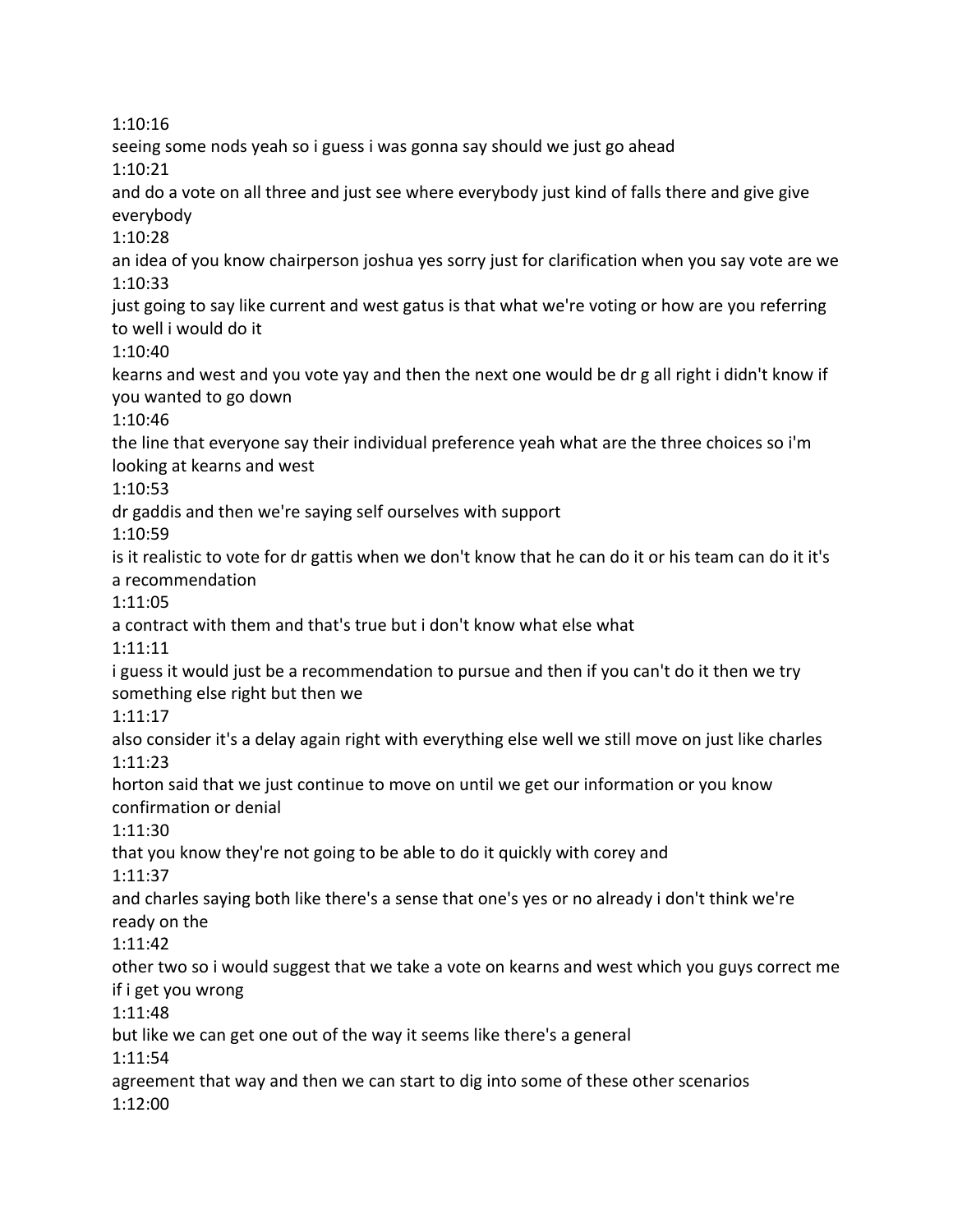for the benefit of the task force thank you madam chair person i'm looking at the rfq that was submitted by dr gaddis 1:12:08 his proposal at that time was for a two-person team not suggesting that's what would be the 1:12:14 recommendation now particularly given the recognition of all of the subcommittee task force work 1:12:20 but is also as an adjunct to what council member powell was saying the work that the staff would be 1:12:26 involved a lot of this depends on the number of subcommittees and task forces right now kearns and west i would say 1:12:33 has the largest back office component to manage the work that has been 1:12:39 established with the multiple task forces and the full task force if you're looking to these other options it will 1:12:46 have to be what the recognition that work may not be able to proceed at the 1:12:52 same pace that it has been occurring right now given those current staffing constraints 1:12:57 but i don't know what dr gaddis's staffing constraints are i can tell you what the cities are right now we can do 1:13:04 it but not at the same level at kearns and west simply because we don't have 1:13:09 that level of additional surplus resources for five subcommittees meeting four 1:13:16 nights a week and all of that that's not to say that it can't be done but just not at that same pace and my guess is 1:13:22 with the two-person recommendation for dr gattis there would have to be some discussion as to whether they could pick 1:13:28 up with the current pace that's all denise i move 1:13:34 that we pursue kearns and west with the stipulation 1:13:40 that they bring on the team of joe and norma i agree would that be at the same price 1:13:46 that was my question all along is it still 90k if we just have joe and norma 1:13:51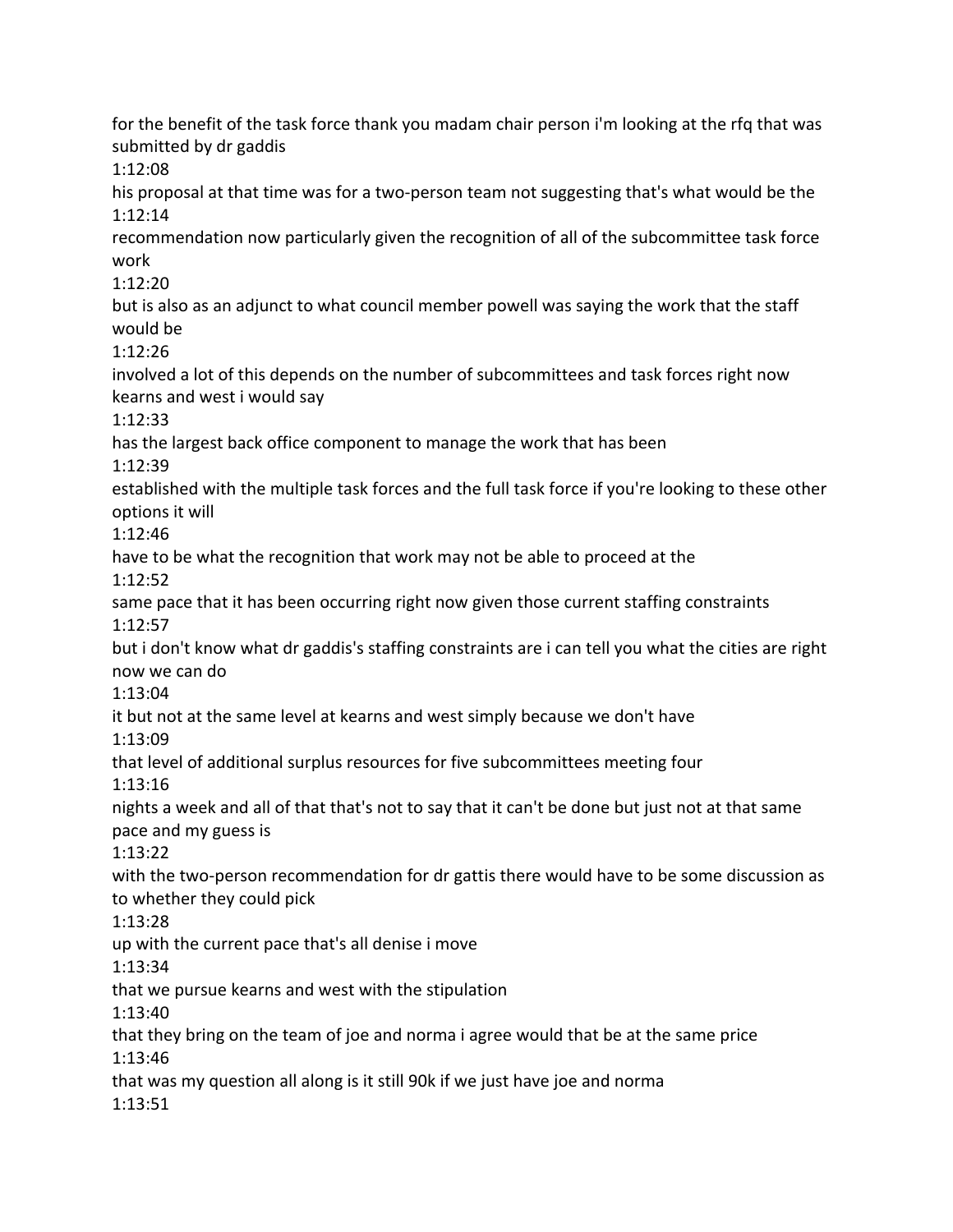that was something i wanted to clarify i don't think we i don't think we know that i think it'd also be safe to assume 1:13:57 if you had joe and norma as your focal points that there might there's still going to be probably additional resources behind the scenes possibly 1:14:03 additional resources helping out with community outreach so i think we just get to be eyes wide open 1:14:09 that there would still be a balance of resources within their organization to support them right 1:14:15 if we made that request i i'm really getting the impression that 1:14:21 um you know you all are saying to us that you really prefer current and west 1:14:27 because we've already started with them and plus and since you all are saying that then you all need to tell us 1:14:34 you know what what is the other council members how do y'all feel i noticed the quorum not a quantum here for you ought 1:14:39 to be discussing but you know this is a political thing is you know do you have members do you have 1:14:45 enough vote to get this through because if you don't then they could say to us you know well we don't want we don't 1:14:51 want them no longer at 90 000 we're not going gonna do it we've already said we 1:14:57 already give it 160. so we need to know exactly what we what we what we're up against we recommend 1:15:03 and uh and then i will second once i hear that question i would second your your emotion denise like i need to hear 1:15:10 that and i know maybe you can't can't talk about that but this got to go before the council in ninety thousand 1:15:16 you've already sent sent your information to them you know what is what is the feedback what is the 1:15:22 you know can you all tell us how the council is thinking since you all are council members we 1:15:29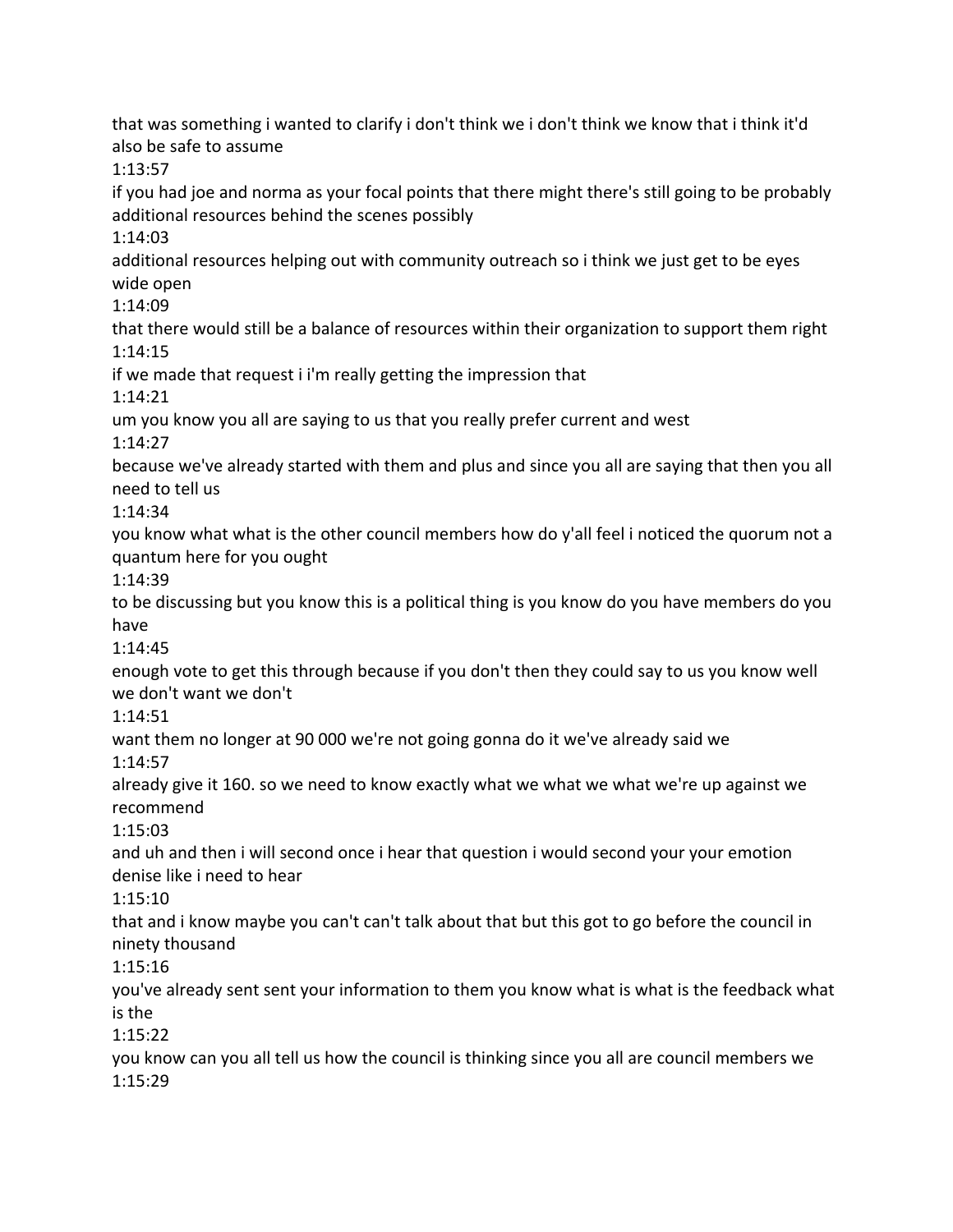have not discussed this publicly yet um initially it was supposed to be on the agenda but then after 1:15:35 the meeting on the seventh we removed it from the agenda i will say 1:15:41 i you know i really believe that the full council is going to be interested in hearing from 1:15:48 the task force in terms of what direction the task force wants to go in and that's why 1:15:54 it was important for us to have this conversation tonight so that 1:16:00 you all can and can provide some input on what is actually recommended to the 1:16:05 council the council voted to put together the the police task force and they voted on 1:16:12 the initial contract with kearns and west to get the work done and 1:16:18 you know i would like to think that that that the council is is you know committed 1:16:24 you know to definitely getting it done um and is not locked into obviously a june 1:16:31 first date you know that's the other thing you know i don't you know i don't believe the council was going to have an 1:16:37 issue um you know expanding that time out there are plenty of situations whether 1:16:44 we're building roads or or tearing up sewers where we start off with a 200 000 contract and 1:16:52 it ends up being 250 000 and we have to make a change so i mean 1:16:57 there's this isn't any different than anything else that we've done city manager 1:17:02 proposal and if i can add context to what council member paul was saying the original budget that was 1:17:08 that was presented by kearns and west was premised on 24 task force meetings 1:17:14 from start to finish by the time that we reached the last meeting two weeks ago they had been over 30 1:17:22 meetings so the balance of their work contemplates 20 additional task force 1:17:28 subcommittee meetings and seven additional task force meetings all at 1:17:34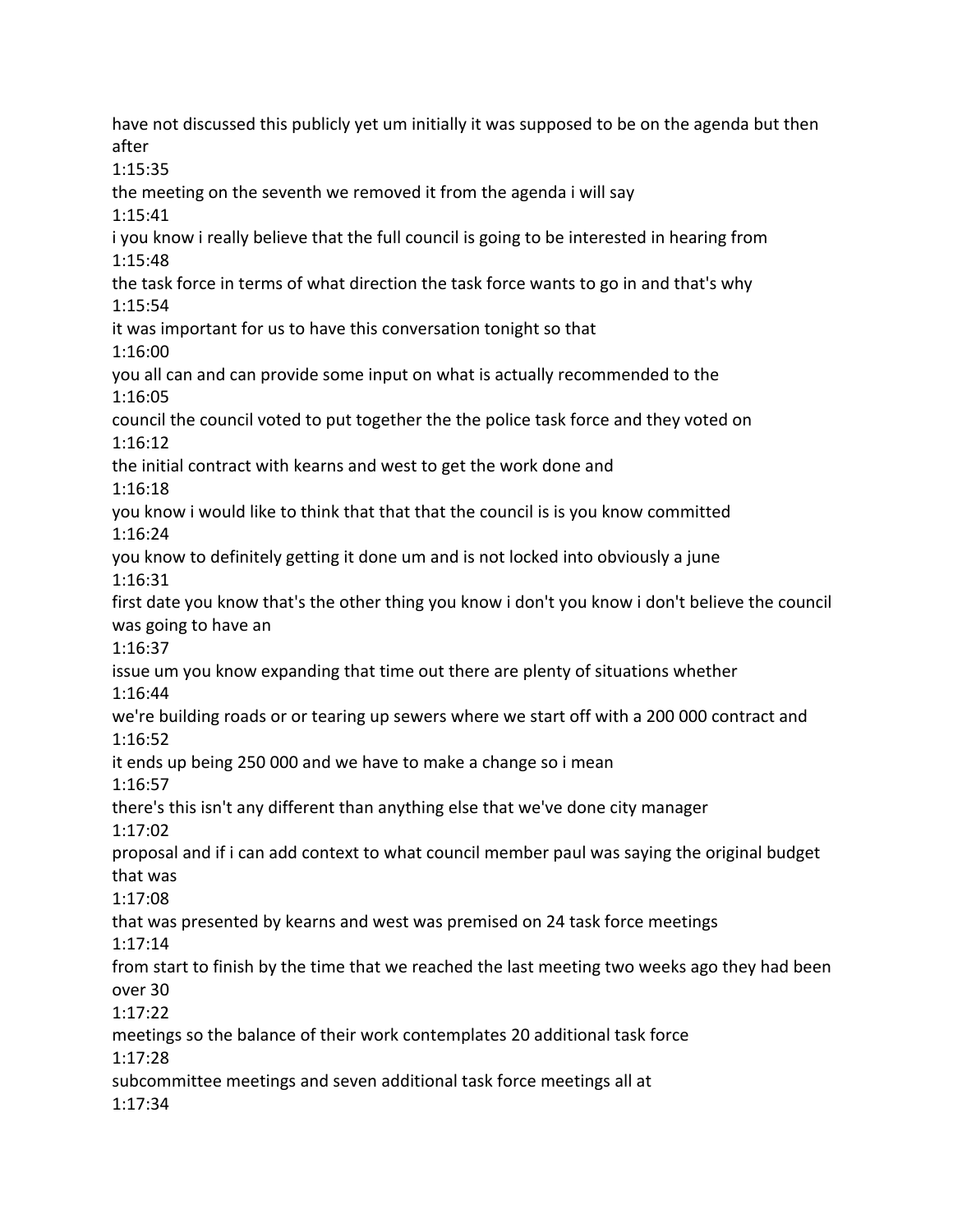one third or two-thirds of the cost of the original proposal so it's again 1:17:39 it was more work than it was originally contemplated and i don't think anybody's blaming anybody or pointing fingers for 1:17:46 that the task force came up with a much more extensive menu that was contemplated and there's just more work 1:17:53 to be done unfortunately people get paid for the work that they're doing and that's why we're at this situation right now 1:18:01 don't seem to me that uh the inference the inference is that you all feel more comfortable with kern and west 1:18:08 uh and presenting this to the council to me that's what i'm that's what i'm getting from them 1:18:14 uh now i'm talking to you all so we need to decide what we want to do i do appreciate what council councilman said 1:18:20 about uh you know they want to hear from us but i think they feel comfortable with kern and west how do we feel i think 1:18:27 that's what need we need to talk about or we need to go and help propose say your emotion again then i can second it 1:18:33 we can vote it down hold on a second i'm sorry that's okay 1:18:38 we have a representative from each subcommittee here uh i feel in in my subcommittee 1:18:46 that we're uh past the halfway point so we have a representative from from each task force 1:18:51 or each subcommittee do you guys feel like you would need that many side meetings to finish the work that you 1:18:57 already started are you past the halfway point or you're only at a quarter done where you're 1:19:03 going to need that many side meetings i mean it seems like we should have enough 1:19:08 in those subcommittees that we can move as a whole committee to continue forward without 1:19:14 two uh subcommittee meetings a week in addition to what we do here not trying to push you out of the way or 1:19:22 speed you up but it seems like we should have a the brunt of the work done already in those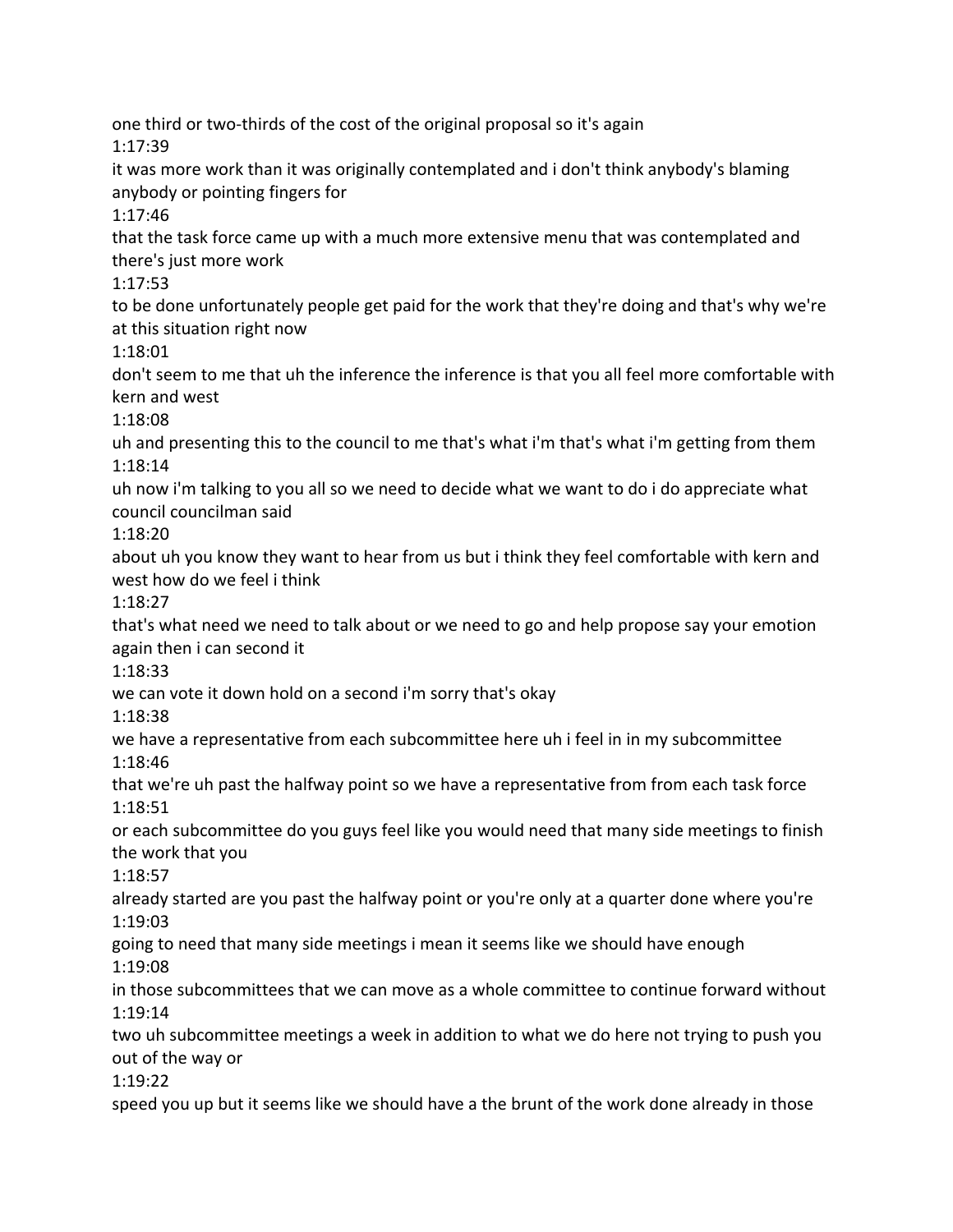1:19:28 subcommittees so that's my question if i could like what i'm hearing and 1:19:36 kind of makes sense at this point what you're saying is 1:19:43 not move forward with the subcommittees bring everything back before the 1:19:48 full task force to hash out what's been done and what else still 1:19:54 needs to be done because that would reduce the number of meetings that would have to take place 1:20:00 amongst yourself and for someone else you know whether it's kerns of west or whoever to facilitate and 1:20:06 you know support behind the scenes that is definitely something to consider 1:20:12 i think you guys have done a lot of work i think is not said that isn't that correct you and i was on that same page as 1:20:18 saying that did you kind of say that that you know that we could do this full task force 1:20:24 and i said the same thing i think that we say are you articulating well but we're saying that you know i think and 1:20:30 you just say to charles i think we can do this uh and then i think that when you look at the task force and i'm like 1:20:37 carol i won't be talking all the time uh however you know we need to combine some 1:20:42 of these things because i think some of the things that we talked talked about in in the proracial profiling and 1:20:49 budgeting was the same thing that maybe calvin was talking about we talked about some other things that dealt with training 1:20:54 so i think that a lot of these things mesh together we need to put it put it 1:21:00 together as a full task force so i agree with charles however i would like to get 1:21:05 this motion going so we can move forward 1:21:10 i'm going to try this again i move 1:21:15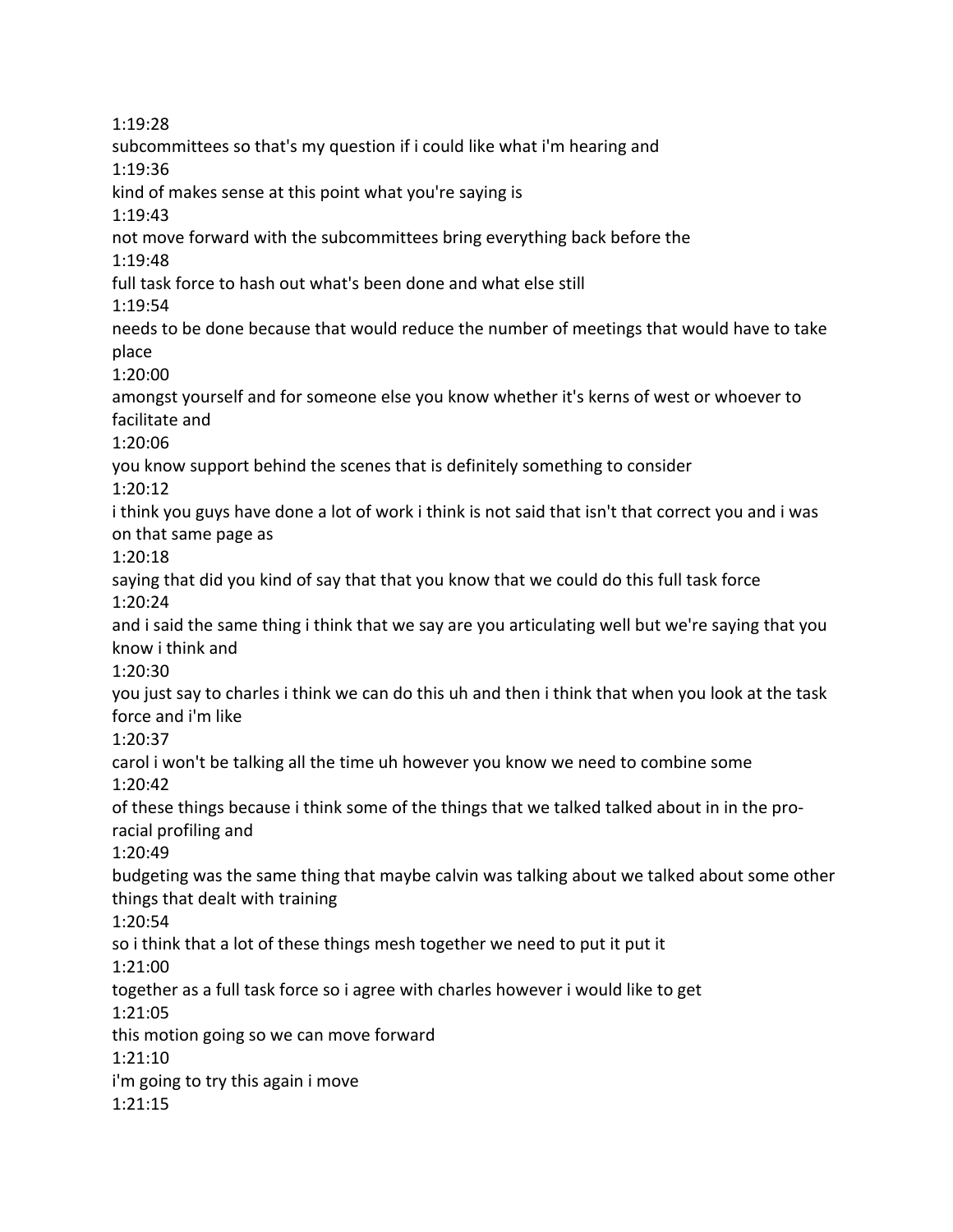that the task force recommends 1:21:22 going with retaining kerns and west with the stipulation 1:21:28 that the facilitation team is norma is joe and norma 1:21:39 all right so we'll do the wrong call it's actually discussion discussion 1:21:45 actually discussion follows the motion yeah but we just had an hour of discussion leading up to here i'm sorry 1:21:52 any discussion we're not going to say we're ready to vote is everyone ready to vote yes all right 1:21:58 all right so corey excuse excuse me sorry i i still have misgivings that we ask 1:22:07 for joe and norma simply because i don't know if that's appropriate 1:22:13 i'm willing to accept kearns and west as a package or kearns and west stipulating 1:22:18 joe and norma so when i vote i'm really kind of voting for either or but i just want to make that 1:22:24 clear we could stipulate joe and norma and what if they say no you get the whole team 1:22:30 or this is a lot of work we need more than two people or this is not what our organizational 1:22:36 structure is like where k and w you get us as a package 1:22:42 and again i mean it's like it's like a popularity contest you know we picked out our two favorite people 1:22:49 well they're located we like joe and norma but you know actually if i could respond to it i 1:22:55 think joe and norma were the most effective people and efficient absolutely so i would say it in the 1:23:01 concept that you're has you're asking to employ these individuals and if you're a supervisor you're going to promote those 1:23:07 that do better and that's just kind of how it is i think that we can specify with a preference of joe and norma 1:23:13 facilitating and then whoever else can you know fit in whenever they need to because you know that that happens it's 1:23:20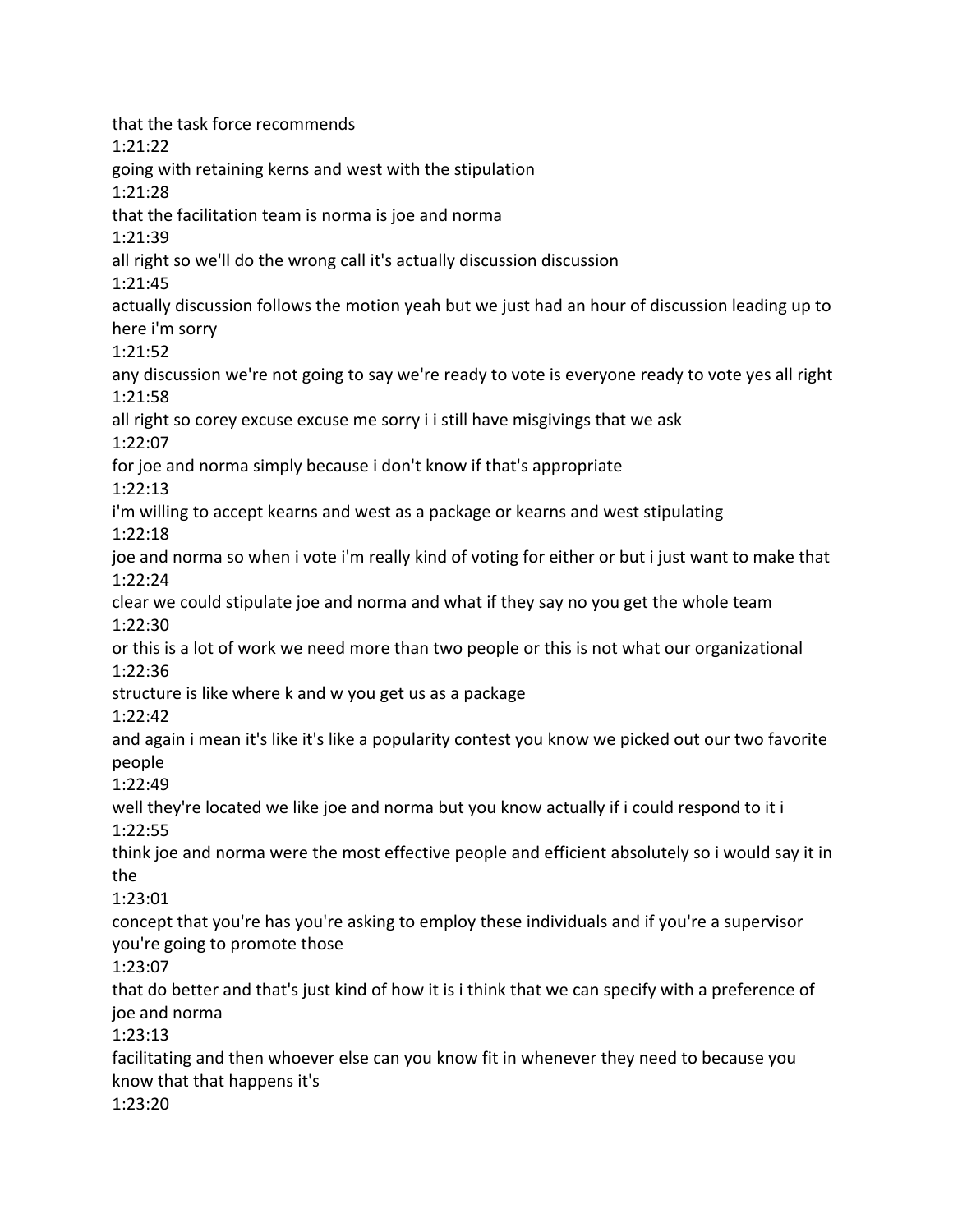happened in the time that we've been right i think that's that's what we should move forward with a preference of joe and norma including additional 1:23:26 currency members but we need to be prepared in case that doesn't happen for that uh 1:23:35 you can just change the word stipulation to preference you you admitted your emotion i've 1:23:40 mentioned my emotions i i i'm in one second 1:23:47 okay so with the preference of joe and norma we're going kearns and 1:23:52 west all righty all right so uh yay nay corey that'll be a yes for me 1:24:01 aubry that's a yay shimon 1:24:06 no the jewel 1:24:13 i abstain carol oh you betcha i mean yes sorry 1:24:20 charles i'm starting walter 1:24:25 yes sherman yes tish 1:24:31 yes denise yes ishmael yes 1:24:39 cynthia yes all right the yays have it 1:24:49 joshua i'm sorry joshua i didn't have your name 1:24:54 joshua yes it didn't change anything all right chair trigger quick question how many 1:25:00 members are we missing out of 18 out of the 18 uh what is that 1:25:06 six we're missing six all right just want to be sure twelve of us here right okay 1:25:23 i don't know we'll figure that out could we get clarity it doesn't matter how many have said 1:25:28 they've dropped right it's the strength of the commission the task force is based on the ordinance of approval 1:25:34 correct the fact you've a quorum here tonight the majority of the quorum that would cause a motion 1:25:46 so with the 10 yays have it so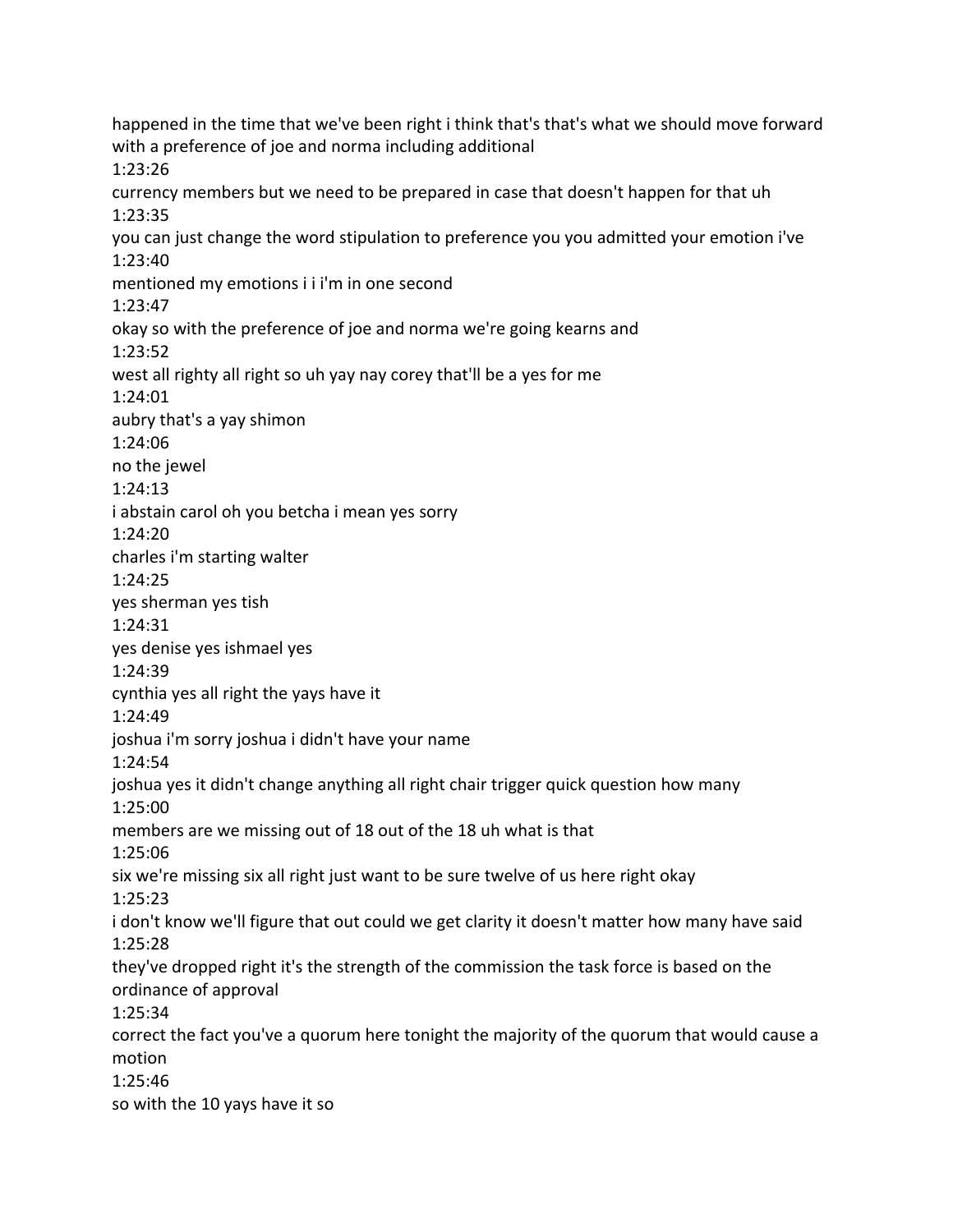1:25:54 all righty did we at all want to take a vote on dr gaddis at all 1:25:59 or you all just no listen no need to now i mean i think the only 1:26:05 reason we would do that if crimson west or 1:26:11 the city council said no to continue with current and west 1:26:16 so just based on your action right now and you guys happen you know if i'm 1:26:22 mistaking anything i think the direction that we're going to take at this point is to go back to kearns and west 1:26:29 talk to them about what some of the concerns have been i mean and those conversations have been had about 1:26:37 um making sure that minutes are getting there on time and agendas are getting out on time and then just 1:26:44 general direction of um the facilitation as a whole um 1:26:51 re-emphasizing that um your preference and 1:26:57 about the preference to perhaps um it sounds 1:27:02 like getting rid of the subcommittees and moving to the full task force 1:27:09 meetings moving forward because that also could impact their proposal in terms of cost because 1:27:17 their original costs had a certain number of meetings and and and a lot of those meetings were 1:27:23 subcommitting meetings so that could impact costs going down 1:27:30 which will help um but also you know we still have the community conversations and things like that so 1:27:37 that that information is helpful for us to go back and have those conversations with them okay 1:27:47 to just say um on her on her point about the subcommittees i 1:27:53 think it was ishmael i think um and charles and myself i 1:27:58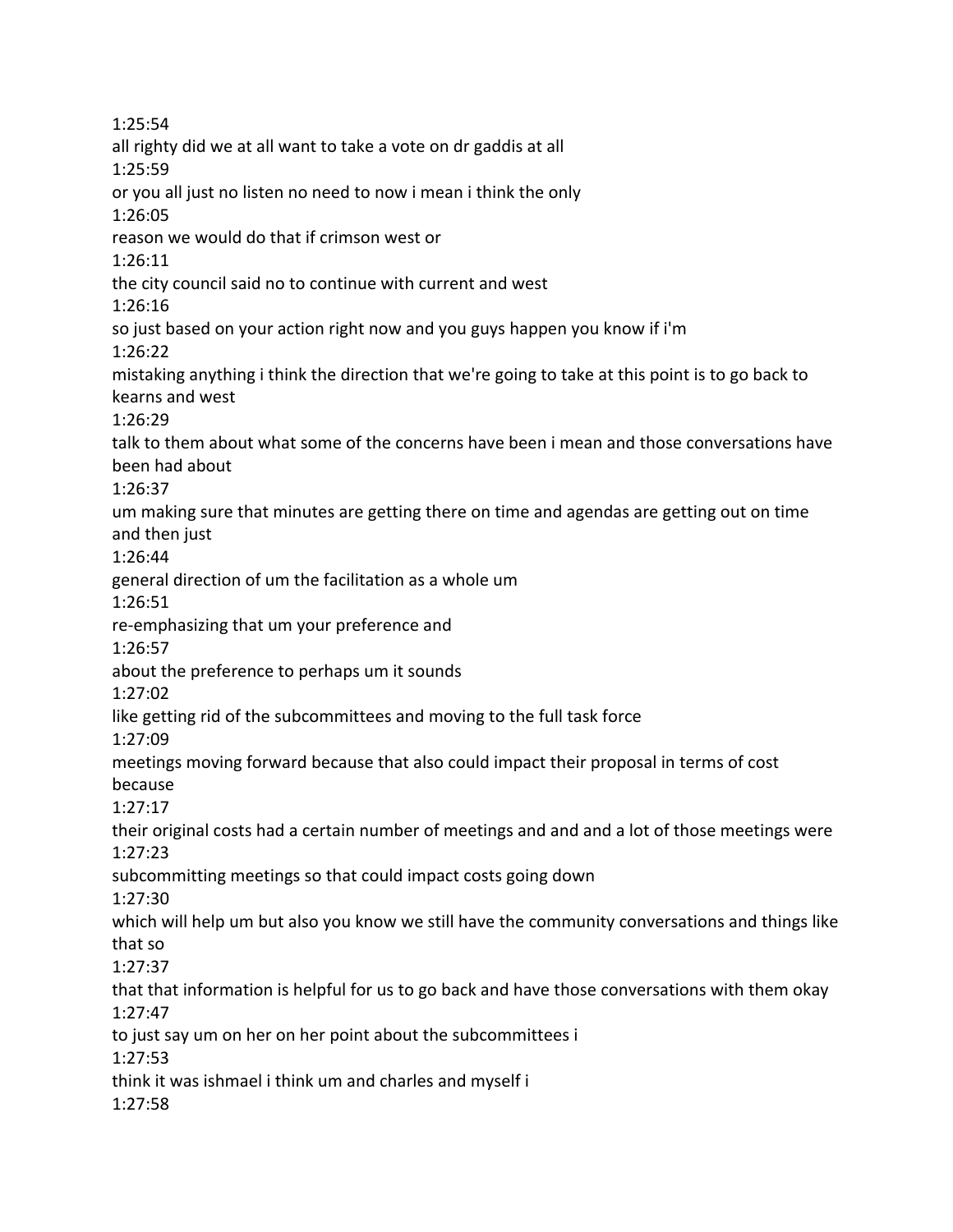don't know and i think uh angela 1:28:04 aubrey i'm sorry aubry you gotta forgive my it's probably my age um 1:28:09 but it was it was uh i think we need to maybe look at that and see how the other task members feel about that 1:28:15 subcommittees i mean that's my preference but i don't know if it's i don't want to speak for everybody 1:28:20 else and i don't think ismail and charles and aubry and i can speak for everybody else on that are you saying to 1:28:26 do the whole team and just to forget about the subcommittees is that what you're saying yes yes 1:28:32 assuming the other subcommittees feel okay okay yeah the subcommittee's feel okay that's what i need you need to okay 1:28:39 so i guess we'll be sure 1:28:46 i don't think the training recruitment and hiring is out of space where it's ready to offer all this stuff i think 1:28:51 it's not halfway like you were saying allocations and allocations and allocations is a mess 1:28:58 well can't those two go on without the others going on no i think that's a good question and that's fair i mean i'm not saying we 1:29:05 have to eliminate all of them but if some of them are ready to move on 1:29:10 without having to you know meet separately like just from my observations i think 1:29:16 civilian review board is probably ready to just meet as a full task force um 1:29:21 racial and other disparities probably ready to meet as a full task force the other two 1:29:27 probably have some more work to do but that's just my observation i want to give it all joshua 1:29:32 i think i think that's right i think your your sense of those meetings is right 1:29:38 because i share that sense i think it what it does is shifts more full task force meetings which 1:29:43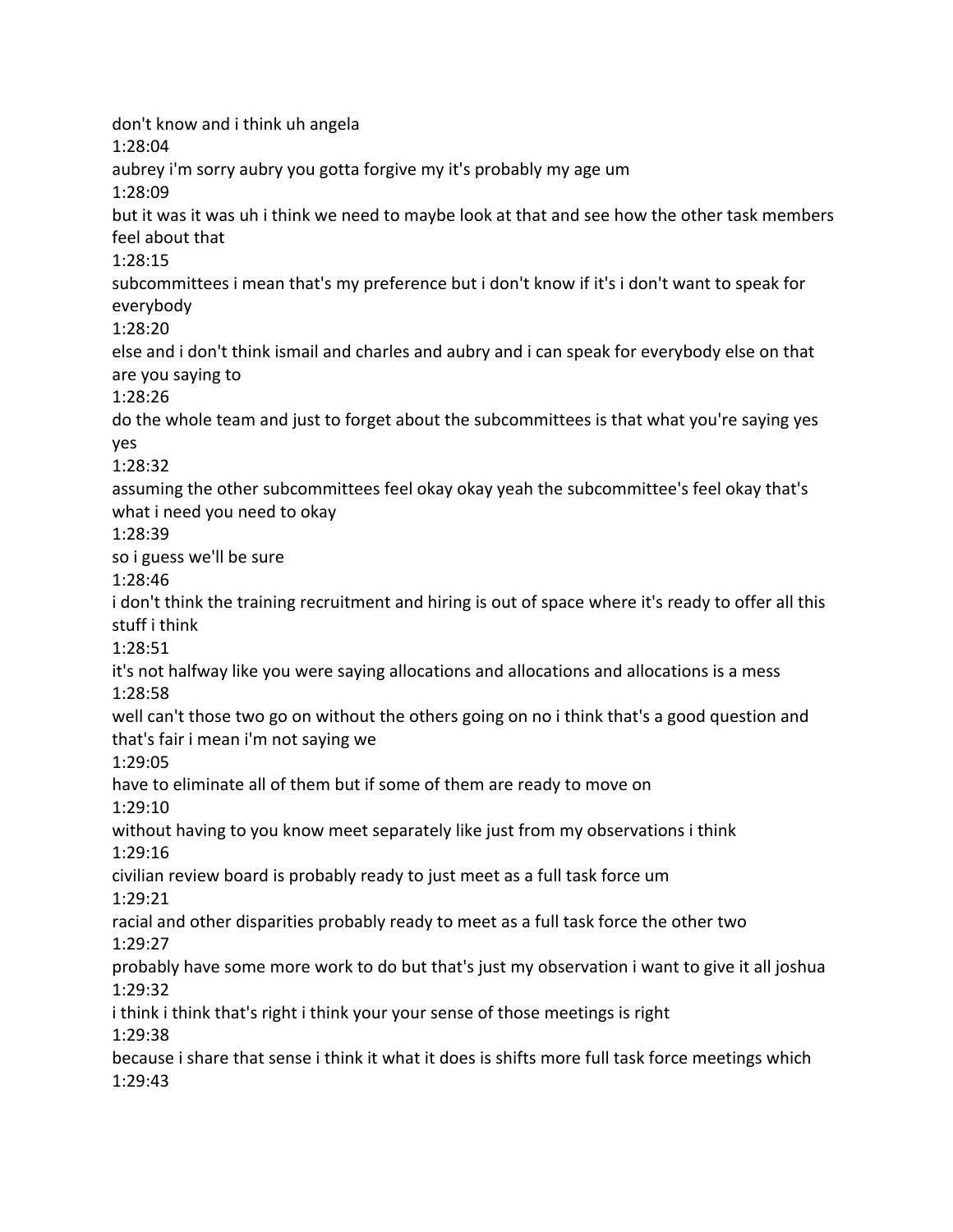means more facilitators on hand you know what i mean so like one i think he was contracting what i heard 1:29:50 that at least larry saying in our previous meeting was he and joe would primarily facilitate those individually 1:29:56 right so that might lower the cost a bit by less subcommittee meetings but it might 1:30:03 actually increase the full task force load 1:30:08 okay but we can have that conversation with them so i was just going to say i think that 1:30:14 the civilian review board subcommittee i think we're down to wordsmithing 1:30:21 and really fine-tuning and that doesn't necessarily involve you know maybe it could be like one or 1:30:26 two people from that subcommittee doing 1:30:32 the wordsmithing and bringing back to the full task force 1:30:38 because i think we have a fairly good sense of where we are with it 1:30:44 oh one or two meetings i'm wondering if the uh allocations committee could just be 1:30:51 tabled per se um do we necessarily have to present absolutely everything that we were we 1:30:58 were originally charged with doing we had the four subcommittees 1:31:03 but what if only two or three subcommittees yield good solid recommendations 1:31:10 for the city council is it okay to drop a subcommittee a subcommittee's work or 1:31:17 two or to absorb it that'd be great yeah or absorb it yeah um 1:31:22 the uh hire the recruitment retention hiring committee i think has 1:31:28 a better chance of coming up with some solid recommendations we got bogged down with a lot of um 1:31:34 you know sub recommendations and sub sub recommendations but i think we can get our act together 1:31:40 um allocations i honestly can't even tell you if we even formed a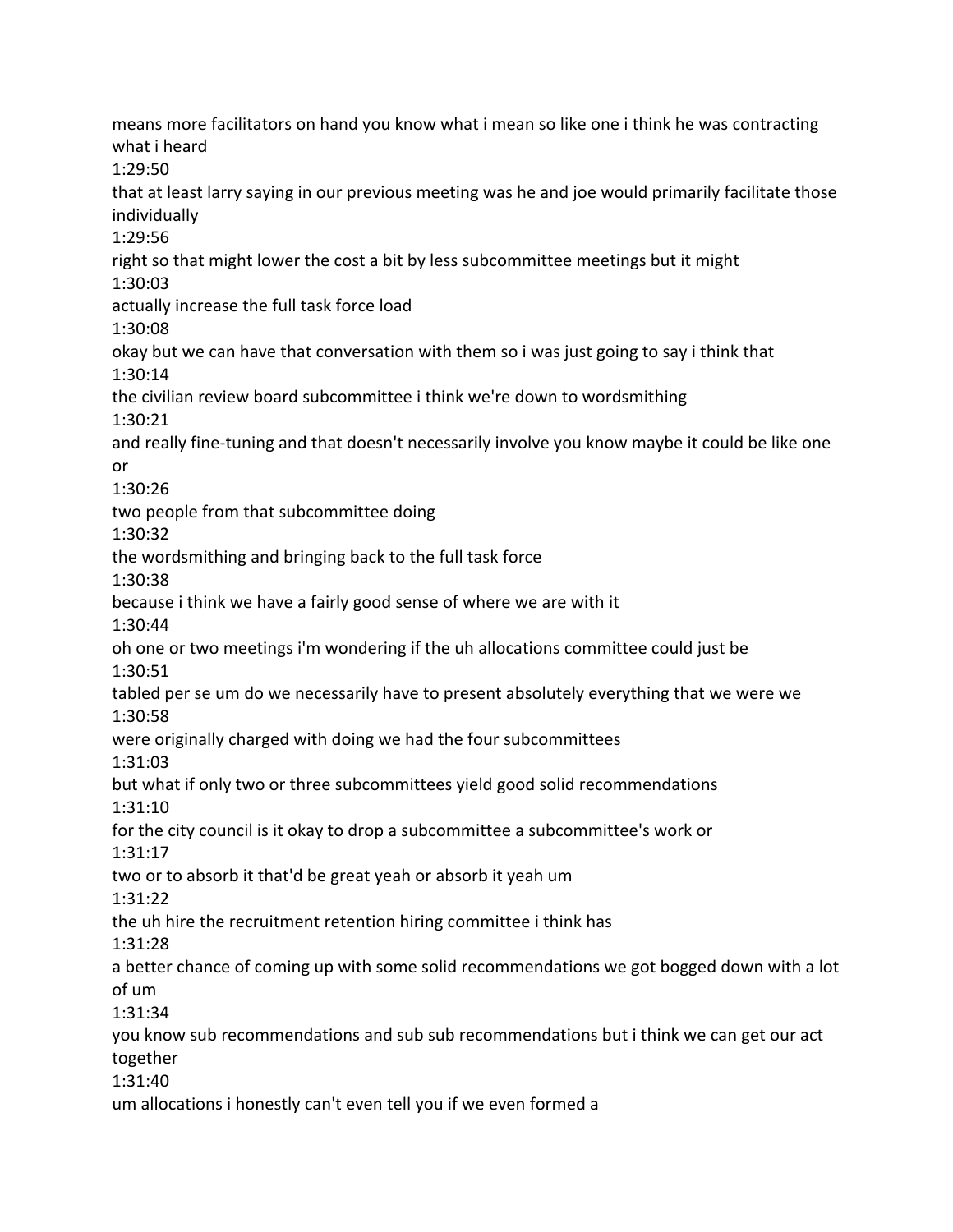1:31:46

recommendation we did didn't we several yes pages of them i don't even remember them 1:31:51 yeah okay ishmael um i think that we can definitely move forward with a vote uh trying to figure 1:31:58 out whether basically vote on each four i think that we can uh talk about 1:32:04 putting the civilian review board ending that and going back to full task force uh same with racial and other profiling 1:32:09 disparities can we can vote to continue uh the employment committee and then we 1:32:15 can vote to dissolve allocations that we chose so so choose to do so i think that 1:32:20 would be a way just to continue and then that way it gives them a number hey we're going to go with the full task 1:32:25 force with one additional subcommittee moving forward that wasn't emotion that was a 1:32:30 conversation i'm sorry okay cynthia and then walter yeah i wouldn't want to discard all the recommendations from the 1:32:36 allocations committee i definitely wouldn't like them absorbed into another committee so we worked pretty hard on those 1:32:43 that's just what i was going to say since kevin is not here and i know that was his that pete and uh i agree with 1:32:49 you know cynthia i think that we need to absorb that into you know if we're going to 1:32:57 take the recommendation from ismail that we observe that in into 1:33:02 that recommendation into another cup would someone put me out of my agony and just refresh my memory i've i cannot 1:33:09 remember a single allocation recommendation i feel awful the pods the um hybrid pads was one oh 1:33:16 okay yeah um there was like a whole thing yeah 1:33:23 a lot of them tend to combat each other so that made it a lot yeah i remember the kiosk two additional officers so i just want 1:33:29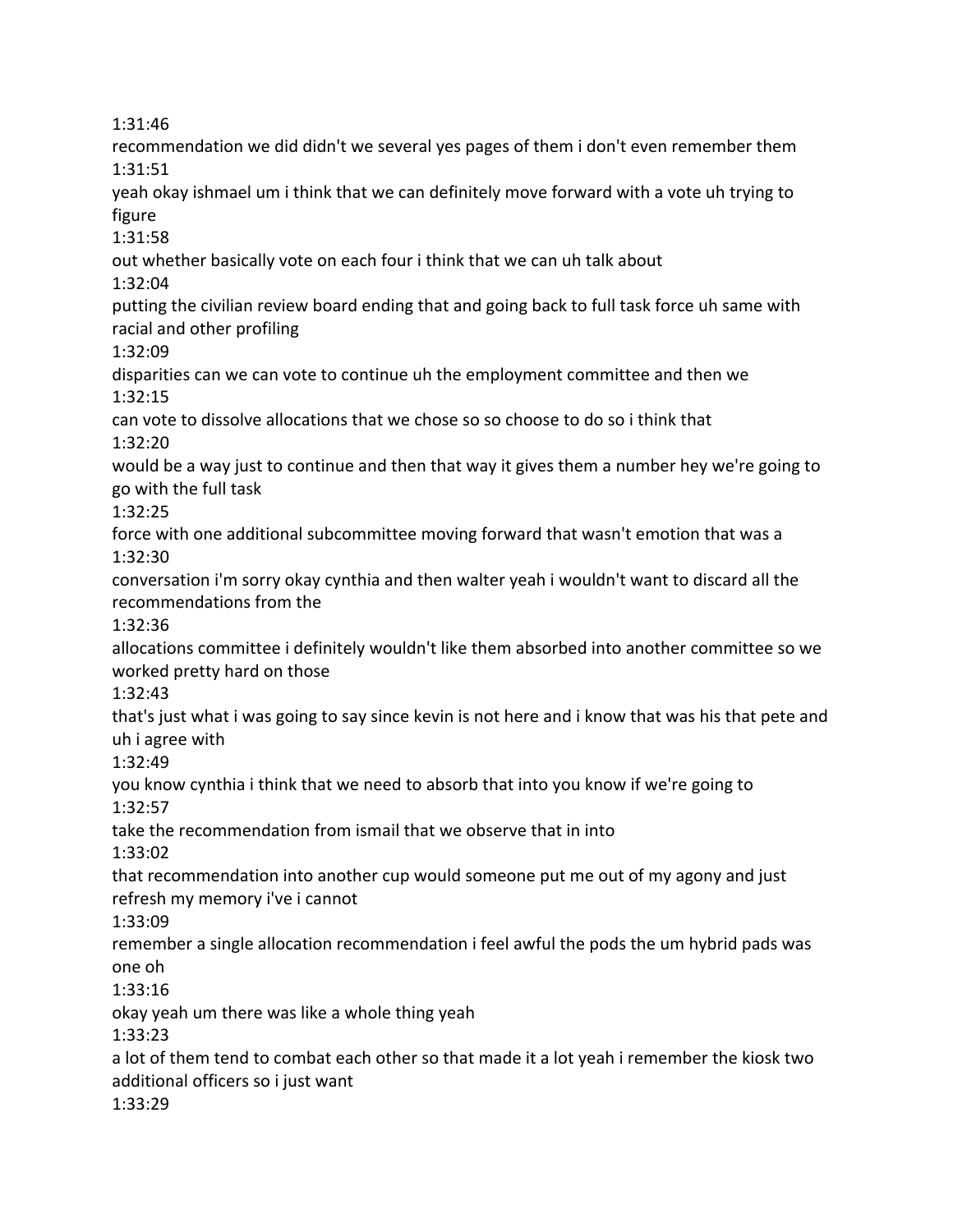to make one clarification is that if we decide to just go with that one separate subcommittee that still allows us to 1:33:35 bring any recommendations to the full task force meaning that if if there was a recommendation that wasn't discussed 1:33:40 in subcommittee or was going to be discussed that means you just bring it to the full task force it means more 1:33:46 numbers to pass it but it's still it still allows you to create that that um discussion and but at least in a 1:33:51 larger group if we are to the point where we're ready to make 1:33:57 recommendations in the other subcommittees like we said the two are ready to go then 1:34:03 those resources of those people that were serving on that subcommittee could it help out 1:34:08 with the other subcommittee to get the recommendations done and get that moving forward 1:34:16 so i would like to make a motion i i just i don't i'm sorry i just don't think you should dissolve 1:34:23 the whole subcommittee when they have done some work i agree yeah 1:34:29 yes if i could add um i did find specifically the subcommittee on 1:34:34 allocations these are some of the discussion topics 1:34:40 i don't think you guys had finalized any of these but um 1:34:46 some of the bullet points i'm looking at it said recruitment and hiring at epd should be put on hold 1:34:52 again these were discussion topics allowing the police department to retire without replacing higher replacement 1:34:59 hires or increasing the size of the department to scale down resources 1:35:06 but without compromising the existing force 1:35:11 the third bullet point was community engagement programs should be outsourced 1:35:18 there was another one to hire one to two additional police officers to serve the community 1:35:23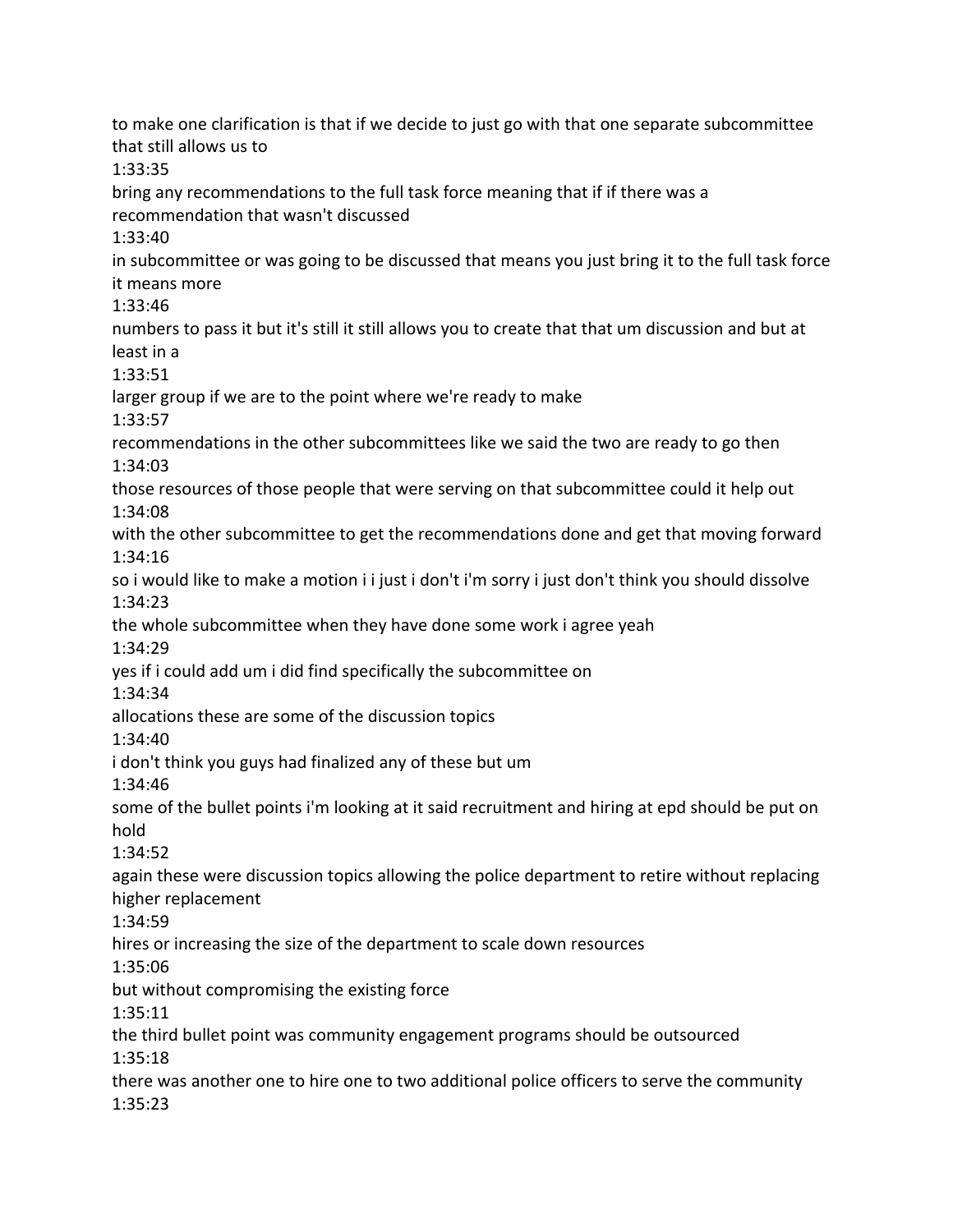and to offset with the purpose of offsetting additional overtime from the current 1:35:29 police force the next bullet point was the hybrid version of the smart stations that you 1:35:35 mentioned the other bullet point was taking the mental health crisis response team out 1:35:42 of the police department and into hospitals and educational sectors and then one of the other bullet points 1:35:48 was regarding removing school resource officers out of the schools 1:35:56 but the overall some of the other discussions were around police culture and climate atonement accountability and 1:36:02 police presence so i just wanted to share that since you guys were kind of trying to remember what was taking place 1:36:09 in in that subcommittee ishmael and tish 1:36:14 um well i just want to make a motion to for the full task force to absorb or 1:36:20 merge whatever terminology you want to use the racial and other profiling disparities subcommittee civilian review 1:36:25 board and the allocation subcommittee and leave the employment committee on its own 1:36:33 isn't that what we were discussing what was the last two you said um so basically the only subcommittee that 1:36:40 will stay alone is the employment so the hiring training recruitment and i want 1:36:45 to emphasize that any outstanding recommendations that haven't been discussed to be included into the first 1:36:51 agenda for the full task force i feel that with the allocations 1:36:56 committee we came up with the bullet points that councilwoman tish powell read for us 1:37:03 just now and i think the reason that i couldn't really remember anything was we never actually formulated anything into 1:37:10 i recommend a proper recommendation they were just suggestions um 1:37:15 and our meetings were just all over the place you know we could never focus on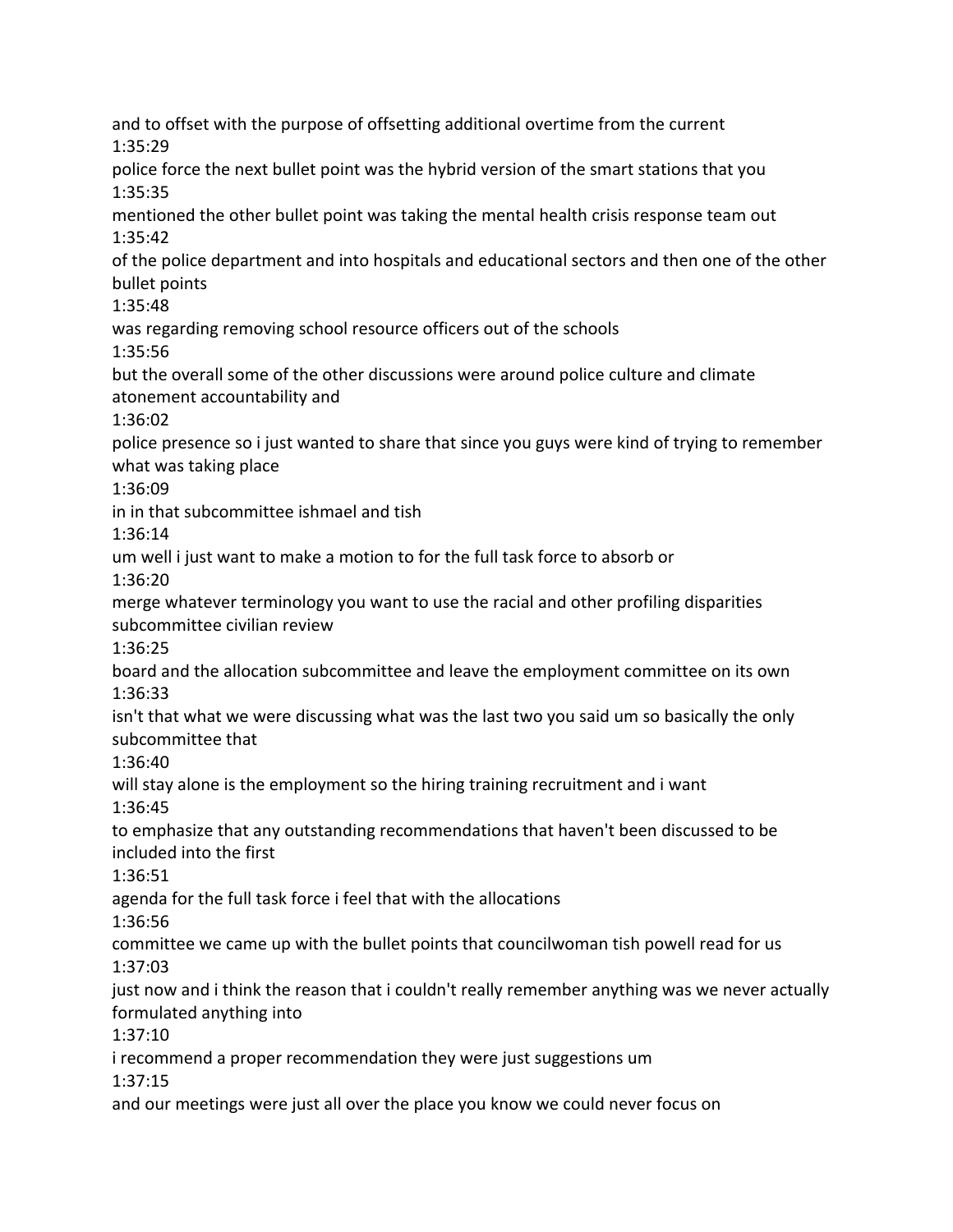1:37:20

fleshing out any particular recommendations so i apologize for appearing like i'm some sort of you know

1:37:27

dingbat that didn't know what was going on i just honestly could not it's been a while remember coming up with a

1:37:32

recommendation bullet points yes you know topics yes we certainly did that can i just address the chair

1:37:39

for a point of for a point of information and i'm sorry i used to be a parliamentarian i think i'm gonna have

1:37:44

to take my you know take my privilege and do it here uh once you have someone 1:37:50

make a motion then somebody should second and then we should have discussions after that so can can we

1:37:56

deal with parliamentary procedure can we get a second only promotion on his motion what was the motion yeah can you

1:38:02

can you repeat your motion so the motion was to have the full task force absorb or 1:38:10

emerge the civilian review board subcommittee the allocation subcommittee and the 1:38:16

racial and other profiling disparities subcommittee meaning that those topics will be discussed at the full meetings

1:38:22

like us the only subcommittee that will continue us on a separate meeting schedule will be the 1:38:29

hiring training the one with the super long name hiring training recruitment and employment 1:38:34

chair sure if you don't mind can i do that can i take parliamentary procedures if you don't mind sure

1:38:40

uh because you know can we get a second on that before we have disc then we can have discussions okay so thank you i

1:38:46

appreciate that can we get a second second thank you it's been second now uh

1:38:52

in any discussions yeah i guess i'm i i guess i i just wanted to

1:38:57

say something here because i guess i'm trying to understand are you asking that the uh 1:39:04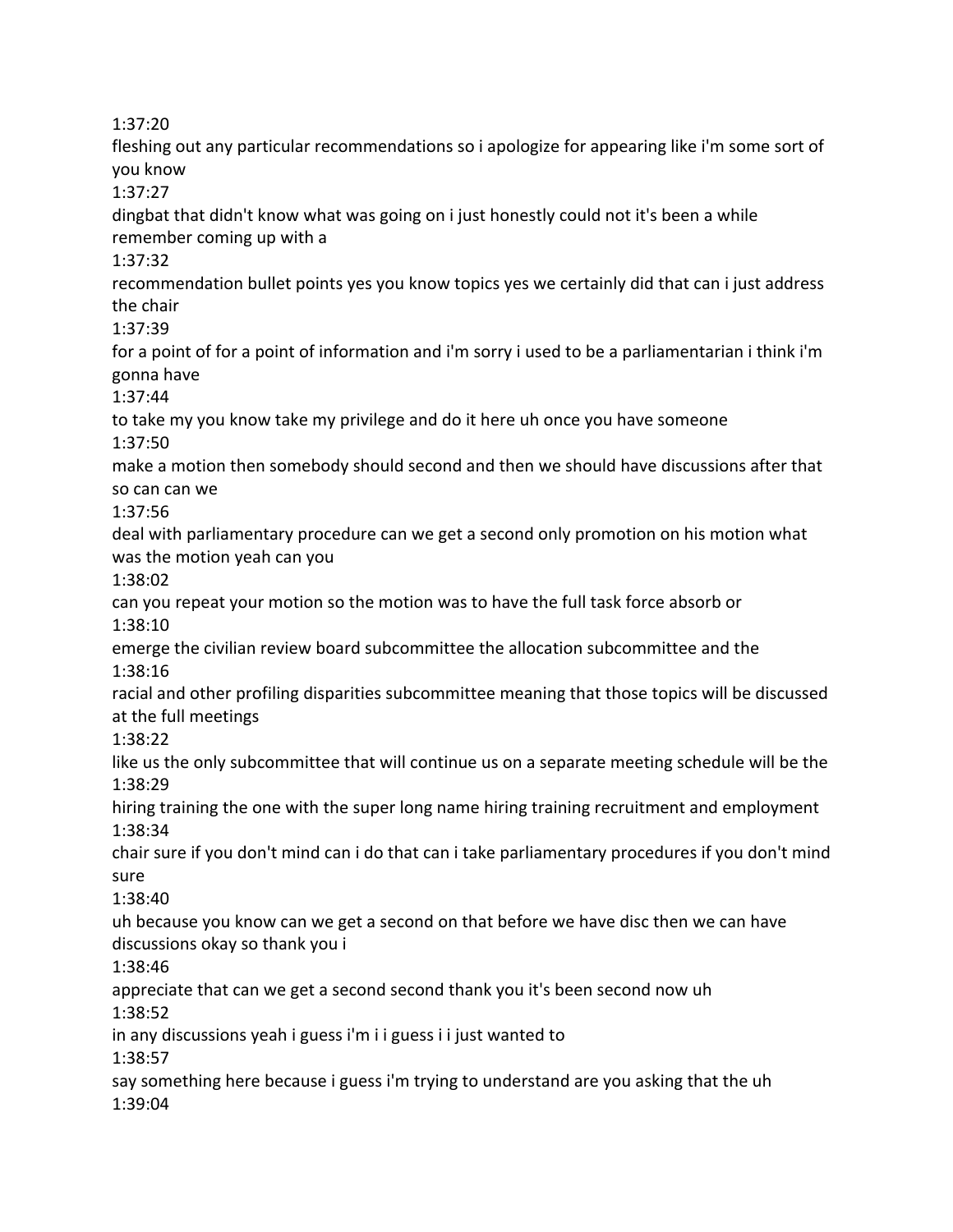i can't see it was it the the racial that that's going to be combined with something else is that what you're 1:39:10 stating meaning that they will not have any separate meetings that any of those recommendations that any of anyone 1:39:16 brings forth will be discussed in the full task force when we're all present okay so similar to understanding similar 1:39:23 to what we do we bring up the recommendation yeah how allow the author to speak make a motion to approve it or amend it 1:39:30 or whatever right but i think that had a lot more involvement in it so i don't i definitely don't agree with it because 1:39:36 it had a lot more and and joe actually was still bringing us in information in 1:39:41 regards to that so i don't think especially if no one's if you haven't been in that particular 1:39:47 subcommittee we were working quite hard i think to put a lot together um and it 1:39:52 was just a matter of actually then getting to the recommendations but we actually you know still had things that 1:39:59 were coming in but we're still working quite hard on that so aubrey i think it might be helpful if 1:40:06 each subcommittee met one more time if that's possible in between when there will be 1:40:12 a vote i'm assuming we can still meet um to discuss to look at everything that's 1:40:17 been left on the table and to discuss you know what things might need to still be like 1:40:22 what are the top three things in the allocation subcommittee for example that we've decided these are the three things 1:40:28 we're going to move forward on these are the things that we value these are the things that we think have some traction already behind them and 1:40:35 can they be absorbed into the larger sub into the larger task force or do we need 1:40:40 to come back to the task force and recommend that we be allowed x amount more meetings to 1:40:46 talk through some of those recommendations and so the allocation subcommittee that's just the example i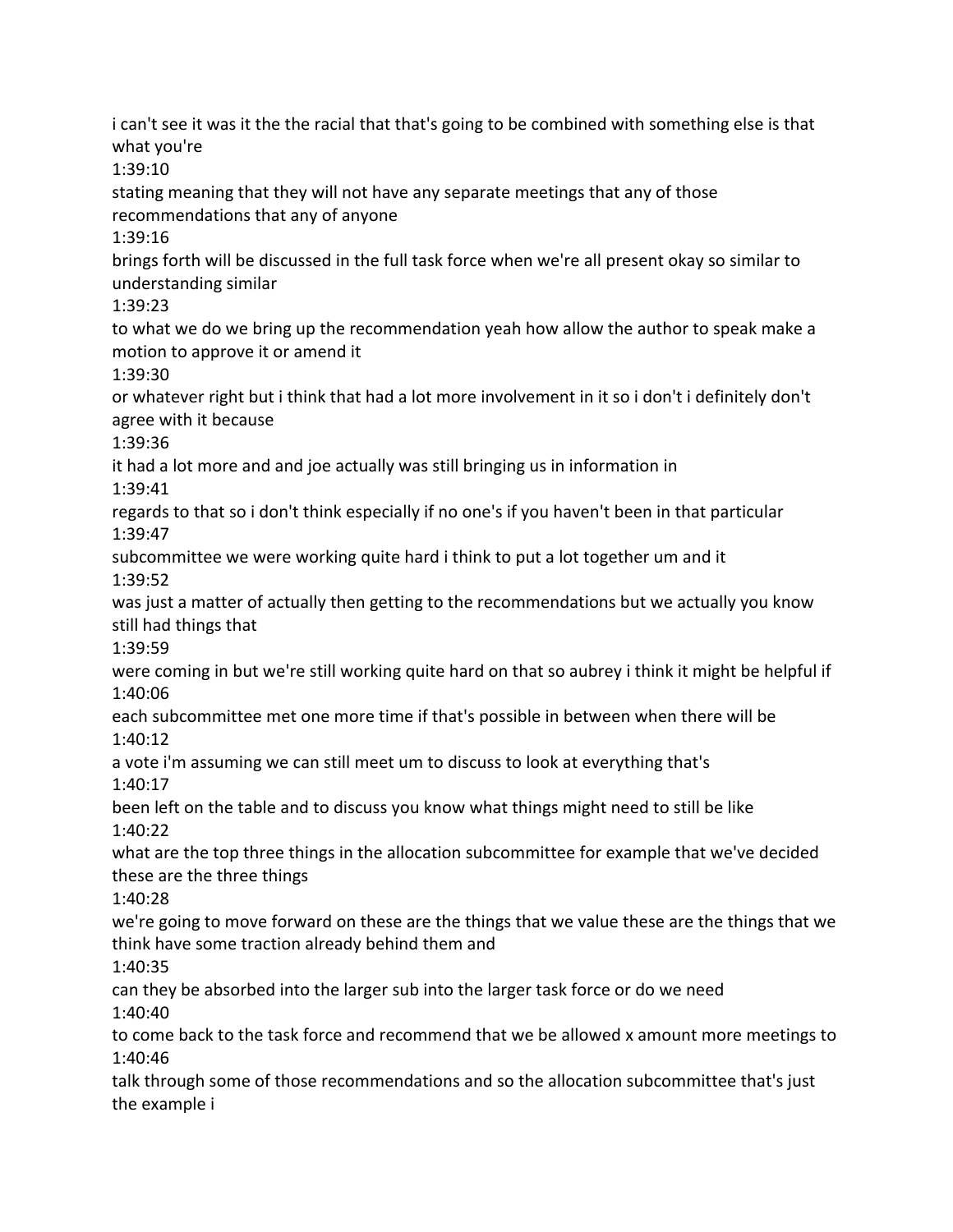1:40:51

was using if there are other subcommittees that feel they need more time to discuss maybe we can each have

1:40:58

one more meeting to kind of figure out what the where we move forward from here because i i mean it's been like over a

1:41:05

month since the last time subcommittee's met and i personally need a refresher on 1:41:11

you know what is actually doable in each of those subcommittees cynthia i completely agree aubry we do need to

1:41:17

meet at least one more time for especially with the allocation of resources many of the 1:41:23

suggestions were in opposition of each other um for instance like with the one that you 1:41:28

read there was one that i had made about keeping all existing community engagement programs and actually developing a few more first the spanish

1:41:34

and laotian community in addition you know the hybrid version the hiring officer so i think meeting

1:41:40

one more time getting some clarity and then taking it to the full task force and absorbing it like you said with the

1:41:46

others but at least you know getting like a laser focus on it narrowing it down and then moving 1:41:51

forward with the rest right and then the recommendation being you know the task or the subcommittee is

1:41:58

making the recommendation that that subcommittee continue or making the recommendation that that subcommittee

1:42:04

be absorbed with these issues being on the table or absorbed into another subcommittee because i think

1:42:09

there are things from the allocation subcommittee that could have been absorbed not everything but a couple of things could have been absorbed into

1:42:14

other so then i'll take okay denise yep so um

1:42:19

ishmael would you be willing to table your motion oh man he could amend it no i'm not um i 1:42:27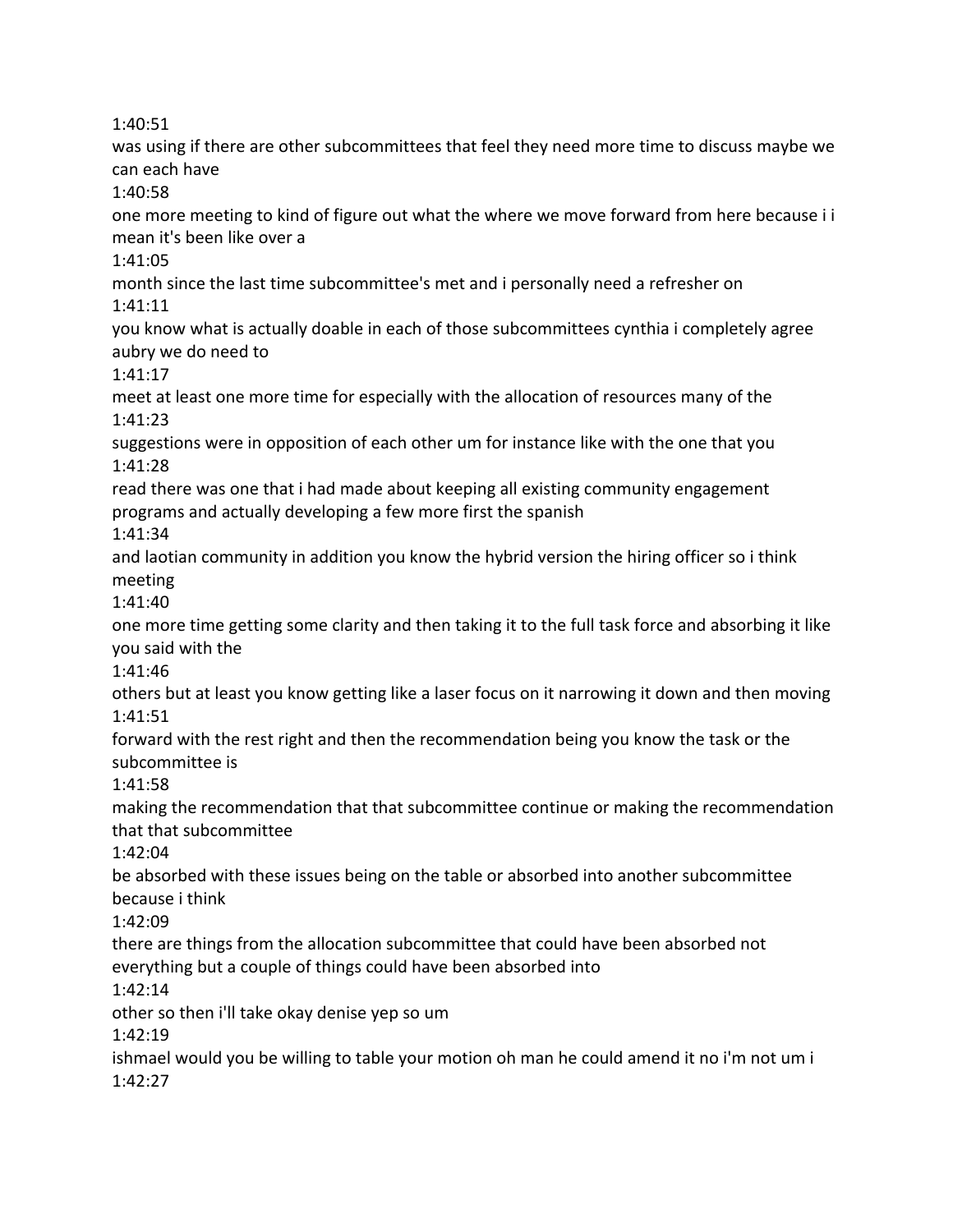think that we can definitely consider a transitional period between absorbing it i think that even if you know even if we 1:42:33 absorb it it doesn't give it a time so meaning that between now and the next well task force it has to be absorbed 1:42:38 meaning that the subcommittee can meet in between those times and so i think that i would advocate for the subcommittee to meet say hey we're this 1:42:45 is our last meeting let's come up with three topics like aubrey has stated that we're going to bring forth in our first 1:42:51 meeting and i think that that also incorporates having to advocate our schedule time for the whole task force 1:42:56 like 30 uh 45 minutes we're going to talk about this subcommittee 45 minutes so this one 45 minutes to the other i 1:43:03 think that that that would be the best bet to compromise but i'm not going to motion to table okay sherman yes could 1:43:10 uh someone tell me how many subcommittees do we have four four 1:43:15 or four four right now and then what is it three and waiting 1:43:21 four i think another four and another four i think three three i thought we decided to observe 1:43:27 those at one of our meetings we did that's what i'm saying we took three but we hadn't yet absorbed those yet so so 1:43:34 currently we only have four subcommittees chair you still have mulching on the floor um he's he's not one of these men 1:43:42 you need to he need to repeat it so we can vote it up and vote it down go ahead i thought we were still in discussion 1:43:47 i'm sorry is there someone else no somebody else i'm sorry i didn't see it 1:43:54 they gotta recognize this chair the chair gotta recognize him all right all right sorry um i just want so just to reiterate the 1:44:00 motion motion is to absorb or merge the three following subcommittees of the 1:44:06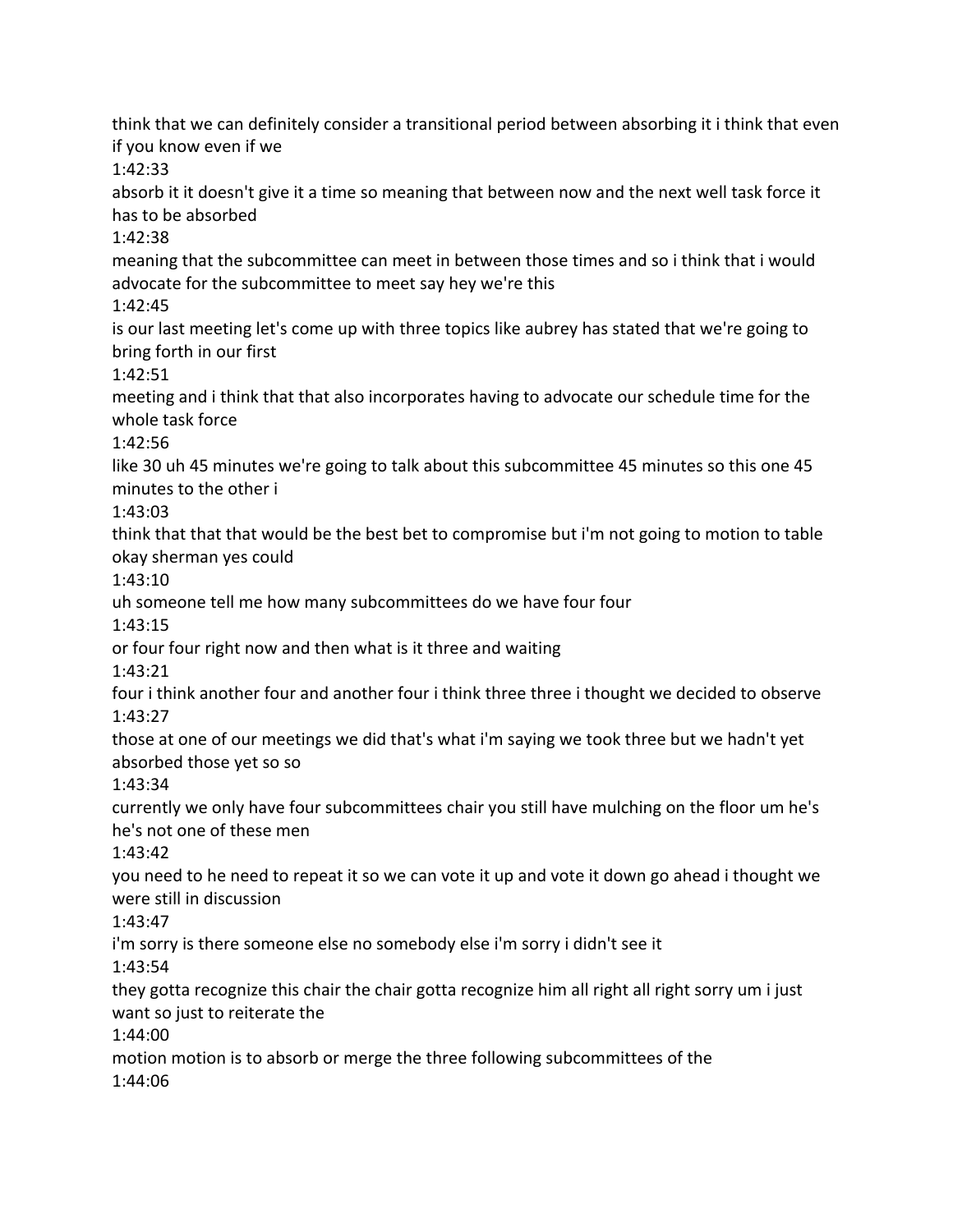full task force which are the civilian review board the racial and other profiling disparities and the allocation 1:44:12 of resources leaving the uh employment subcommittee so the hiring training and 1:44:17 recruitment and promotion on its own to meet separately cheer are you ready for the motion uh 1:44:23 second and most it's already been second she's just regretted it and we'll do the vote corey 1:44:33 are you okay yeah i'm okay i'm just thinking about this again um 1:44:39 it's a yay for me okay aubry no 1:44:45 shimon no the jewel no carol 1:44:53 i just can't decide i'm gonna go yes just to see what happens [Laughter] 1:45:01 yes walter no that's what happened sherman no 1:45:08 tish yes denise no 1:45:14 ishmael yes cynthia yes and joshua no 1:45:22 there you go the nose have it 1:45:28 i heard you had pizza pizza last meeting now aubry can you 1:45:34 chair can you recognize aubrey yes i recognize you emotions can i make a motion to 1:45:41 have each subcommittee meet one more time in between now and whenever our next 1:45:47 larger task force meeting would be to with the purpose of making a recommendation on whether 1:45:53 they should proceed on their own or be absorbed into the larger task force 1:45:59 second discussion chair have been moving second can we yep you you could call for 1:46:05 discussion of unreadiness let's go ahead and discuss it are you thinking are we going to facilitate these meetings 1:46:11 ourselves that's the question yeah cool probably 1:46:17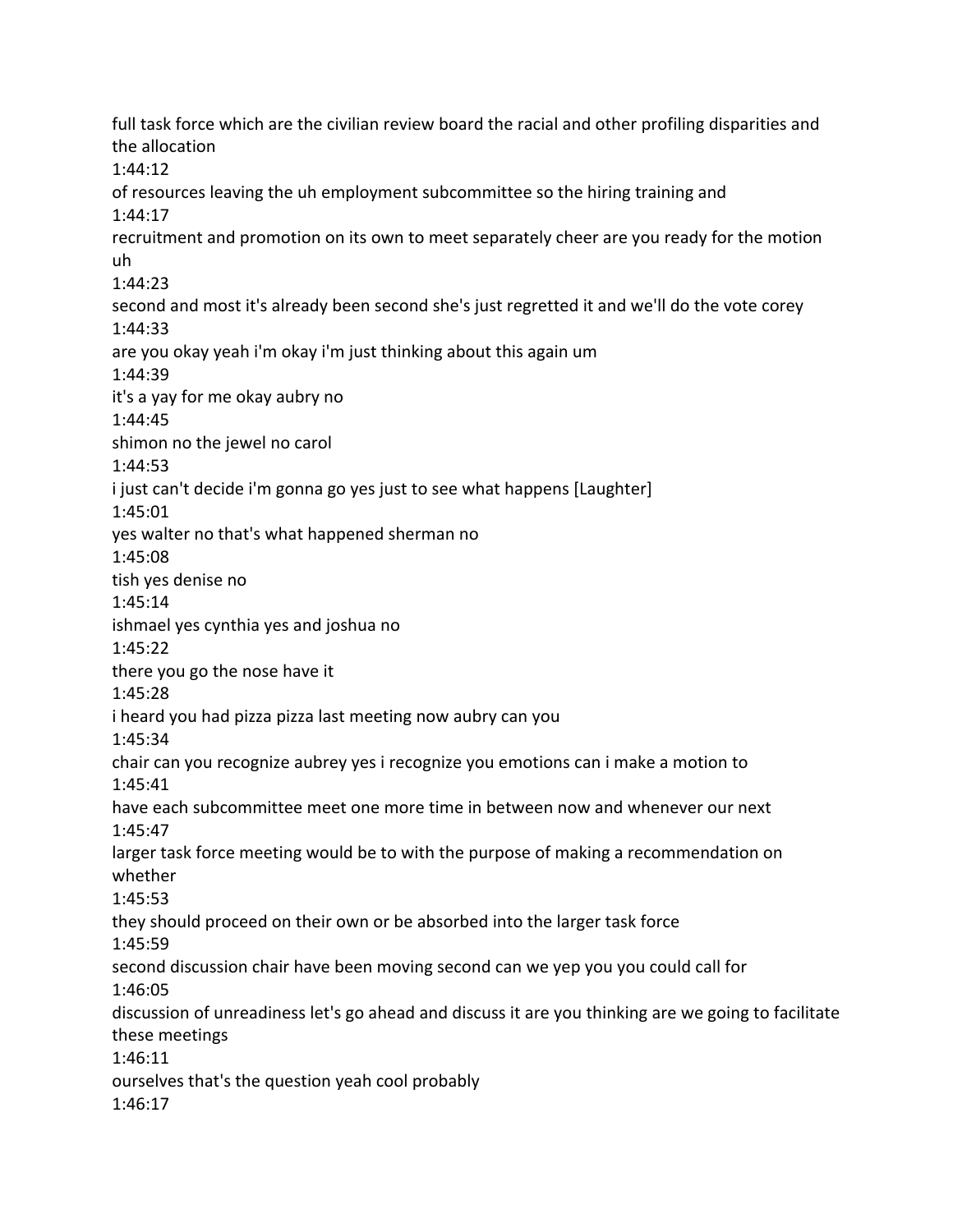did i see some gestures yeah no it's mine but that was my question who coordinates and how does that get 1:46:22 set up right because we're operating without the facilitation team at that point that's not to say yes or no it's 1:46:28 just the logistics of how it comes and they would have to be in public and there'd have to be announcement 1:46:34 we'd have to coordinate that we'd have to name someone on each committee to coordinate that with the city manager 1:46:40 so of course i think the direction i think could be whether i think the direction i'm hearing that 1:46:45 could be with with a facilitation crew or without a facilitation team i think i think the model that you're at least 1:46:51 proposing i think is is what i'm kind of garnering from this conversation 1:46:56 and that's what happened that's what i was taking i was taking as she's are you saying that with current 1:47:01 or whoever is going to facilitate it'll be one more time as far as the subcommittees when we get 1:47:07 started again that that was my understanding that that's what i understood so that we would take advantage of the time in 1:47:12 between that was my thought we would take advantage of the time it is going to be a little bit of time 1:47:18 may 11th is the meeting to my understanding right so that's not for a couple weeks so we could take advantage 1:47:23 of the time to kind of get ourselves in order so that we can hit the ground running so yeah we would have to self-facilitate and come up with a plan 1:47:29 for that i don't know why i just say y'all are doing a pretty good job tonight so i 1:47:35 think that's possible okay 1:47:41 well i would recommend that the subcommittee is meeting with the understanding that we're to do final 1:47:46 recommendations you know we're not trying to rehash what we've already done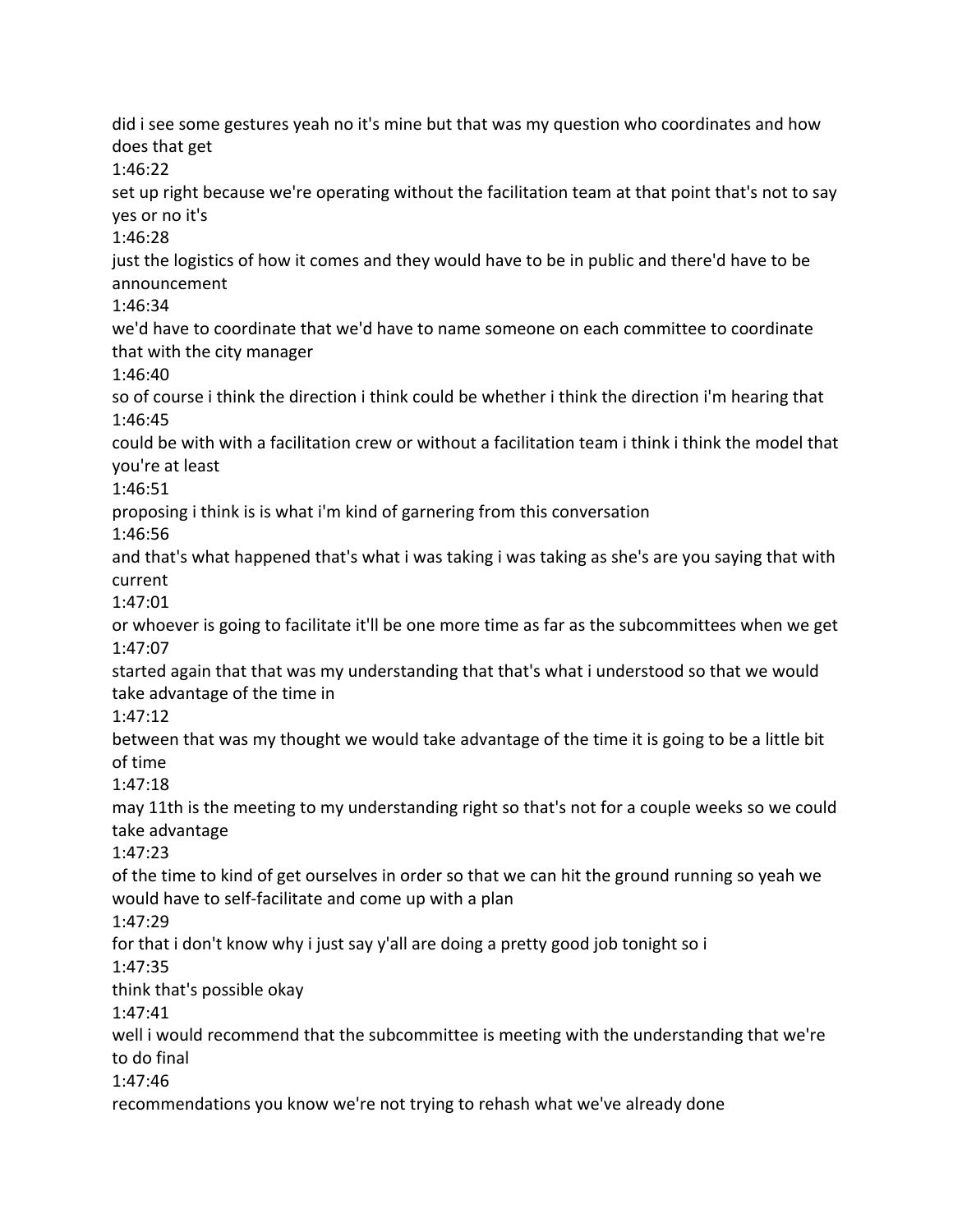1:47:51 the next meeting will be the citizen review board final recommendation training firing 1:47:57 recommendations allocation final recommendations and then we bring that to the task force 1:48:02 so we would have to take notes and pay attention we would 1:48:07 step no the staff gonna have to help us we we we employ the city to you know the rick to you know be 1:48:13 creative and get somebody in here until we get to facilitate this facilitation team tish 1:48:20 just for clarification so the motion is that we meet to decide whether we want to be 1:48:28 reabsorbed in which case we have some recommendations that you know can be brought forth or 1:48:34 we decide that we really need to continue to meet as a separate subcommittee for some 1:48:41 time to be determined right to continue and i think what's being said is to continue 1:48:48 the recommendations that are currently being pursued we're not necessarily 1:48:53 going if i'm understanding that correctly that's that throws a little wrinkle into it yeah there's the purity of to be or 1:49:00 not to be sure are we going to move forward as a subcommittee or do we want to be just reabsorbed because we feel we 1:49:06 have some good solid recommendations and it's now time for the committee of the whole to iust 1:49:12 you know tackle bit so it was to finalize well so basically what we're saying is we're 1:49:17 bringing this to an end and what you got is what we put on the table is that what we're saying here 1:49:23 what you have ready to go or basically almost ready to go let's get it on the table and present 1:49:29 it so or we don't have enough to go on and we need more time yeah i think we want 1:49:35 to continue as a subcommittee so the motion is then base is for each subcommittee to come to 1:49:42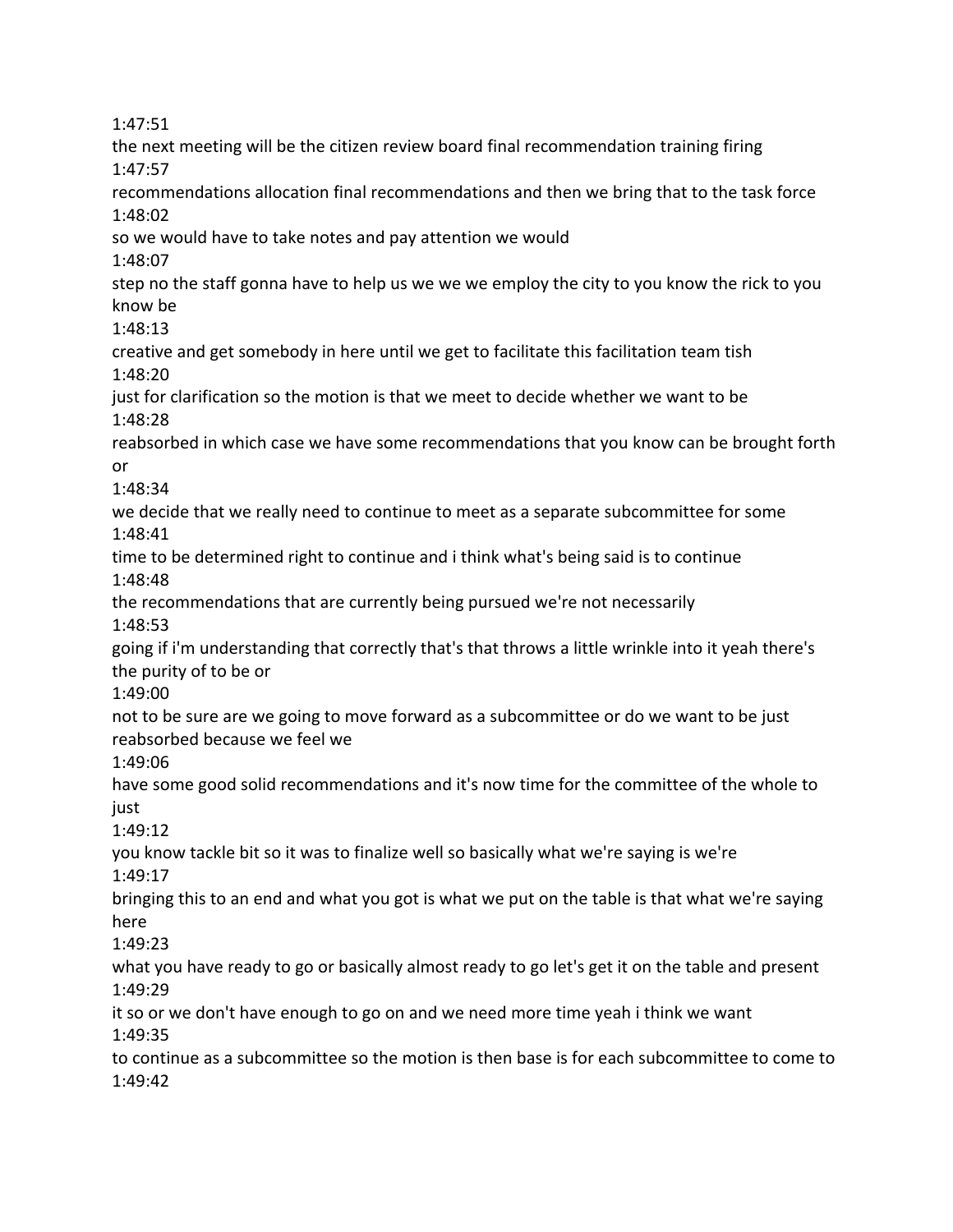the larger task force with a recommendation on how they should proceed that's the motion right 1:49:48 and meet one more time one more time yeah on facebook self-facilitated so so don't waste your time actually coming up 1:49:54 with new recommendations or doing your wordsmithing just right then and there that's what i wanted to make sure we 1:49:59 don't do it's we decide whether we exist or we we're absorbed 1:50:05 i thought that was the first vote we vote on our yeah 1:50:14 [Laughter] 1:50:27 so my motion is and whatever you want that to look like my motion is that in between the time of 1:50:35 now today whatever the date is april 25th and our next task force meeting 1:50:41 that we as subcommittees plan a time to meet one more time with the purpose of 1:50:48 establishing recommendations on how that specific subcommittee proceeds whether that is 1:50:55 being absorbed whether there's still more work to do because it sounds like the um 1:51:00 the one on racial um and i'm losing it right now yeah the one on racial profiling it 1:51:06 sounds like you're saying there was still some things new recommendations that you were maybe wanting to make yes so that's where i 1:51:12 don't want to say it's final i think that is what ishmael's recommendation was was that we 1:51:17 come forward with it yeah so my recommendation is 1:51:23 that the subcommittees meet one more time to decide what their 1:51:28 next you know what they're fi i mean i don't want to stay final that i'm sorry um that they meet one 1:51:34 more time to make a recommendation on how the subcommittee should proceed that's what the motion is 1:51:40 okay are we all clear all right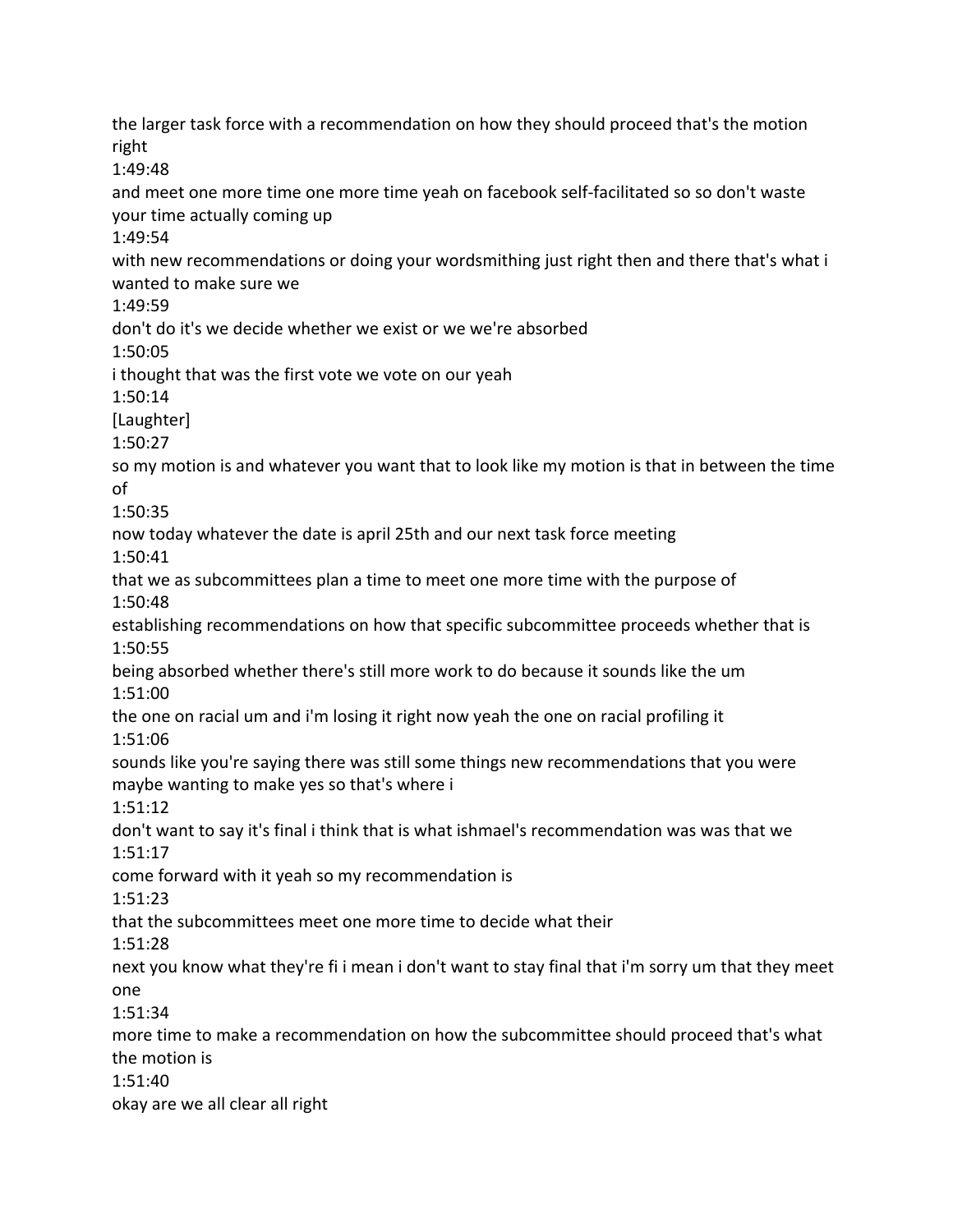1:51:45 all right buddy there corey got to be a yay for me ivory yay 1:51:52 shimon i think that's going to work i'm staying i'm staying 1:52:00 and myself uh lejewel abstain 1:52:06 carol i'm yes charles yes 1:52:12 walter yes sherman yes tish 1:52:17 yes denise yes ishmael no 1:52:24 cynthia no josh yes 1:52:32 okay the yays have it 1:52:40 so can i make a motion that we take a break 1:52:47 did you say the pizza is being delivered i feel like i see there's something out 1:52:53 there 1:53:02 [Music] should we say chair eight five minutes yes let's take five minutes so we're 1:53:07 back at eight o'clock you all it takes me 1:53:20 you're back in at eight years what is it 1:53:33 [Music] 1:54:02 do [Music] 1:54:23 [Music] 1:54:32 [Music] 1:54:53 [Music] 1:55:17 [Music] 1:55:28 [Music] 1:56:05 [Music]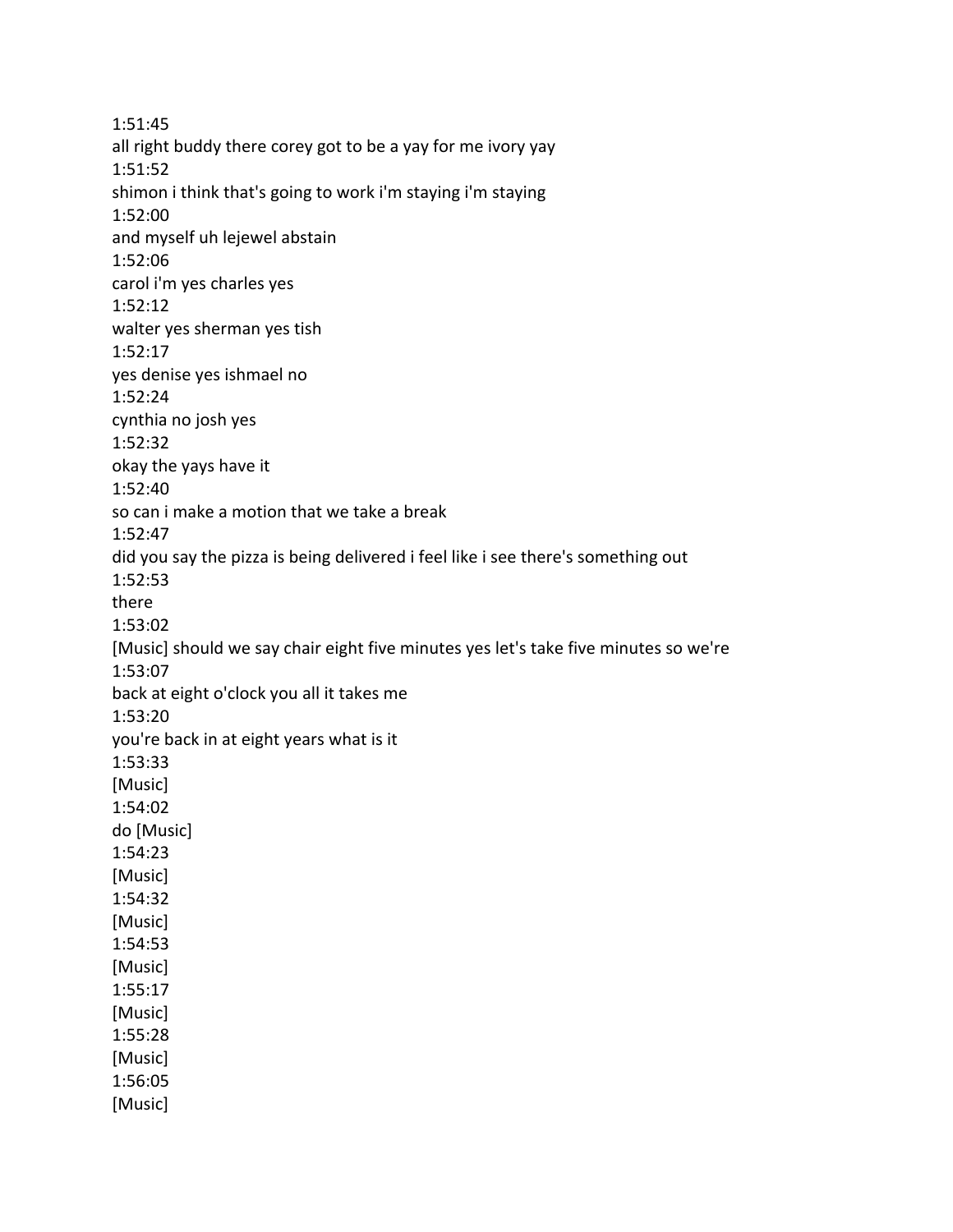1:56:13 [Music] 1:56:36 [Music] 1:57:31 do [Music] 1:58:08 [Music] 1:58:29 [Music] 2:00:23 [Music] 2:01:14 do 2:01:20 [Music] 2:01:27 [Music] 2:01:32 [Music] 2:02:15 begin get it done that's right 2:02:23 are we out of here i was supposed to be out here at eight o'clock 2:02:28 that's the chair okay sure could i please get an agenda i never had a gender i didn't know 2:02:34 they weren't printed for us oh i printed my own out i'm sorry yeah i didn't get i didn't get an email 2:02:41 you you all need my email is the comcast email is just jacked up can you can you get my whb calculator 2:02:51 please that's pretty good thank you yeah 2:02:57 all righty all right so we're going to 2:03:03 uh continue on uh i believe we've talked about the subcommittees uh 2:03:10 and the work um that we're going to be looking for them to come back one more time and meet 2:03:16 before the next task force meeting 2:03:22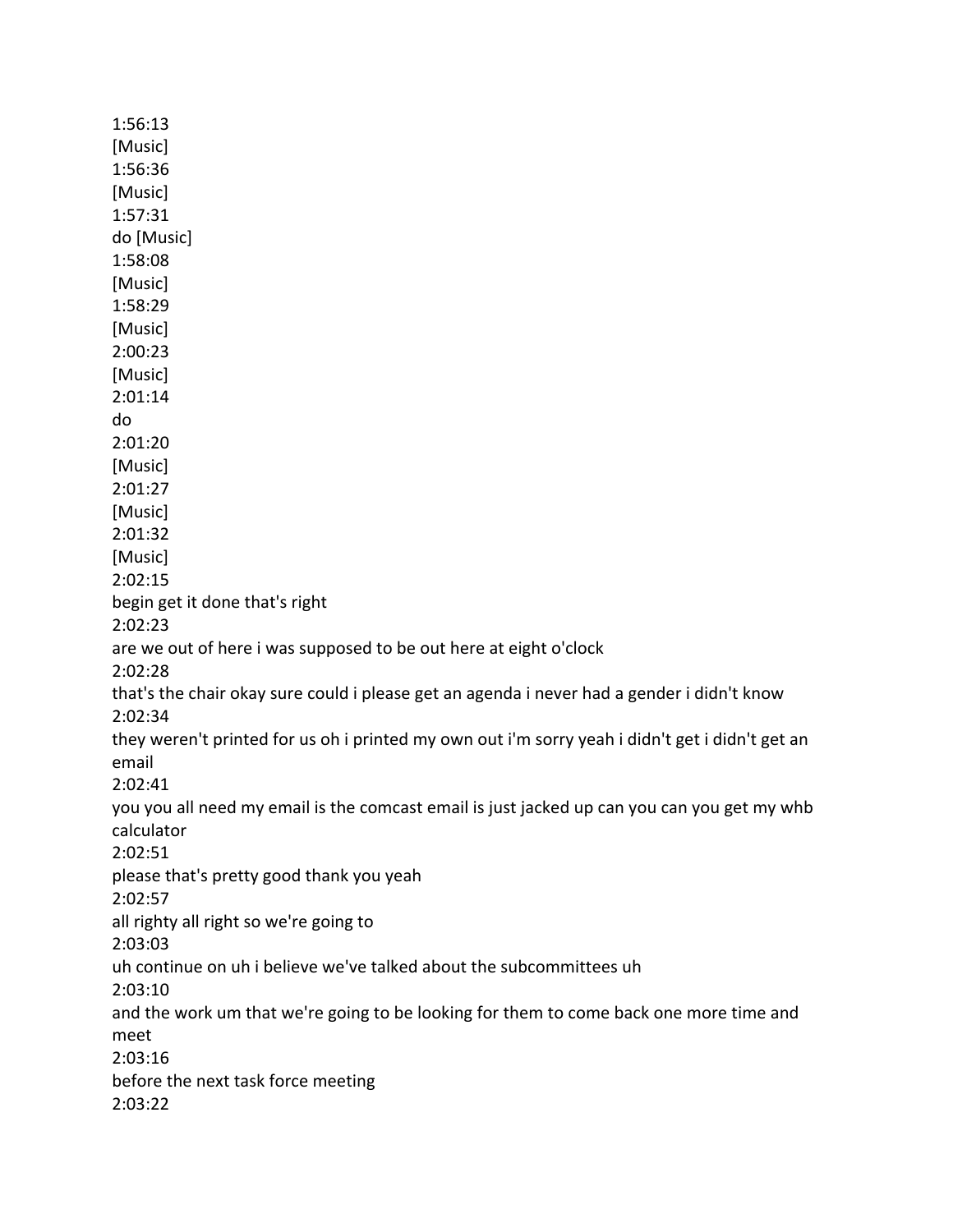i do have a question in regards to that is that going to be something that you are going to be putting together 2:03:28 to make sure that the subcommittees are able to do i think we need to 2:03:34 elect a or elect or pick or whatever you want to say a a representative that can coordinate 2:03:41 with their subcommittee we might need some help figuring out who's all official members i'm just basically kind of just hearing 2:03:48 the the body language from rick i think staff would be willing to reach out to the subcommittees 2:03:54 to ascertain and say hey who is someone interested in taking point and setting up those meetings i think he felt 2:04:00 comfortable with that and providing a staff liaison to to allow that those subcommittees to go 2:04:06 could we decide that tonight like who the point person is i think we could 2:04:12 i mean just to stay you know just to save a step yeah yeah yeah i think that that 2:04:18 would that would be helpful and then because again just hearing everyone we don't want to 2:04:23 lose momentum so just just a quick question we're saying but we're only saying one more meeting 2:04:29 with the subcommittee one more okay one more to make recommendations 2:04:34 and that's before how to proceed that's before the may 11th council meeting right there i think it just in general just before 2:04:41 the full task force meaning but i would assume that we'd really get those those subcommittees meaning yes before the may 11th 2:04:47 uh council meeting okay it's coming i would say that we should probably meet before the may 11th so that way when uh 2:04:54 tish and toby go to the council uh they already know like how many sub kitties subcommittees will be moving forward um 2:05:01 separately so you're asking for another meeting another big task for his meeting no i'm saying that the subcommittee 2:05:07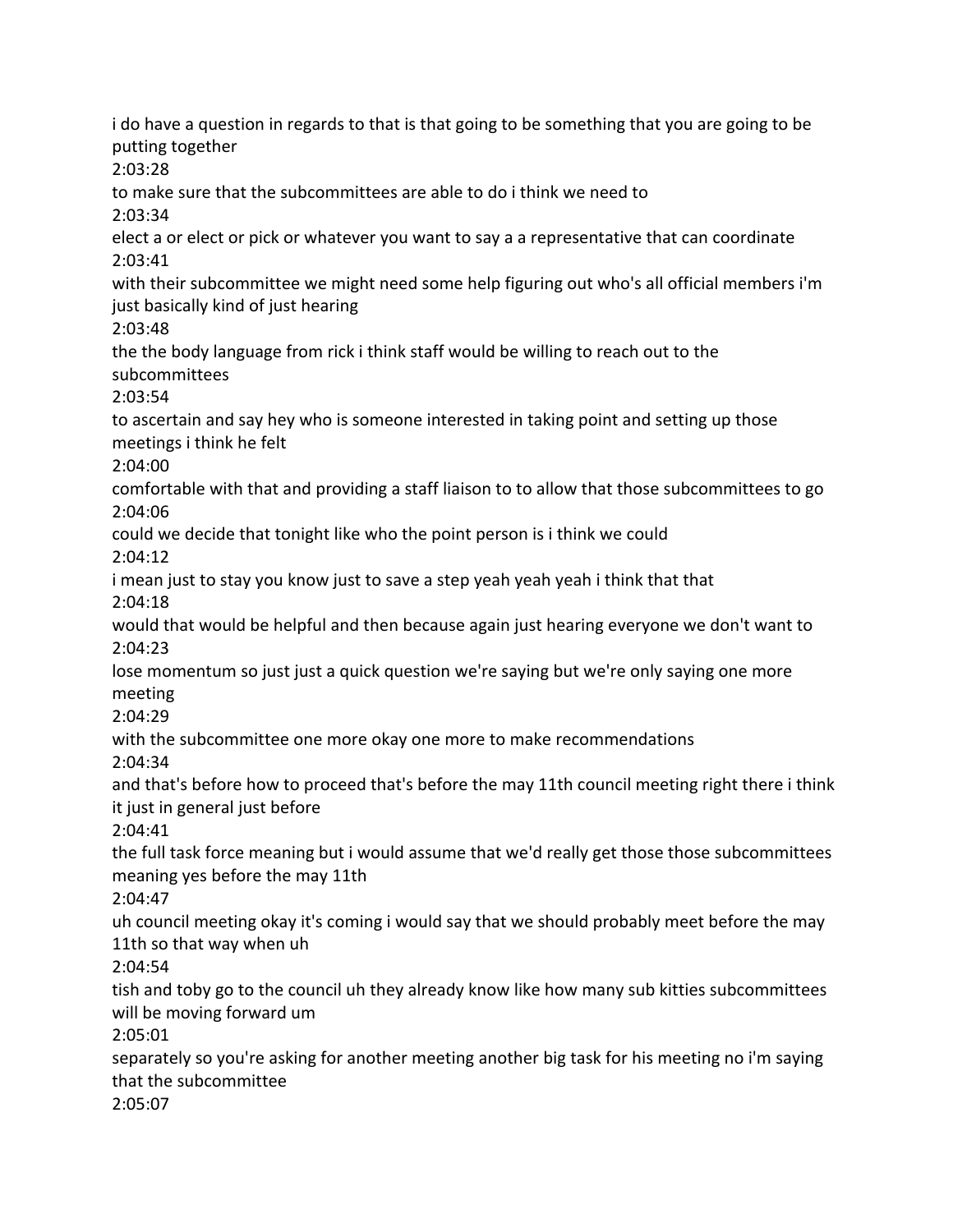should meet before may 11th oh okay yes so just just to make a point the next 2:05:14 that will be in two weeks so then so we got to get on it so then 2:05:21 with them doing that then are they then reporting back to toby or tisch in regards to 2:05:28 uh or whatever what we have or report yeah i think rick i think rick assume that that'll be a 2:05:34 staff liaison that would be able to capture and be able to assist the subcommittees for that one meeting 2:05:40 and then be able to ascertain that information to bring it back to rick and the full council or attention myself yes 2:05:47 okay oh that's right those subcommittees have to be held here those meetings right yes 2:05:53 and posted and and yes right change and two more weeks puts us into the week 2:05:58 of may 11th yeah right 2:06:04 what is the quorum of the test can i ask them what is the quorum that 2:06:09 we need for each task force substitutes opportunity i'm sorry where's the 2:06:15 fish is that still fine so the quorum for the full task force is 10 2:06:22 because our our number by ordinances is 18 2:06:28 total members our quorum is 10 for the full task force and then 2:06:33 um i would need some clarification from rick on the quorum for the subcommittees i believe it's five 2:06:40 i believe it's five it is five i think we got clarification during our leadership yeah yeah but i believe i remember hearing it 2:06:47 was five mm-hmm and it's all based on number of members of each subcommittee then yes 2:06:54 and so so then a quorum of the subcommittee would be three 2:06:59 three yes it depends on the size of the subcommittee so yeah correct yeah so it'd be three yeah so there's five those 2:07:06 are five members yes like if there's five on the racial profile and i think we got how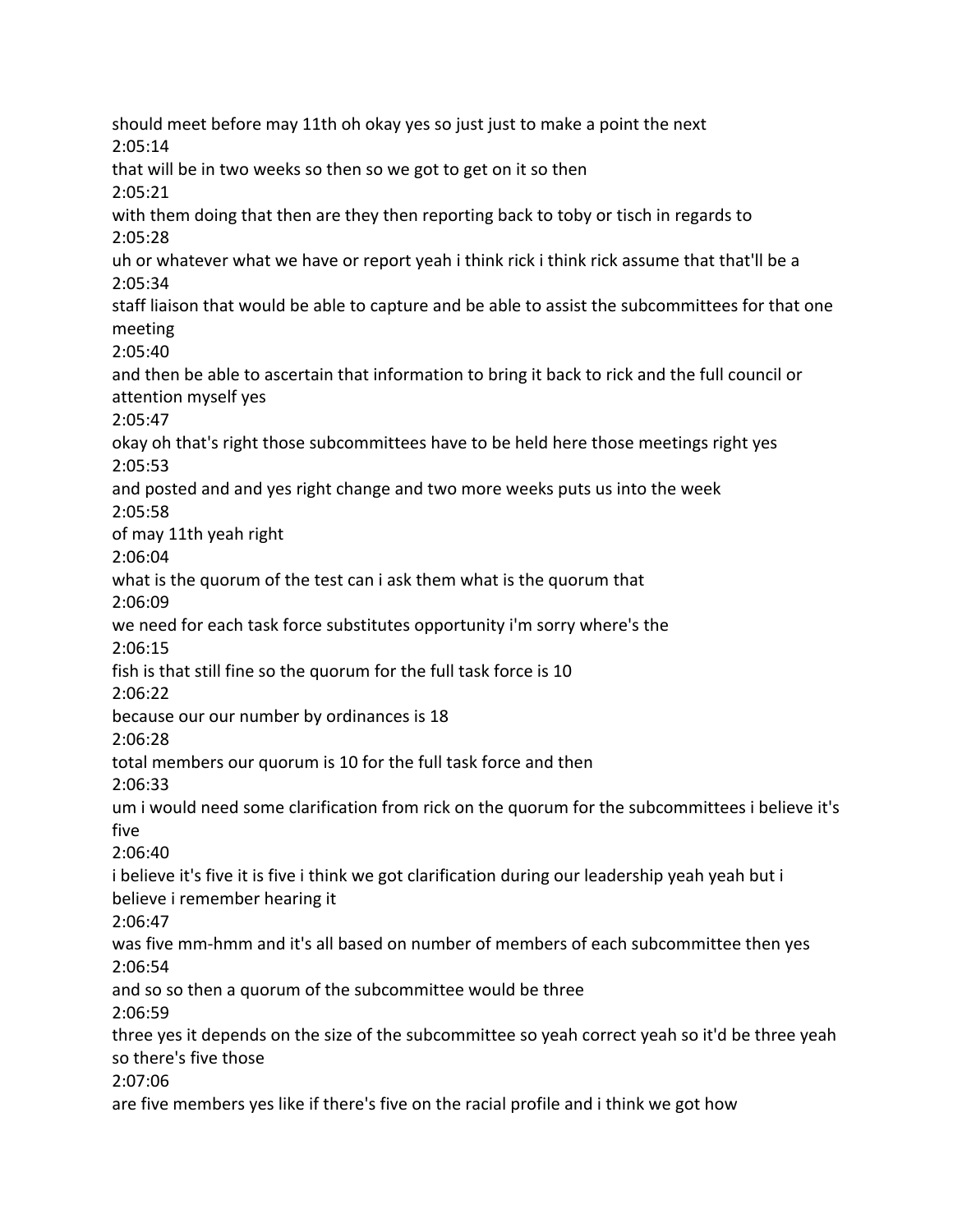2:07:11 many we have rachel's profile reading my asking chair because you know i'll be leaving uh yes monday and i will not be 2:07:17 back until the 11th uh this next monday i'm going to sunny miami 2:07:25 [Laughter] okay but it should not stop by 2:07:30 so would that stop our no because i can talk with you yes and i'm gonna ask them is it 2:07:36 possible that uh if we have a quorum if that's possible they could put me on 2:07:42 maybe a phone call at that speaker could that happen so under the current open meeting acts 2:07:49 guidelines if you're unable to attend the meeting because of work related business or workrelated purpose or for 2:07:55 illness it is acceptable for you to attend remotely if the members of the subcommittee so allow 2:08:01 hell yeah thank you 2:08:10 [Laughter] you're sick of the weather here 2:08:19 work work related it's working it's work related yeah there you go cynthia rivera 2:08:26 joshua how do you feel about being a spokesperson for allocation and resources 2:08:34 is that an a i'll work with you i can do that okay i 2:08:40 wrote i recommend joshua i'll work closely with you i already got our person yeah charles 2:08:46 okay yeah you okay with that charles are we gonna army volunteer i've never 2:08:52 turned down anything that the pastor uh throws my way but 2:08:58 my work responsibility does put me in the in a tight spot sometimes so i wouldn't want to take on that if i 2:09:04 if it's always up in the air whether i can uh attend to that or not one more meeting 2:09:14 um racial profiling the spokesperson what you want 2:09:20 racial profiling yeah right now it sounds like we've got a spokesperson for allocations being 2:09:26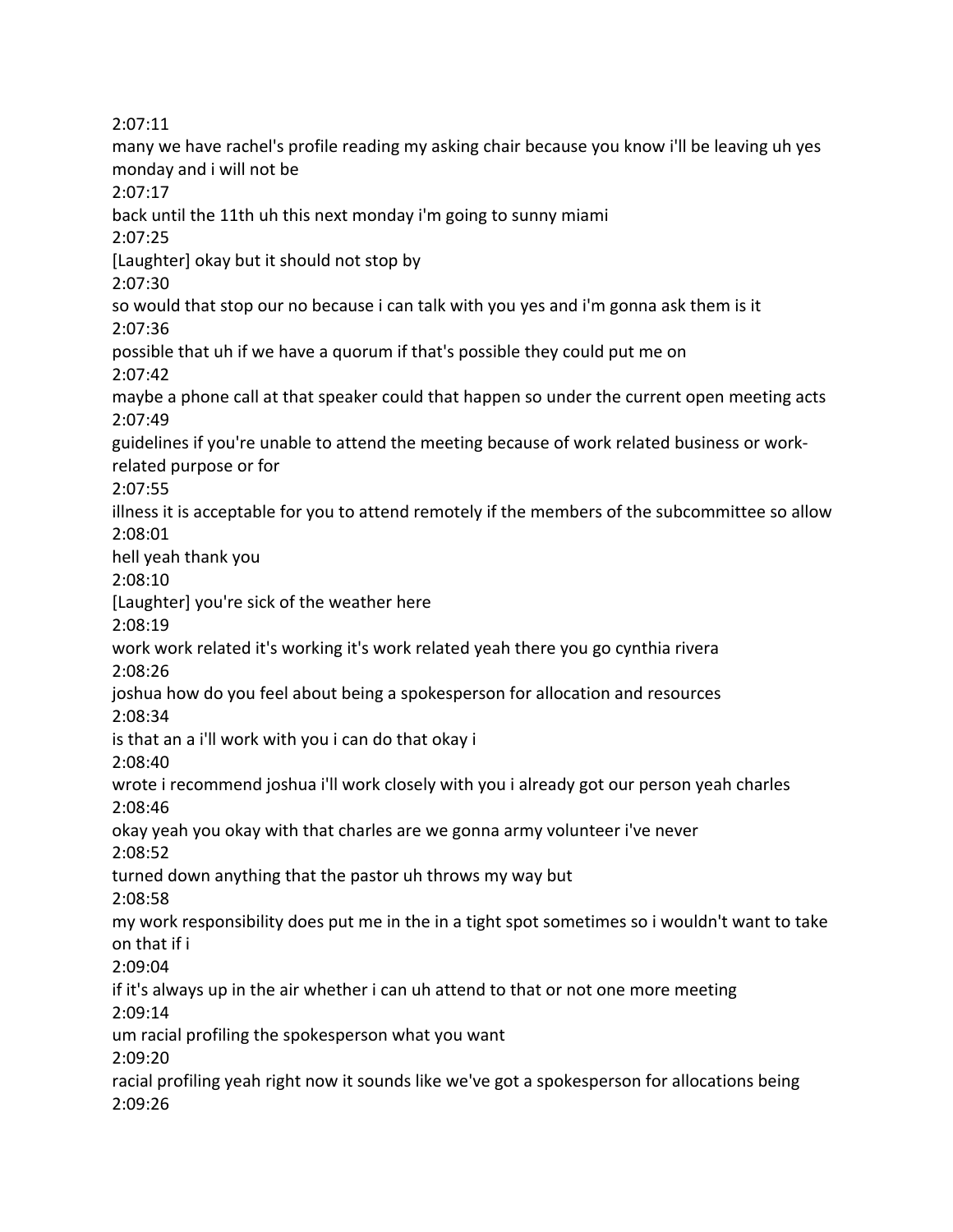joshua brockway we still need a spokesperson for training retention and recruitment 2:09:33 one for racial disparities and one for civilian review board 2:09:38 i can do civilian review boards if my subcommittee members yes yes 2:09:47 training retention what's the responsibility of the spokesperson 2:09:53 personally to be honest with you i think it's interacting with staff to kind of be the point person to just that would be the 2:09:58 tough part for me we already got the jewel well jules said that she was not a person 2:10:04 oh perfect okay for a disparity can we talk into doing it for us 2:10:09 yeah it's fine she says yes that's called what are you doing it for 2:10:15 the employment one that has a very long name i'm tired 2:10:21 i was up with my kids all night recruitment retention 2:10:27 [Music] 2:10:40 denise so yes we have um 2:10:46 task force member haven for civilian review board um chair 2:10:51 krigler for racial and other disparities uh 2:10:57 chairperson flickama for training retention recruitment and hiring 2:11:03 and chairpers i mean um task force member joshua brockway for allocations 2:11:13 okay okay we did it so then we'll what we'll do is we'll we'll reach out to those folks and try to coordinate 2:11:19 setting up some meetings and all that fun stuff so that we can do that one subcommittee meeting that you 2:11:26 you all decided to do to decide how to kind of move forward okay so that's that's helpful thank you 2:11:34 all right we're moving on into the revised timeline for um our task force work completion and that is councilman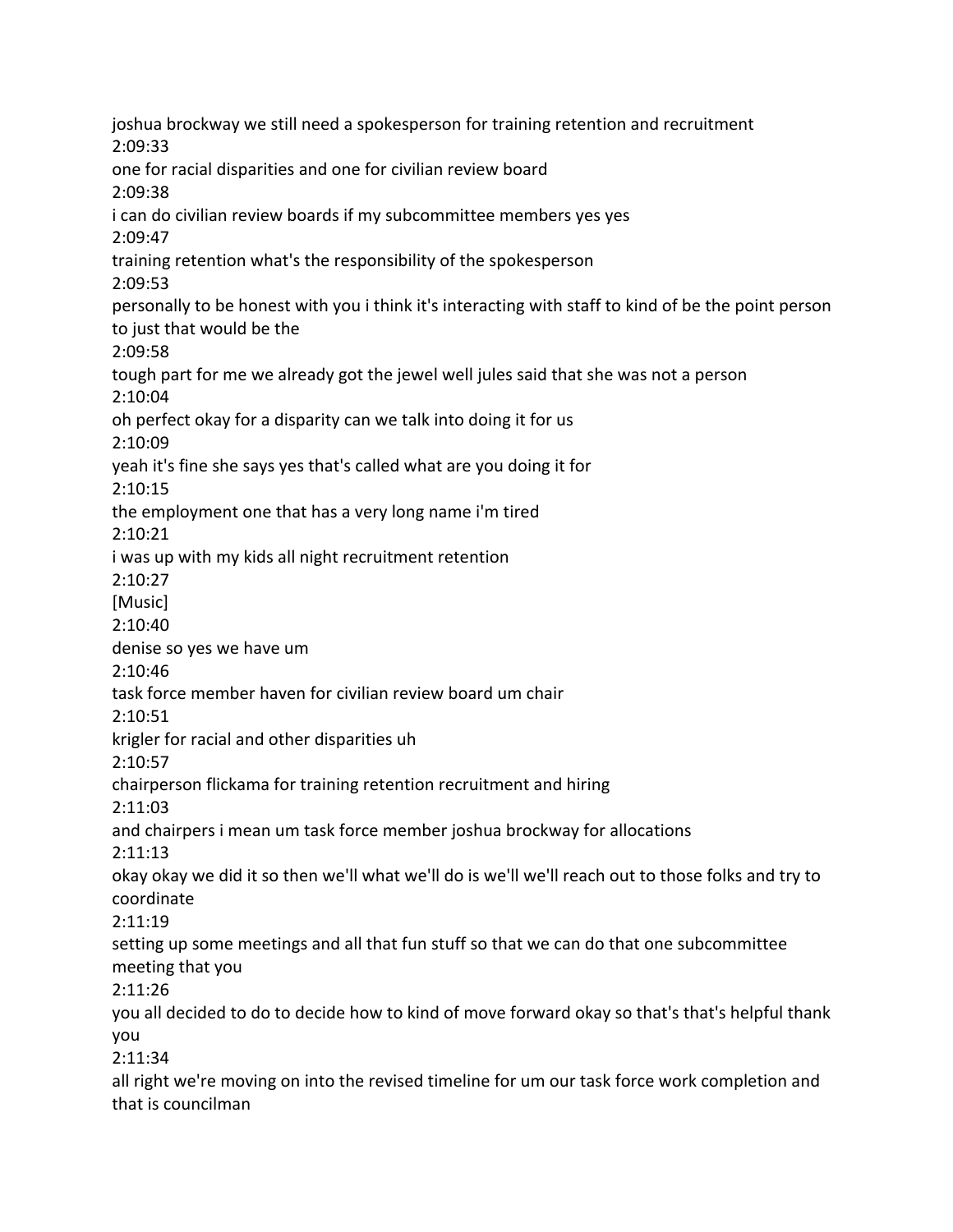2:11:43 yeah just just in full transparency just to just to highlight the options that were at least brought up or thought about on friday's meeting 2:11:49 was one was just to continue to move forward no no stopping just charge ahead 2:11:54 one was pause for the summer and then utilize the summer time to do some community input possibly 2:12:00 uh the other option would be wrap up by june 1st like have a really if it's not june 1st you know maybe like 2:12:06 a july 1st or something since we have had some loss of time but have like a kind of a fixed point in time that that 2:12:11 we shoot towards those were the options discussed at a high level just as there's the four of us or five of us 2:12:18 five of us were chatting on friday so i just wanted to throw that out there just in full transparency of what was at 2:12:23 least you know uh round table in that forum 2:12:30 second all righty and any other old business that we have 2:12:35 uh discussion oh discussion 2:12:41 was it what was the motion i'll make a motion that we continue with the task 2:12:59 [Laughter] 2:13:05 so quick question so by the time we come back we would have been lost about how many weeks a total so 2:13:13 six right about a month right so we're saying july 2:13:18 instead of june we might need a little longer than july okay 2:13:24 just to move forward just move forward let's keep going september might be a more feasible date 2:13:31 and the reason why you know obviously this is important is a the original 2:13:36 you know ordinance contemplated you know june 1st but also understanding that summertime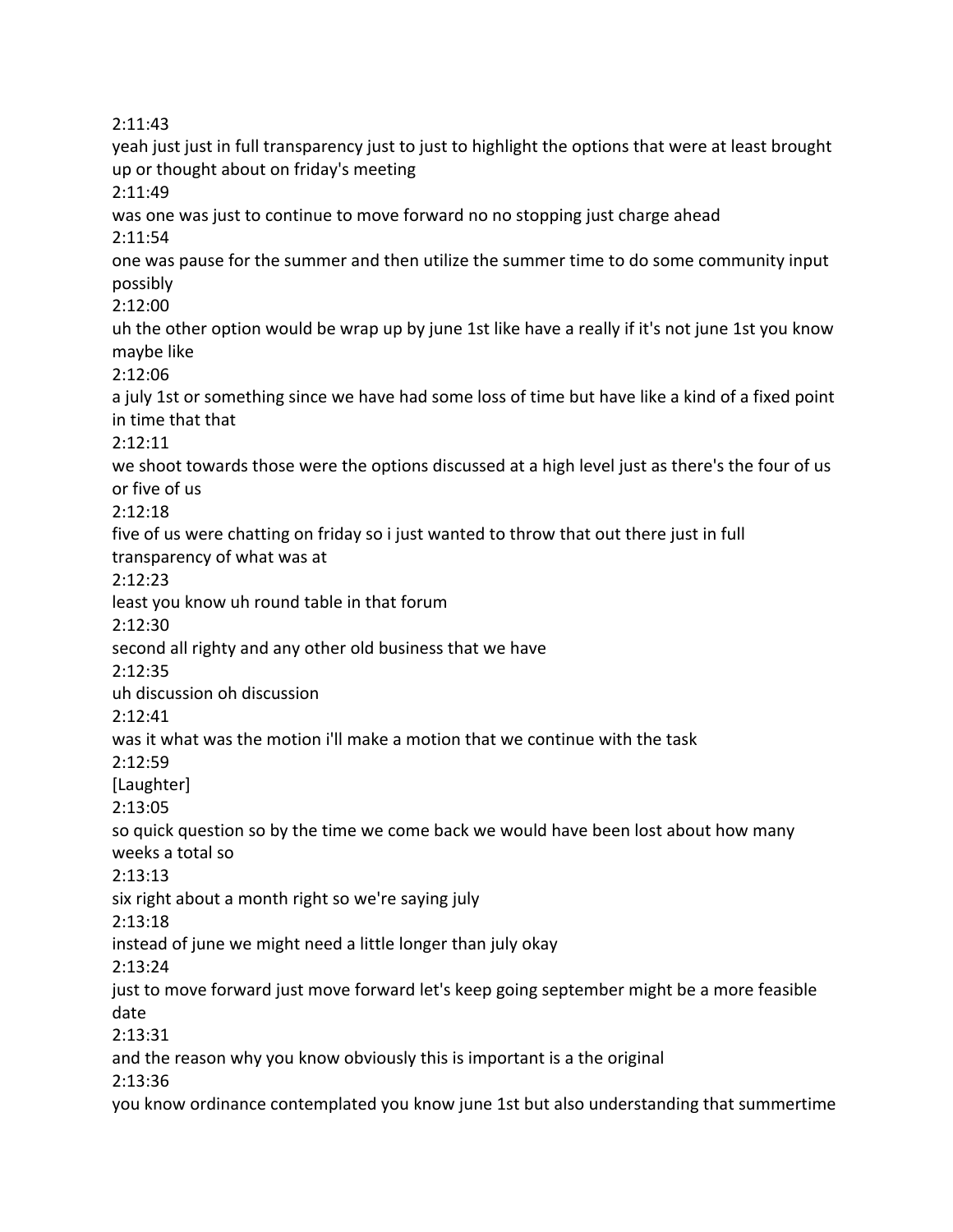2:13:44 people have different obligations family obligations vacations want to be respectful of that 2:13:52 but it's part of the recommendation that will go back to the city council we also want 2:14:00 to recommend if we're going to extend the time which i think we're probably going to need to 2:14:05 what does that look like and what do you all feel comfortable with extending it to 2:14:10 in terms of how long do you think it will take to get to the finish line and how do you 2:14:17 want to use the summer months to do that do you want to [Music] 2:14:22 i mean and councilman shaw kind of laid it out do you want to continue to at least work until june 1st 2:14:30 and whatever recommendations you feel comfortable with at that point 2:14:37 maybe we can use the summer to do some of the community conversations around those 2:14:42 those recommendations and then come back in the fall and continue with whatever else is left 2:14:49 that's just something i'm throwing out as as an option to consider i'm obviously interested in what everyone 2:14:55 else has to say as well but just keep in mind 2:15:00 that when we put this together we contemplated rolling recommendations so 2:15:06 don't feel like you have to have a whole list of recommendations 2:15:12 to send to the city council if your recommendation right now is hey we are 2:15:17 comfortable with where we are with the civilian review board then you can send that forward but 2:15:23 obviously there is the community piece and then even the continued conversations with the police officers 2:15:30 that piece you know obviously needs to be a part of whatever comes 2:15:37 before the city council as your final recommendation but like i said don't feel like you have 2:15:43 to have everything figured out so you know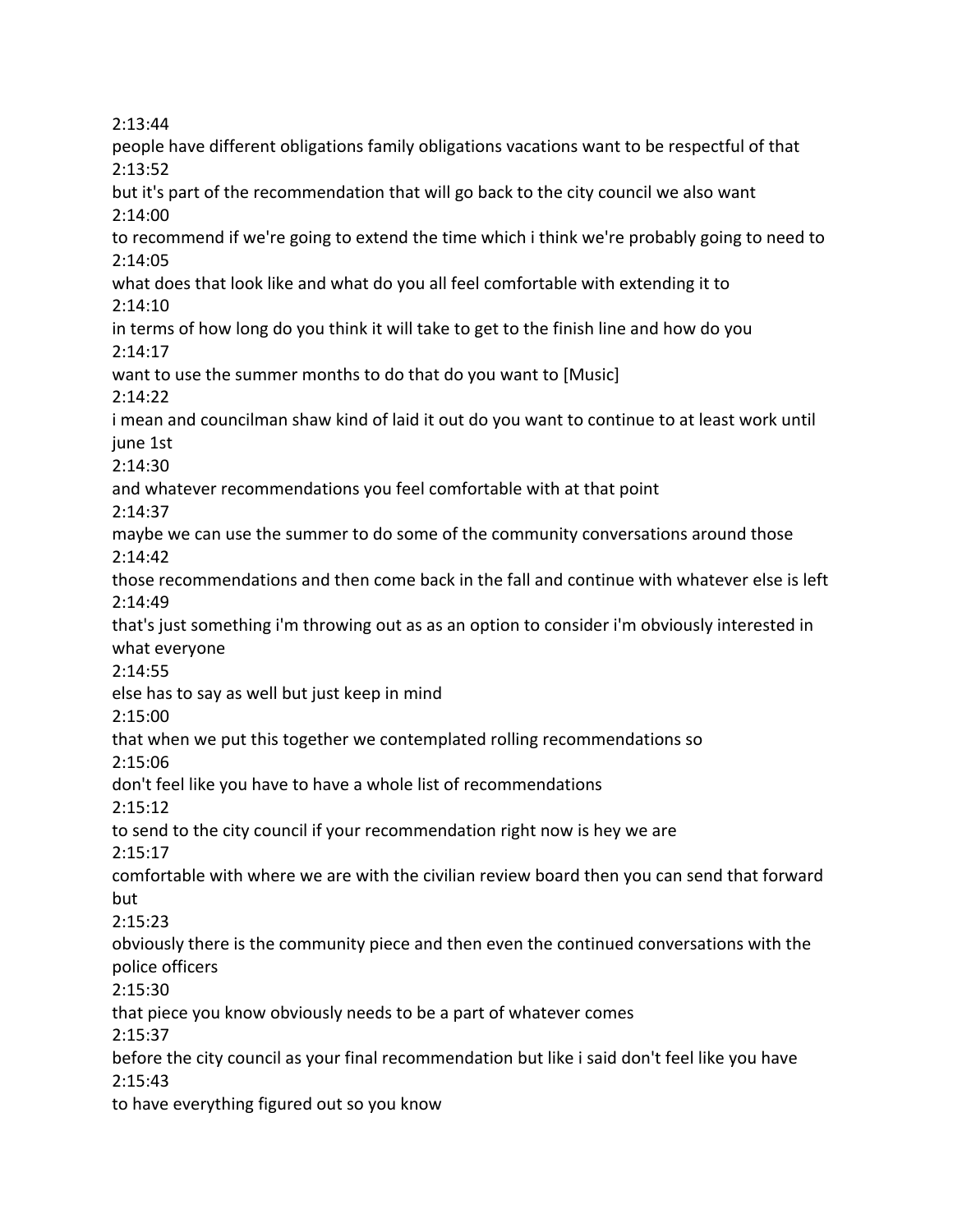2:15:49 because at least it gets some things off of the plate 2:15:54 so then in other words just make sure we have some strong points to bring out right in reference to our 2:15:59 recommendations but we don't have to pour out everything especially if we're taking that break 2:16:05 over the summer then we can come back and and visit the rest of it 2:16:11 i didn't hear anybody say anything about taking a break what i heard from shimon was the motion 2:16:17 was to continue moving moving forward right that was just kind of figured out 2:16:22 what she was saying just it's up to y'all cynthia rivera that i've seen your 2:16:28 hannah yeah for on both sides of it i do want to continue moving forward um if we were to 2:16:35 maybe go till september extended till september on the flip side if we are able to finalize our recommendations by 2:16:41 say june or july then use that time like you said the community engagement time which will probably take about two or three 2:16:48 months with the recommendations perhaps give or take 2:16:53 either way by september the final to just wrap everything up and be ready including the community 2:16:59 engagement that would be ideal well we'll determine the meeting cadence 2:17:05 i mean nobody says that we have to meet every week or 2:17:10 it could be bi-weekly or whatever we deemed 2:17:16 was feasible i mean if we need to meet sometimes 2:17:21 for every week and then we need to take a break because people are going to be traveling all out of town i think we can 2:17:27 we can make that decision at that time 2:17:33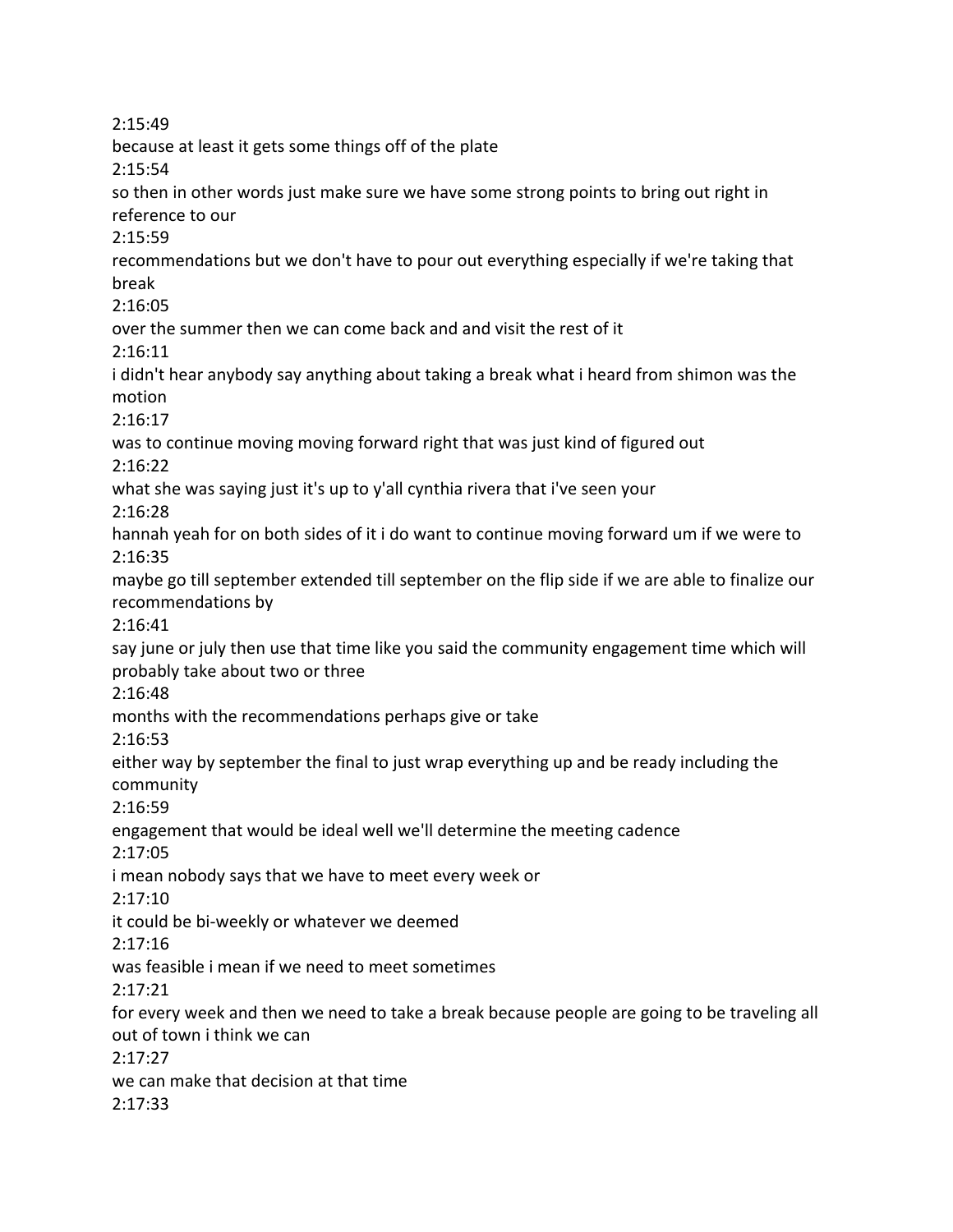i just don't want to stop i just feel like we stopped and we're going to have to almost start back over 2:17:40 and refresh and that can be kind of tiresome only if all the recommendations 2:17:45 are in then stop and then start community engagement but i don't want to take a break and there's still recommendations kind of out there we 2:17:51 need to meet again i'd rather have a final wrap-up to kick off community engagement and then 2:17:57 you know go forward with the city council vote on the recommendations in september 2:18:06 just maybe just one point maybe to add to it too i mean the the recommendation to 2:18:12 uh for to the council about the uh pursuing kearns and west you know 2:18:17 with the preference um understand that you know if the timeline is drawn out the costs will go 2:18:23 up as well so if if we do go with them and that's the recommendation understand there would probably be an aggressive 2:18:29 timeline that they would drive probably it would go after the june first date now that we've had this break and making 2:18:34 a decision with them but their their amended change request to their statement of work was to to meet the 2:18:40 june first date so assume that it would most likely get pushed back in about a month or so at least i would say 2:18:47 uh but they would they would look to wrap it up by that point in time because understand that the duration would also 2:18:53 drive that that cost too would be my assumption ishmael i think council and shaw kind of touched 2:18:59 on it a little bit i think that uh one thing that i have an issue with is uh about meeting and then taking a pause 2:19:04 for community engagement is that ultimately the point of the community engagement was to adjust our 2:19:10 recommendations to what the community wanted um so i think that that can occur at the same time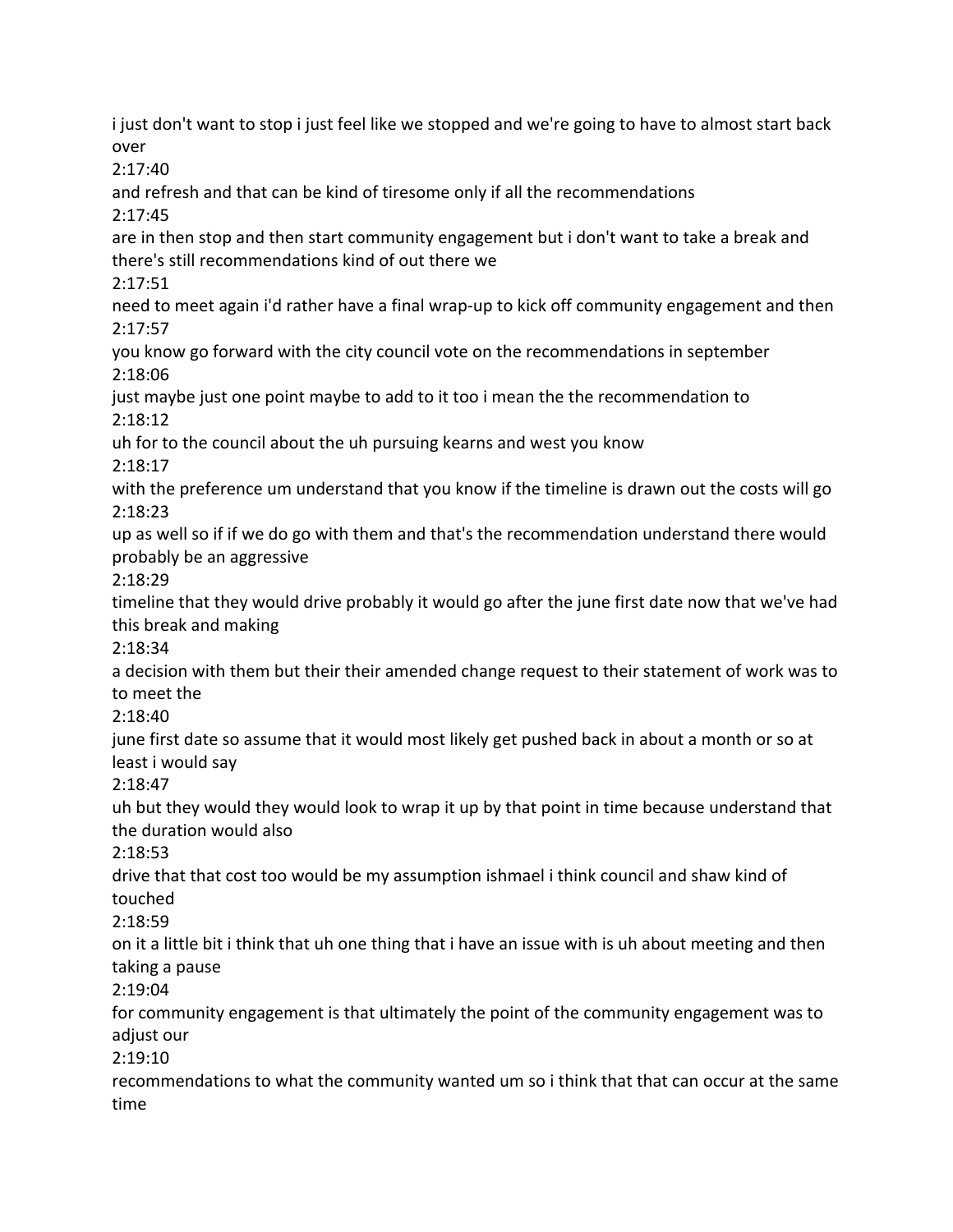2:19:16

but that also goes in uh correlates with the cost because they're doing that additional work out there and then we

2:19:22

really don't know what that what the community engagement expects of us how many of us are supposed to be there

2:19:27

that's another commitment that we have to have i think that shimon is uh in in the 2:19:33

right path i think that we should continue to meet i think the one thing that i would say is just to extend the deadline to either august first or

2:19:40

september 1st um i think that you have to consider that regardless of how many times we meet it's another charge to

2:19:46

what they're what they're expecting and um and like uh councilman shaw was stating 2:19:52

that's at the deadline of june 1st we don't know how much the 9 000 would be for um up until 2:19:58

august or september 1st and then you also think consider that that's going to be more money depending on how much we

2:20:03

expect for community engagement so i would say to continue moving forward but just make a 2:20:10

solid deadline i would recommend actually august 1st instead of instead of september 1st this 2:20:15

kind of correlates with the concept that we have to choose amongst ourselves as individuals 2:20:20

and as a group that we are here to do the work i think that we did a disservice to the to the community

2:20:26

into the task force by not meeting weekly um right off the bat despite um

2:20:31

several task force members asking to start meeting weekly um and that we didn't decide that as a group so that's

2:20:37

just my viewpoint i think that we should continue extend the deadline if not just a month two months

2:20:44

um and then take that into consideration

2:20:49

okay any other thoughts exactly is that an emotion uh ishmael or

2:20:57

i mean uh shimon is saying continue but however we didn't have any deadline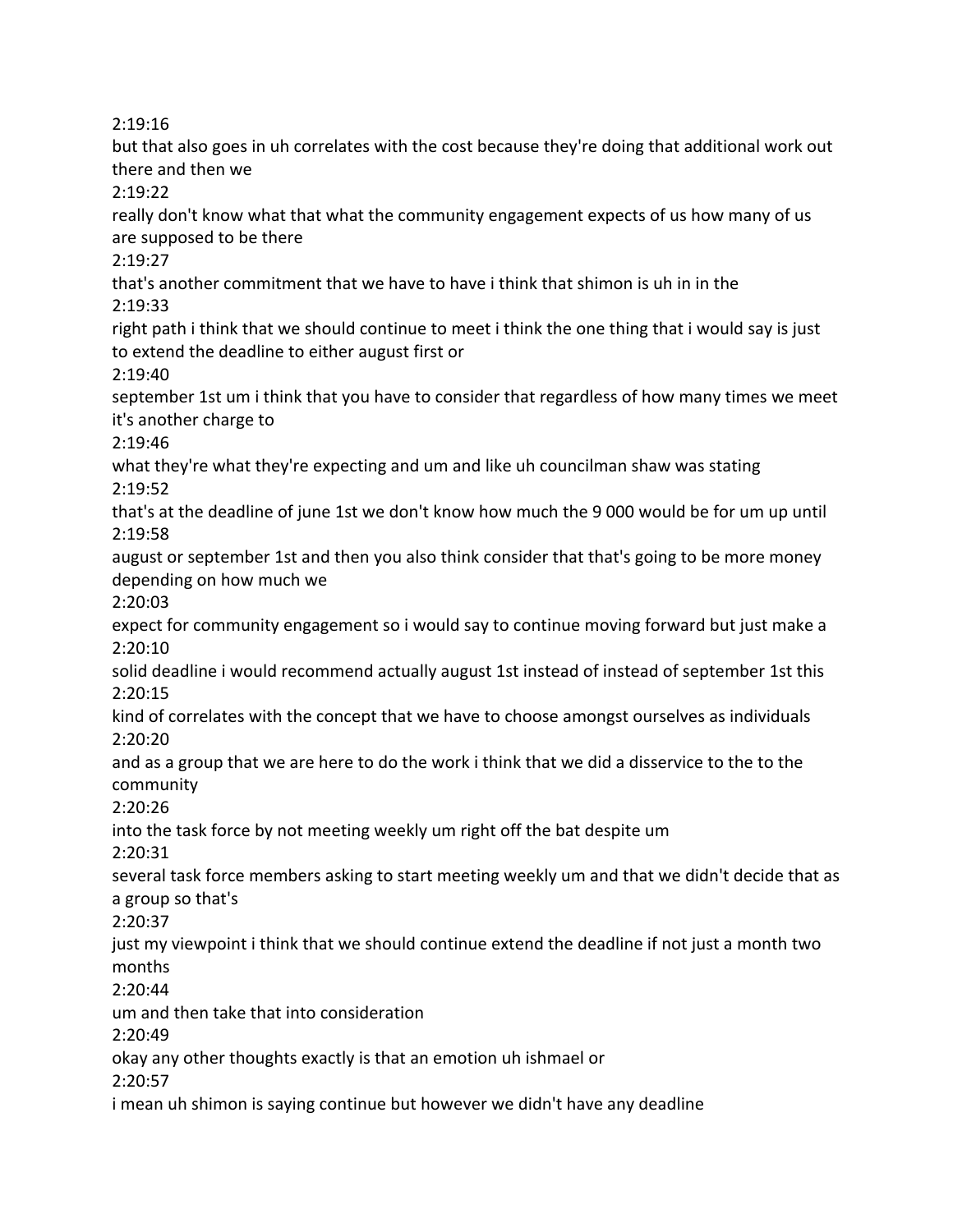2:21:02 specific deadlines so i are you putting them in your motion to deal with 2:21:08 specific deadlines to continue but 2:21:18 [Laughter] i'll make a motion that we continue working in the task force with the 2:21:26 september 1st being the deadline second he's a minute 2:21:32 so you know she's second down she's our minute second chair all 2:21:38 right all righty um so we've discussed it so 2:21:45 who seconded cynthia yes and just for clarification you're 2:21:51 talking about everything being done by september 1st all community engagement 2:21:56 all recommendations all feedback reporting [Music] 2:22:02 everything being done by september 1st okay i think that's i think that's a good question i think that's 2:22:08 what i heard was yes but that's also predicate on kearns and west's contract so exactly we'd have 2:22:14 if kearns and west doesn't come back as our facilitator because of our stipulations or whatever 2:22:20 then i think that changes pretty dramatically we can revisit it then yeah 2:22:25 but at least this gives us direction on how to approach them with all of the things that have been discussed and 2:22:31 determined tonight in terms of the new timeline and everything else that's been 2:22:36 discussed in terms of how to move forward or how it looks like we may be moving forward with 2:22:43 consolidating some of the the subcommittees at some point so for clarification i do want to specify that 2:22:49 if we ask for an extension of the deadline that doesn't mean we need facilitators up into up until that 2:22:54 deadline that just means an extension of the deadline and the ordinance that we're that's created meaning that if we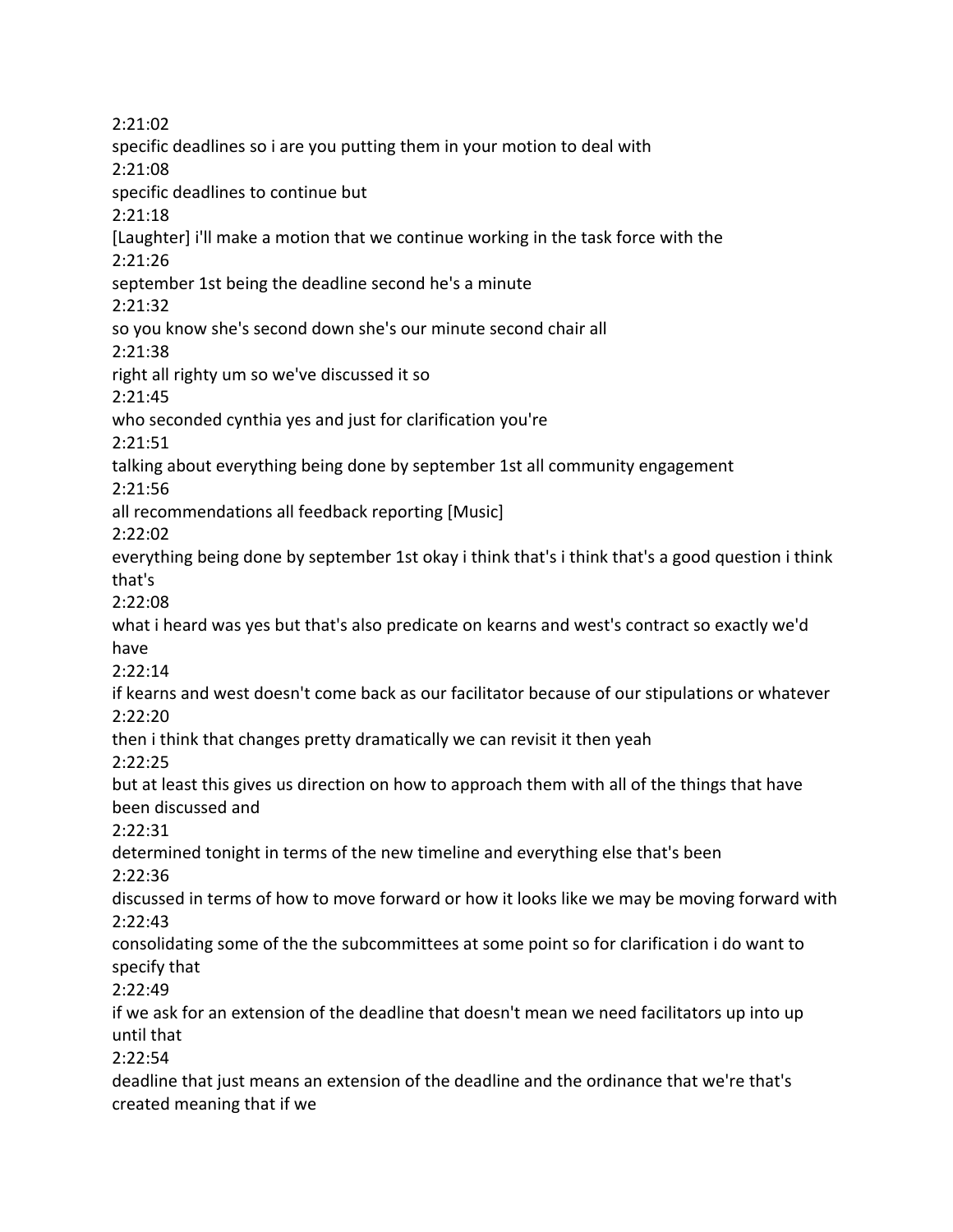2:23:00

do get currents in west and they say we can only do this much up until august 2:23:05

then and they and the city council's like yes our job is to finish by september 1st if 2:23:12

i'm clarifying that correctly but part of the facilitator's job is to do the final report so if there's work that's

2:23:18

being done by the task force um then the facilitation team would 2:23:25

still have to be a part of that because so my question for you then what would have happened because they ran out of

2:23:30

money what would happen uh with our june 1st deadline would that final report not have happened since we ran out of money

2:23:37

with current west i don't understand how that how that matches with what we're doing right

now

2:23:44

because we're go the goal the goal was to go back to city council and

2:23:49

ask for additional funding to finish the work because as

2:23:55

council i mean as uh city manager coach lowell mentioned the reason why we kind of ran out of 2:24:01

money earlier sooner rather than later because we did more we had more meetings with all the different subcommittees so

2:24:07

again for clarification i'm so sorry so meaning that if at that may 11th date that council you meet and you say we do

2:24:14

not want to go with kerns and west and you say the group can sell facilitate does that not mean that we can continue

2:24:20

up until that june 1st deadline so what would have happened with the report had

2:24:26

we decided as a task force that we no longer wanted to move forward with currents and west would they have still written just

2:24:31

included what they would they would have uh finished at least

2:24:37

a report based on where we are right now and could we not have added to that report and submitted that us as a task

2:24:43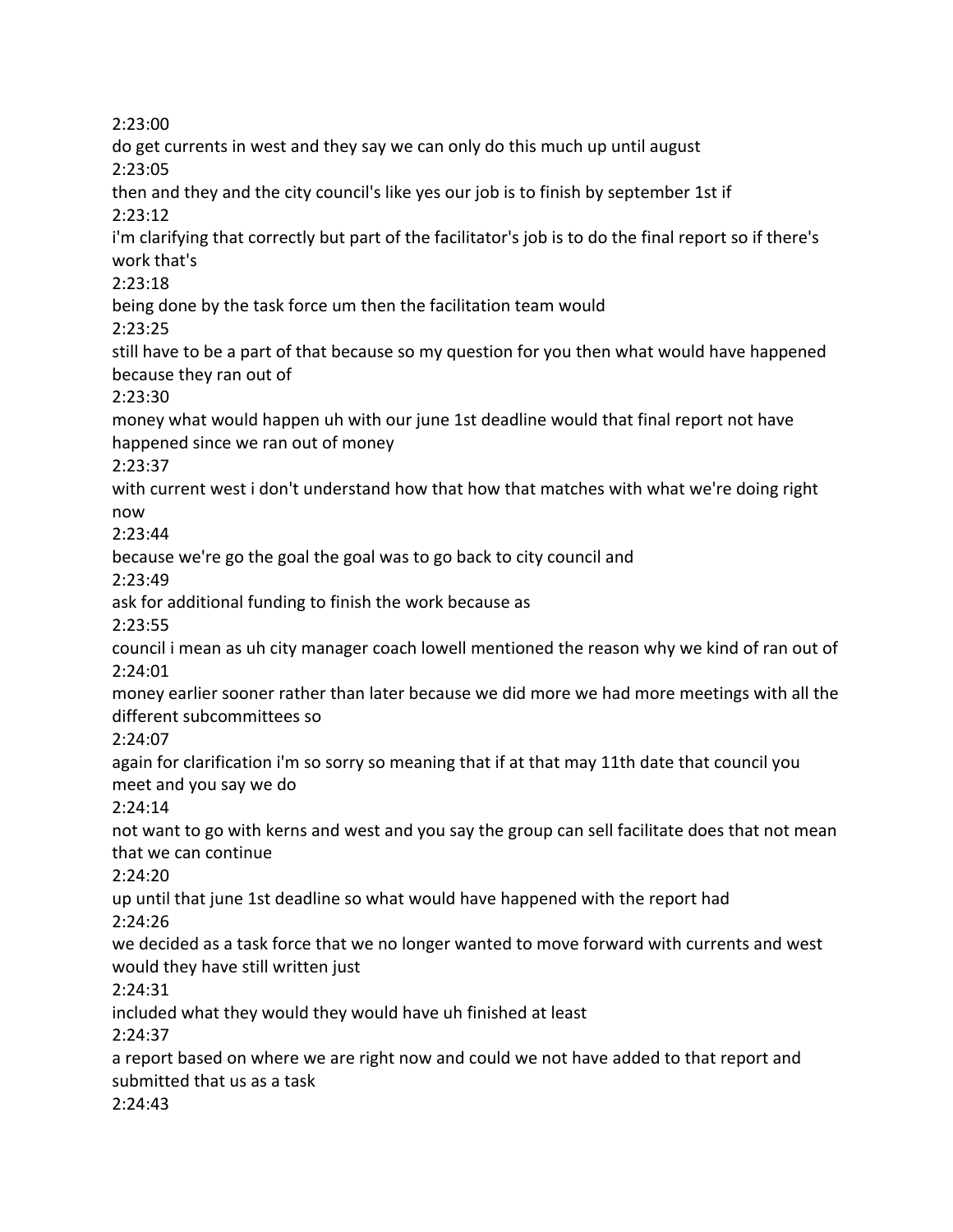force i'm just i'm just confused on that part and then what's the purpose of the 2:24:48 report to provide the council [Music] 2:24:54 guidance on you know what you know everything that's been done and 2:24:59 it's just tricky because we ran out of we ran out of meetings right out of facilitation so right right we're at a limbo right now so i 2:25:06 just didn't understand so i think again we go back to the to the ordinance correct as to what is finally done not 2:25:13 necessarily what the contract stipulates right so i think it could be frank i mean there'd be nine members 2:25:19 that would probably come up with some idea of what to do that's probably 2:25:24 i'm just gonna be frank with you i mean that's what happens at a council meeting is it's conversation happens and we and 2:25:30 you talk through options and and you you you do what you need to do and if the conversation goes down the 2:25:36 extend side then then we will work through the date and amend the the ordinance if if it doesn't go down the 2:25:42 amend route you know there's gonna be a conversation on the one that will how to bring the train back to the station and 2:25:47 yeah that's just kind of what happens in the council meeting i would suggest suggesting okay so i believe is there a motion then 2:25:55 on the table discussion yeah well are you still discussing no meaning i 2:26:01 guess i do i got a quick question okay so my question would be is that um 2:26:08 this could be possibly another three months right so just saying to september so kearns and west whoever becomes the 2:26:14 phillips facilitator they can say well another 12 meetings or another 24 2:26:19 meetings or another 36 meetings that it'd be based on that pretty much right their their change request is based on a 2:26:25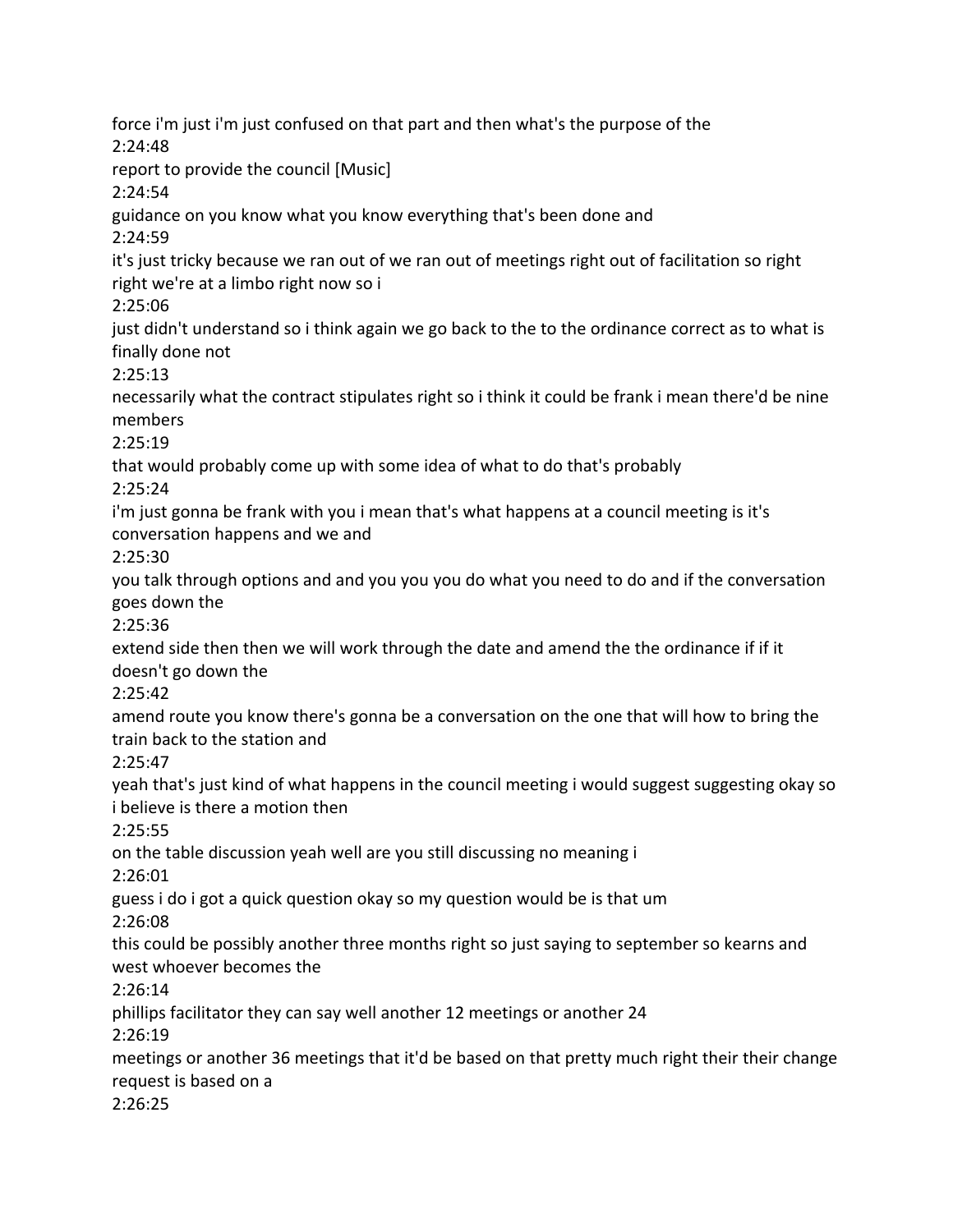set number of additional meetings right 31 additional meetings that's what's driving the price tag 2:26:32 and and based on their their i mean you could you kind of you kind of felt the pace that we were going at i think right 2:26:38 up until we ran up the money ran out that they they were moving at a pretty good clip that was that would i would 2:26:43 assume would be their intention to continue with that pace to wrap up the work that's that's my assumption i'm not 2:26:48 sure if you have a different opinion or not but so they asking about like maybe two meetings a week per minute yeah yeah so 2:26:55 okay all right we also consider that when we talk about subcommittees or two per 2:27:14 because i was getting ready as to chair uh the jewel 2:27:20 that if in fact because we're coming up on the summer months if we go through that that we would that 2:27:27 that the chair taking consideration uh the members that is on this body 2:27:34 that many of us may have things that we have to do and and if the facilitators are saying no 2:27:40 you all have to be here and we all decide you know uh that the majority of us 2:27:46 would be out uh you know going to cancun or somewhere in in this summer 2:27:53 then you know what what do we you know it seems to me that we got to have some autonomy i guess what i'm 2:27:59 saying toby we got to have summer talk of autonomy to be able to set our meetings 2:28:05 too and not just go by them because what i'm hearing is 2:28:10 ismail saying that if we decide to go to uh september 1st and also in shimon's uh 2:28:17 uh in shimon's motion that if we're not finished in september 2:28:23 then we want to finish on but the facilitators are y'all done then they're really they're really we don't 2:28:29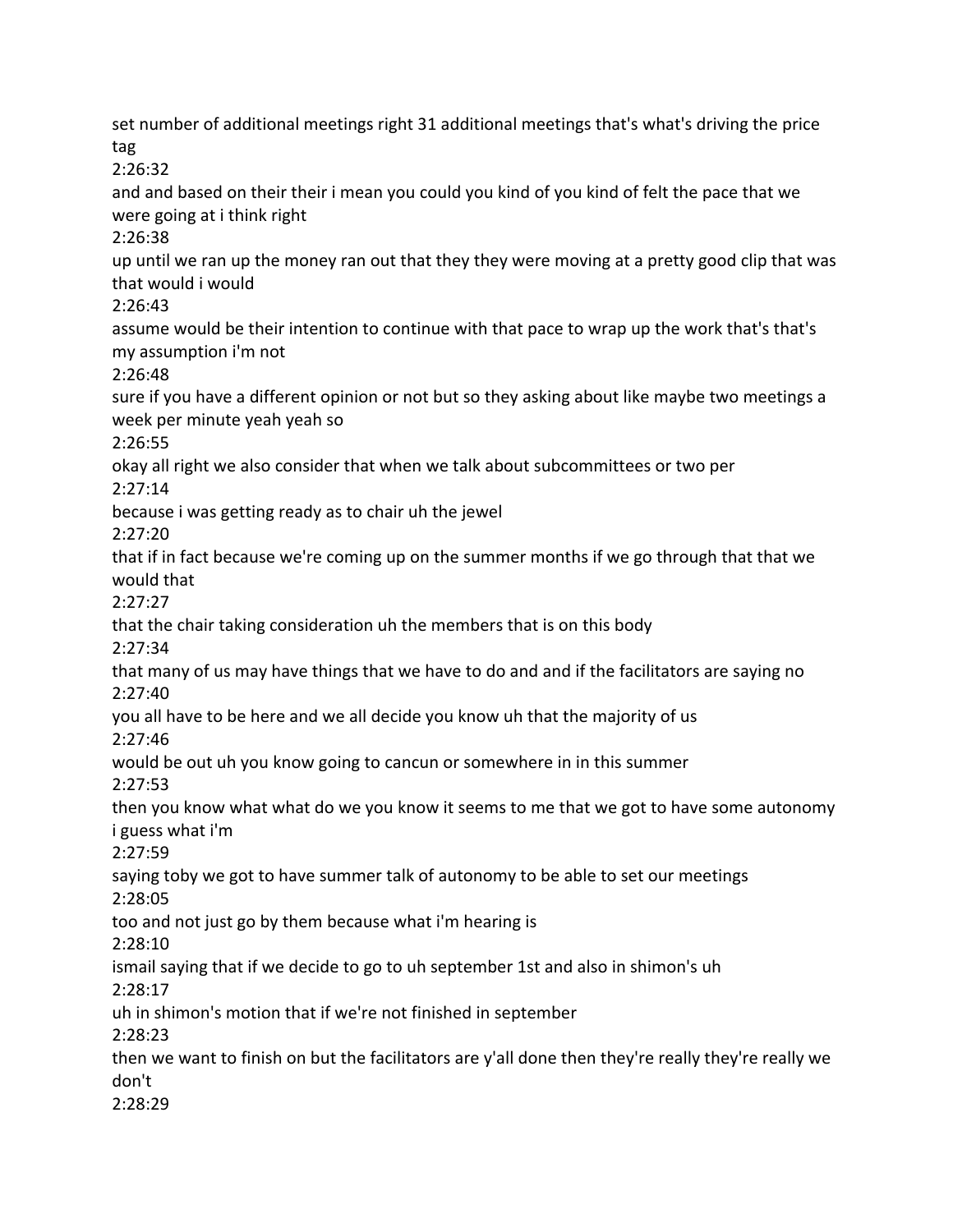have an autonomy that we and we we're volunteers we are the one that really doing the work they just facilitate

2:28:36

yeah you know so just interject i mean the timeline that they propose is with the continued meetings kind of schedule

2:28:41

and pace i mean definitely they're going to be working with the committees to to patent the task force to schedule those

2:28:47

meetings they're not going to blankly just schedule meetings knowing that they don't have a quorum knowing that they don't have the support

2:28:52

of that committee to to proceed so i think definitely there's there's room for that conversation to happen and make

2:28:58

it a two-way street because i think but both sides recognize that there's no no reason to schedule a meeting and if no

2:29:05

if a quorum is not going to be able to attend yeah that's totally taken you should go so i just want to

2:29:10

clarification when you refer to meeting is there a time limit on that meeting is there any time limit and put into the

2:29:17

contract no again the the kearns and west proposal is based on what they observed 2:29:23

as the current workflow and it was their estimate that there was approximately 24 subcommittee meetings that would be

2:29:29

necessary but let me see if i'm getting this right here um

2:29:34

yeah i know 24 yeah sorry two hours per sub right

2:29:41

where is my 24 today additional 20 subcommittee meetings in seven task force meetings so 2:29:48

i was wrong 27 meetings that they contemplated but that workflow is ultimately up to the task force to make

2:29:54

a determination so my question with that is like if we wanted to do a subcommittee meeting which would be like

2:30:02

for example all four of them in a three hour four hour block back to back 2:30:07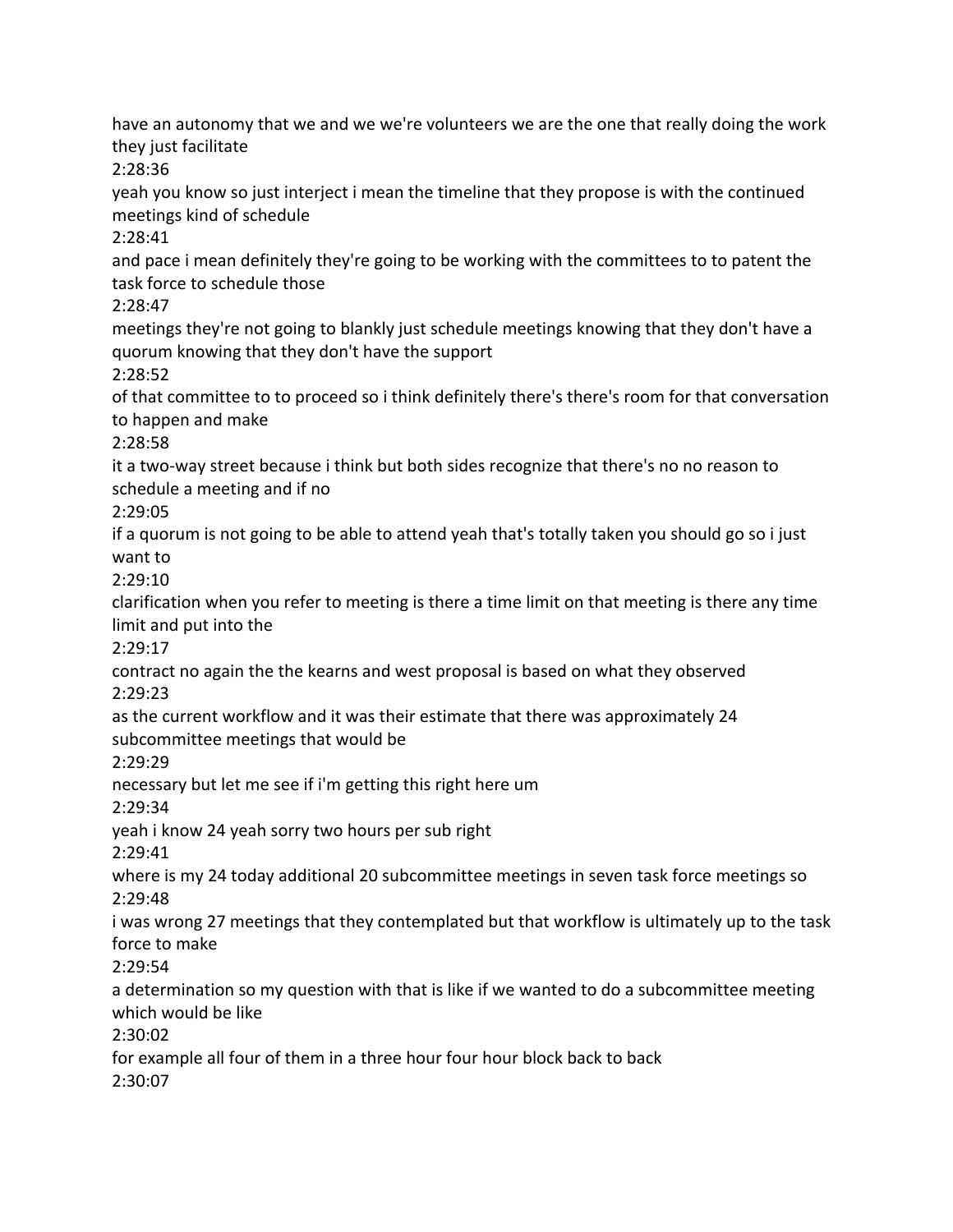would that count as a full task force or a subcommittee meeting and is that four meetings or is that one yeah just by the 2:30:12 hour so they have contracted their time and they figure okay it's two hours of 2:30:19 joe and larry at a meeting at this rate if we blow through that like we did with 2:30:26 40 almost 40 millions collectively that's where it spends up the money before faster 2:30:32 than what they've quoted exactly right so we could have five meetings and meet at 60 hours 2:30:38 which would be completely insane but we would burn their contract in that those five meetings 2:30:44 by meetings again that was just for clarification 2:30:50 because the u.s said you said meetings and now we're talking about hours that's a whole different different ball game whether it be meetings or hours it's a 2:30:57 good point commissioner cordova and thank you for for clarifying uh dr brockway because they do bill on an 2:31:03 hourly basis but it was under the premise that each meeting was two hours as we have been proceeding from the 2:31:09 beginning the one thing that i would just say is 2:31:17 to echo pastor blaylar is i'm concerned with a deadline like a 2:31:23 september 1st it keeps the pressure on but i also recognize that we will probably hit 2:31:28 points where we won't have quorum right so we'll we'll lose some some weeks in there where a meeting won't 2:31:34 happen because we're out and we won't be physically i can already tell you that six weeks i'm out this summer 2:31:40 that i'm out of town so that's a big that takes a big hit that's not me doesn't mean the task force can't be 2:31:46 but if there's several several of us that's getting late that can't make that meeting then we 2:31:52 don't have a quorum and then we're two weeks behind 2:31:58 you know i i agree my chair you know this summer i'm probably going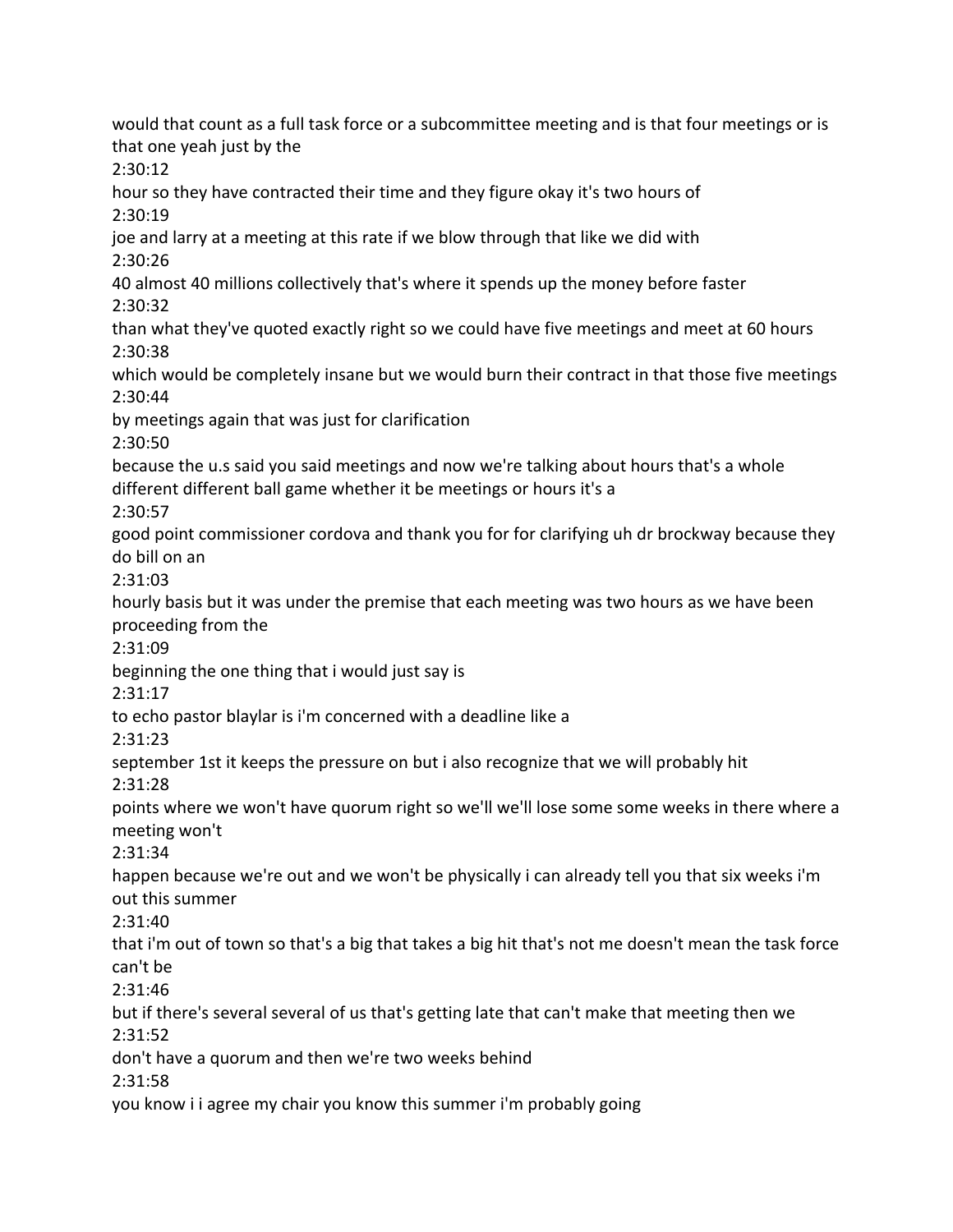2:32:03 to be you know around the world so you know i'm like 2:32:09 no josh so i'm just going to call her up so he's going to be rough 2:32:15 pastor's just bragging now no no i'm just now i agree with you and i'm just really just saying 2:32:23 so then what i'm asking or i would like to you know uh 2:32:29 i guess in some ways make a promotion i do agree with you i think the summer 2:32:35 yeah you know i don't want to stop but i'm just saying right that if we have that autonomy and i think you said we do 2:32:40 yeah if we don't have a quorum then you know we can set up where we can you know i'm not 2:32:46 going to be out six weeks but i'm gonna i'm gonna get you i'm gonna be out but you know maybe other people too are 2:32:51 going to be real right ishmael um again i just want to go back to the 2:32:56 motion that's at hand um i think that we can handle the logistics but right now we're discussing we're moving forward 2:33:02 with this respective deadline based on that we will we will see what the contract entails how does that meet our 2:33:08 meeting requirements is that one a meeting a week for for 12 weeks things like that i think we can figure that out another time i think that right now we 2:33:15 have to we should probably vote on the motion because if it doesn't pass then we have to have that conversation again 2:33:20 so so we want to vote on this so we don't want it we don't want to table it you guys until the next meeting 2:33:27 to where there's a little bit of clearance no all righty go ahead what was yours 2:33:36 and we continue meeting with the task force with the september 1st deadline 2:33:42 all righty so corey what i got to be first off 2:34:00 yes the jewel 2:34:07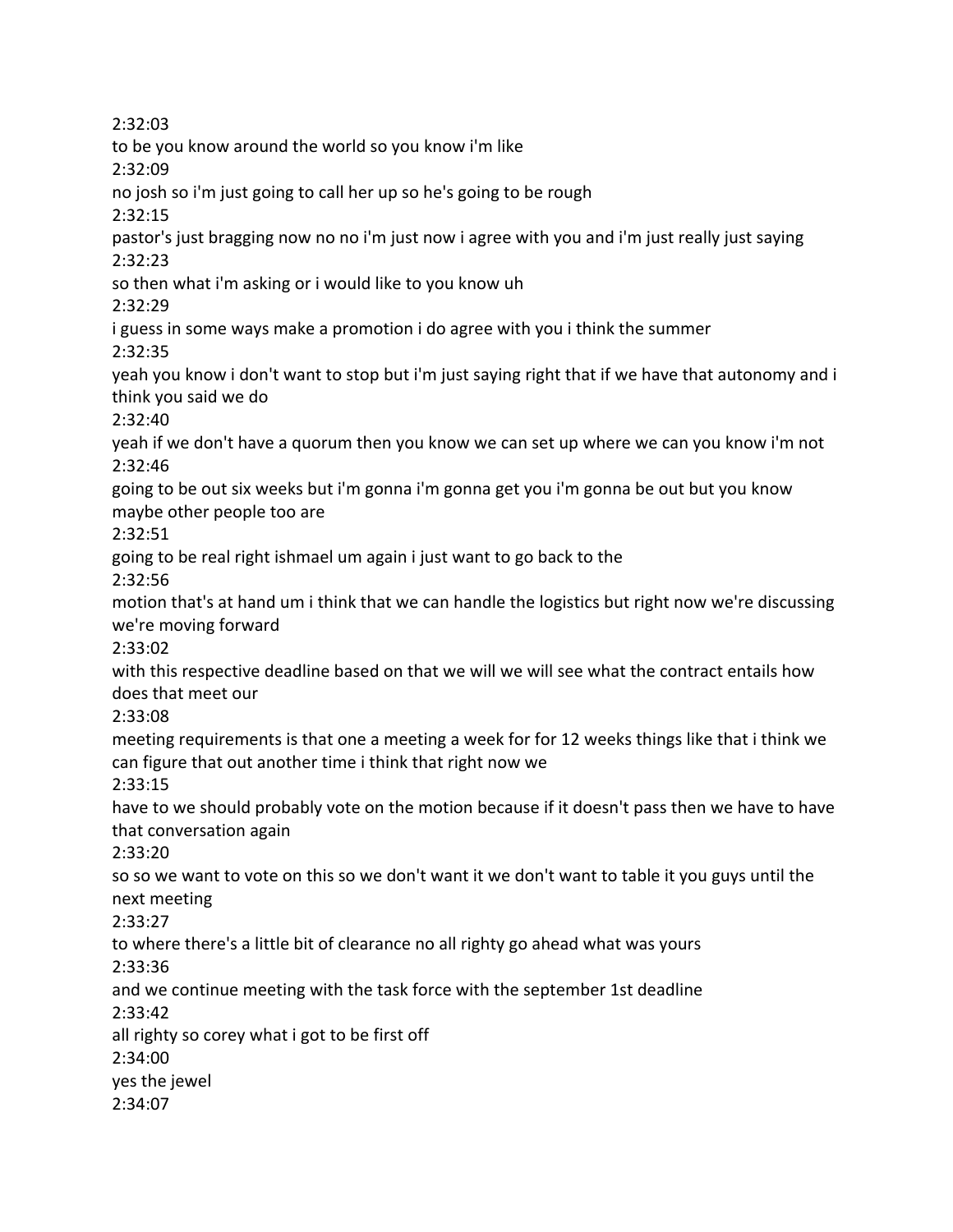no carol yes charles yes 2:34:14 walter yes sherman yes 2:34:19 tish yes denise yes ishmael yes 2:34:26 cynthia yes and joshua yes all righty 2:34:33 that was easy so the yeas have it and before i forget i was wondering how 2:34:40 many of you wanted to come to the city council meeting may 11. we can sit in the front row and grin 2:34:46 it makes people wonder what you're up to i'm good at it you've seen me we're turning tables so you betcha make 2:34:52 t-shirts yes oh i have t-shirts yes okay all righty so moving on uh we're looking 2:35:00 to other old business that may be there trying to get you out of here by at least 2:35:05 uh 8 45. oh yeah i'm done i would like to bring forth a discussion 2:35:10 regarding leadership that we did table for this meeting all righty move to bring off the table 2:35:18 all right all right um the only reason i bring it forth is because obviously we're talking about the future and part of that future 2:35:25 is leadership um i think eligible has been doing a great job as chair i have stepped down from vice chair so 2:35:31 we do need to have someone replaced in that role but i think that 2:35:37 ultimately we should have a discussion about leadership because that also incorporates how we're going to move forward with our meetings because a lot 2:35:44 falls on them so and walter's still in leadership my apologies as spokesperson 2:35:49 and the original agreement that we made in the full task force was that the term the term would run for four months uh 2:35:56 the conversation would necessarily be do we want to appoint le joule again does anyone want to volunteer for vice chair 2:36:02 um and or any other scenario that might be put into place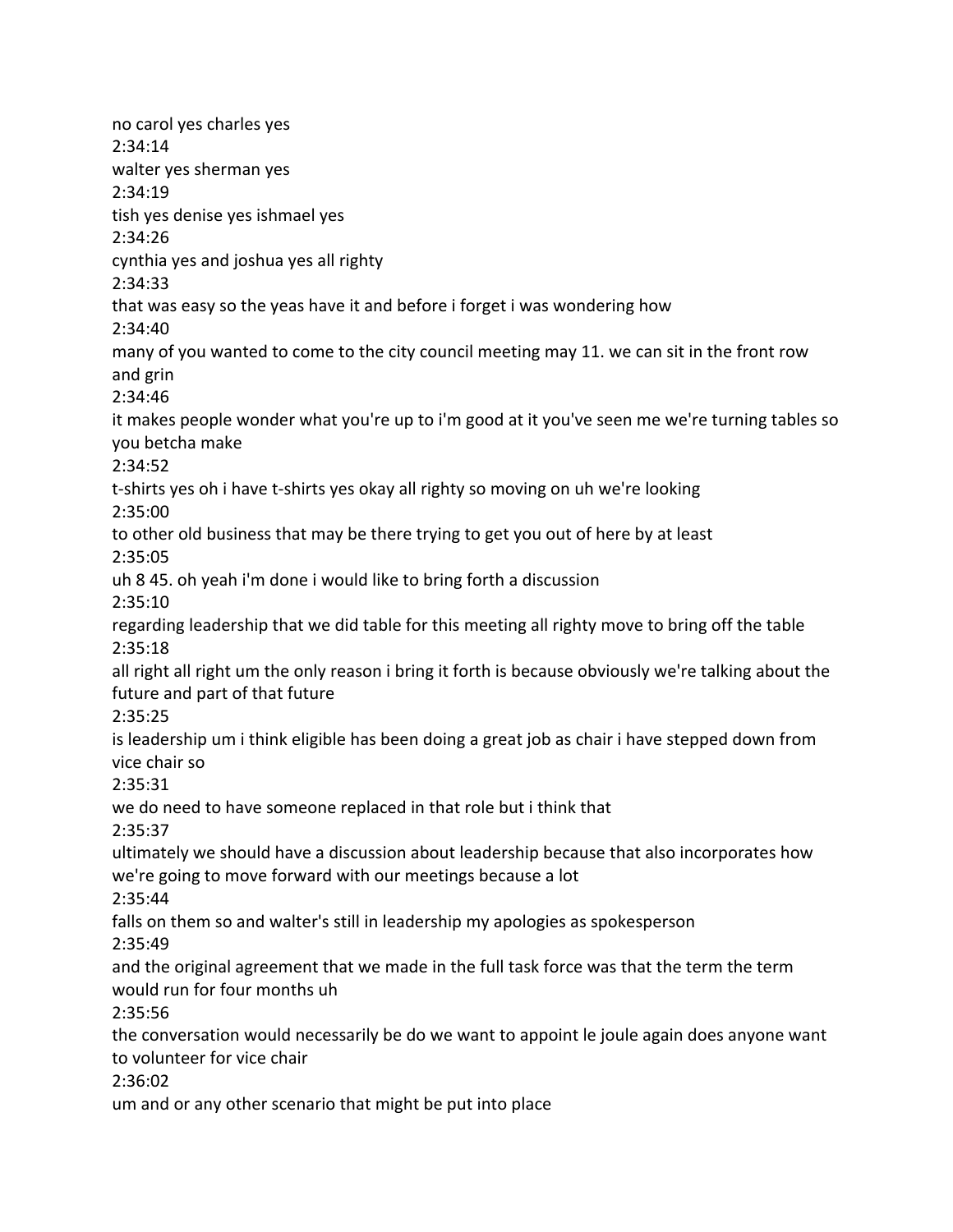2:36:10 you know i think we're right in the middle of this it took us 2:36:15 and you all can see that i'm just really getting used to uh you know kind of helping you all so i'm 2:36:22 i i i think that you know come too far now 2:36:27 unless y'all want me to change the parliamentarium but uh as being spokesman i think that you'll have done 2:36:33 a outstanding job it's it's not easy with all the personalities 2:36:38 and uh i think we're just getting used to her uh so i i don't think that we should 2:36:44 change that's my that's my recommendation i'm you know i don't know if i can make a motion that we keep the 2:36:49 leadership i wish uh ismail did not want to 2:36:55 work with us as leaders nope that's not true you know 2:37:00 that was not true walter i did not specify that i did say that the reason that i stepped down was because out of 2:37:06 respect of the agreement that we have made i wanted you to see it i just i just that was what i was resigned with 2:37:12 that's why i sat down i i have respect for procedure and what we agreed to and i specified again if the group 2:37:18 decided to put me in that role that i would respect that decision and serve in the in that capacity um i don't want to 2:37:25 there was no personality traits that got in the way it did get in the way in the beginning and i think we should put ismail back in that position 2:37:33 so since he's working with us so walter so walter i want to make a motion first 2:37:39 to keep le joule as chair for the remainder of our time here um 2:37:45 so meaning up until they've extended the deadline 2:37:51 do i have a second a second okay could i make another motion wait i 2:37:56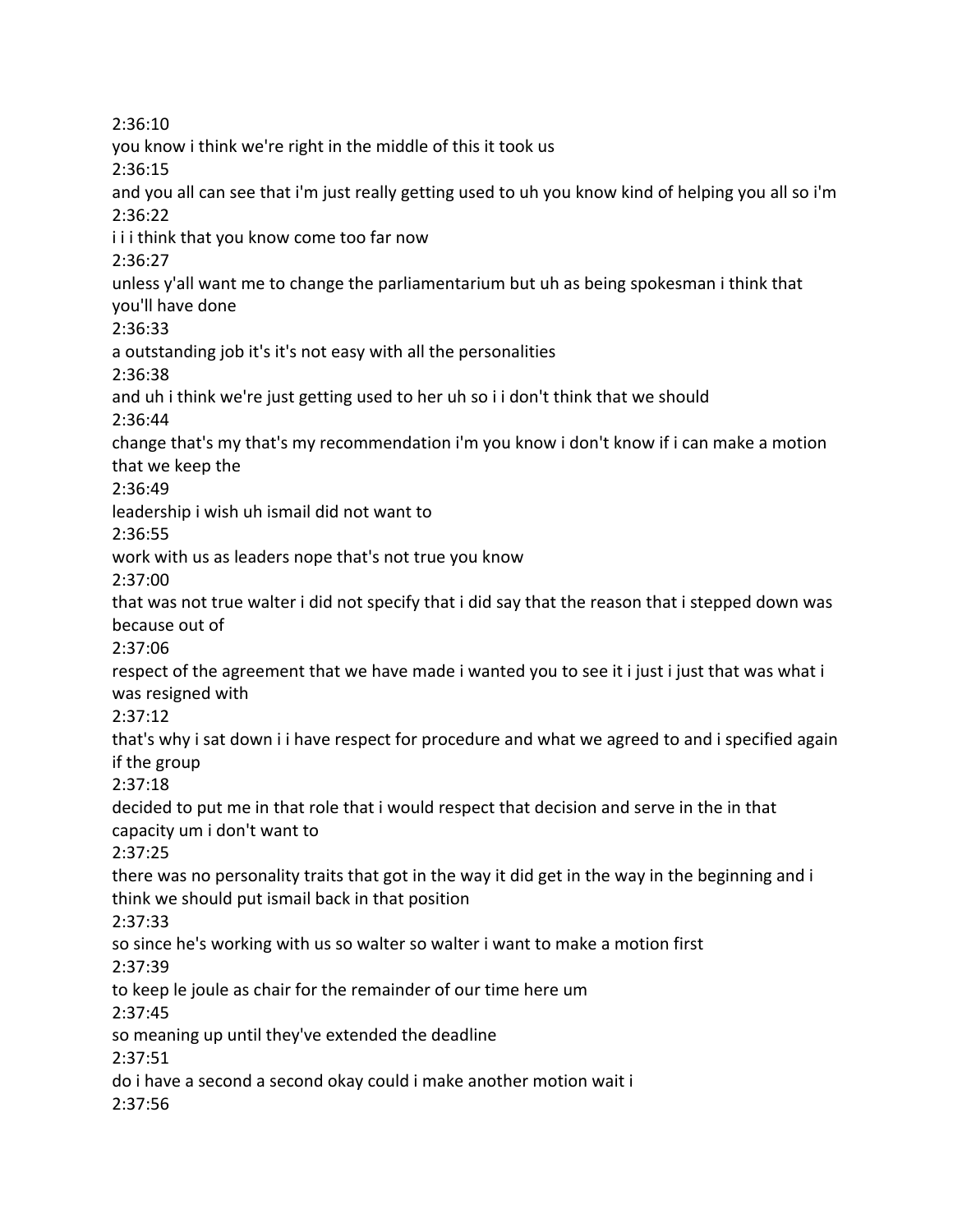need this no really any discussion we're all 2:38:08 [Music] okay so i'm making the motion of whether 2:38:15 or not lejewel will be re-voted in all right 2:38:20 somebody else made the emotion i'm not saying to go shout out okay we're calling the vote that'll be a 2:38:27 yes for me aubry yes simone yes 2:38:35 the jewel i abstain 2:38:42 carol oh i'm a yes charles yes 2:38:47 walter yes with everybody recognizing the chair as the chair 2:38:54 sherman yes tish yes denise oh yes 2:39:00 ishmael yes cynthia yes joshua yes 2:39:06 oh y'all make me want to cry and the yeas have it thank you very much 2:39:13 now now we do need a co-chair uh vice chair i believe you know i i recommend that uh ishmael be 2:39:21 reinstated at his resignation 2:39:26 and i second your motion i motioned um shimon wait i'm sorry you did the motion 2:39:33 first he did the motion first 2:39:41 so is there any discussion at this point did you resign and i missed it 2:39:47 [Laughter] again i just elaborated on why i didn't just because one it 2:39:53 uh caused the conversation of leadership to finally be discussed which i think did all of us a service uh again i'm 2:39:59 willing to serve in the capacity if the group decides to all righty so the i believe the voters were ready to take 2:40:06 the vote correct all righty so we're voting to have ishmael put back into his position as 2:40:13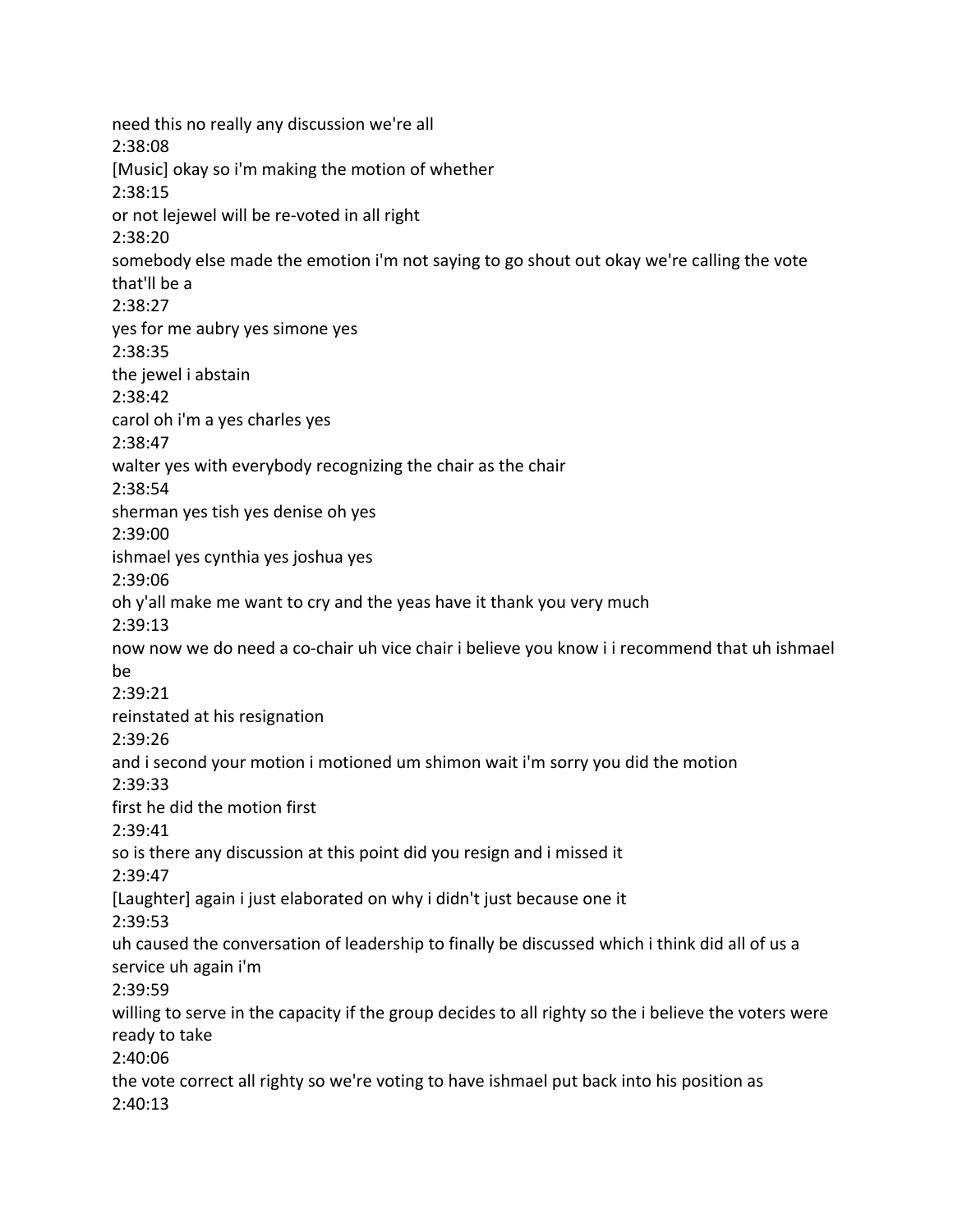co-chair and corey again that'll be a yes for me aubry 2:40:19 yes simone abstain 2:40:24 the jewel yes carol yes 2:40:30 charles yes walter he's a brilliant young man yes 2:40:38 sherman yes tish yes denise oh yes 2:40:45 ishmael i was fan cynthia at stain 2:40:52 and joshua yes all righty the yeas have it ishmael 2:40:58 welcome back thank you i would like to make a motion to keep walter a spokesperson as well 2:41:04 can we can we can i meant can we can we can we change that i think that i would love to be 2:41:11 parliamentarian because we never had a commentary but i think we should get a spokesperson and i 2:41:18 think uh shimon would be a great person agreed and i would like to extend it to uh 2:41:25 you know to to him shimon we could be a great spoke person so i'll and then my motion to have 2:41:32 shimone second second spokesperson for what and when so if the 2:41:37 media context ramon would be in charge of communicating anything we would like to that what if the media contacts us 2:41:45 shimon would be in charge of connecting with them say well i guess we need to ask shimon 2:41:50 is he okay yes another army volunteer goes down 2:41:57 all right so we've been just we've discussed it simone's okay you're okay with that 2:42:04 okay all righty there's no other conversations we're going for the robot 2:42:11 corey that will be a yes for me aubry yes 2:42:17 shimon yes the jewel yes carol yes 2:42:23 charles yes walter yes sherman yes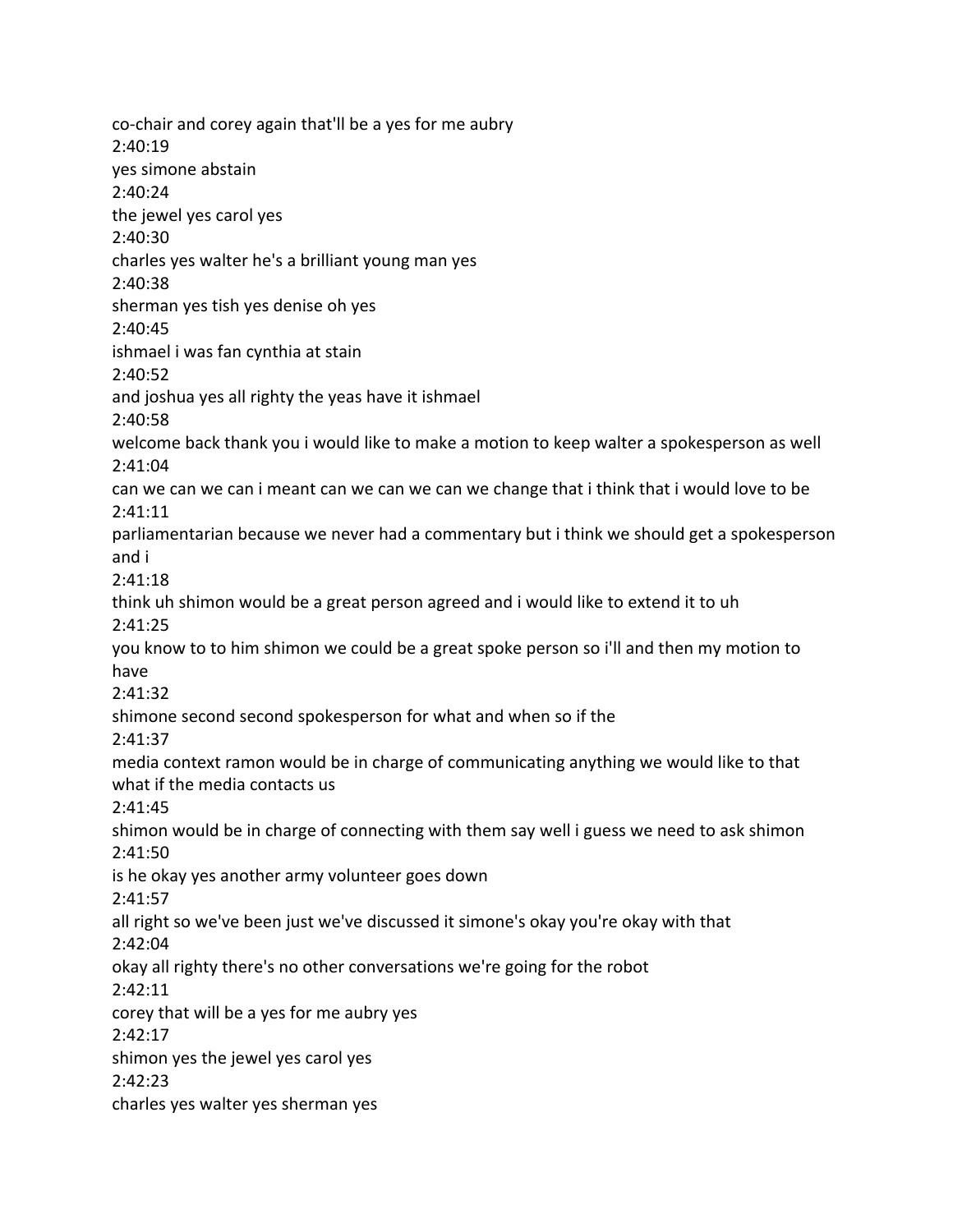2:42:29 tish yes denise oh yes ishmael yes 2:42:35 cynthia yes and joshua yes all right all right 2:42:42 and i make a final motion to create the role of parliamentarian for walter blaylar to keep us in order 2:42:49 second i need uh oh we're gonna discuss it i'll wait 2:42:54 yes yeah we're in discussion what does that role consist of specifically 2:43:00 dealing with your emotions is it's really the only roberts rules 2:43:06 man yes yes i thought you said emotions yeah emotions you know you really need that and i 2:43:12 think that you're good right yeah i think you said it yeah and and now we can put if the chair in an 2:43:19 executive committee don't mind we can put a limit on our comments and that way just like you said we could 2:43:25 do that yeah but they got we gotta discuss that i'm still on the executive team now don't you all throw me off 2:43:31 volunteers your own executive team yes and that way we can discuss those things that's right did i ask you a question yes sir thank 2:43:37 you my apologies i thought you said emotions walter i thought you said emotions in that 2:43:43 motion that's why i started laughing in my apartment 2:43:50 i will bring up that at least at the beginning of for the formation of 2:43:55 the task force we really didn't kind of see this moving forward like under 2:44:01 robert's rules of order it was supposed to be under consensus but 2:44:06 we've kind of moved towards a robert's rules of order and it seems like folks are comfortable with that so 2:44:13 i think that i just want to point that out if we approve this role we're going to be moving forward in that aspect yes 2:44:18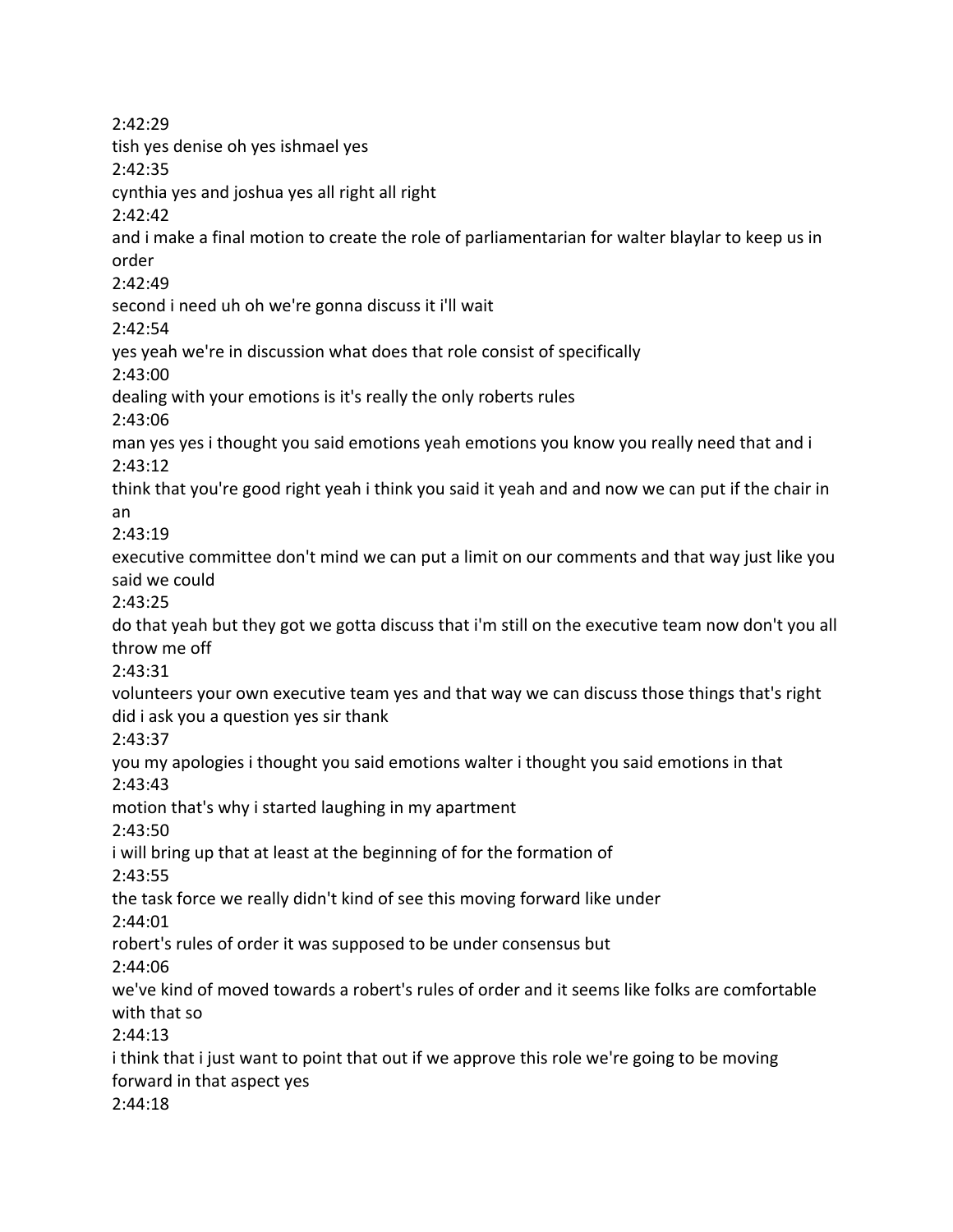okay at least with the full task force but how can you have just like to get your clarification i 2:44:24 know you all did that but it's it's really disadvantage to us because it keep us 2:44:30 kind of in limbo and keep us maybe in discussions when we don't when you know especially it make it look like okay if 2:44:36 the media is looking at us and we'll it's all film it doesn't look too good when we uh 2:44:43 you know going on and on and on no correct correct and i've just pointed 2:44:48 that out but like i said it looks like the task force is okay with yes because 2:44:53 that's basically the way we've been operating for a while so this is just basically acknowledging that that 2:45:00 a process is important if you follow a process you get things done a lot faster exactly absolutely yes so we're cleaning 2:45:07 it up we just don't want pizza all righty josh has something to say oh i was just gonna say that the 2:45:14 consensus doesn't mean lack of process we didn't have modeled consensus very well i think there's ways to do that 2:45:21 i'm just putting my foot down even though i can call a question and know robert's rules 2:45:27 we didn't have it modeled for us to be able to sort through recommendations and make decisions it's not they're not opposed to each 2:45:34 other yeah that's just my opinion but i'm totally fine with it 2:45:39 all right there's no more discussions we can go through and have the vote 2:45:44 let's call the question do it all right joshua 2:45:51 i thought it was less changing you're changing it around cory it was already 2:45:56 i was ready like yes we're getting punched drunk 2:46:04 all right cynthia yes ishmael yes 2:46:10 denise yes tish yes sherman yes 2:46:16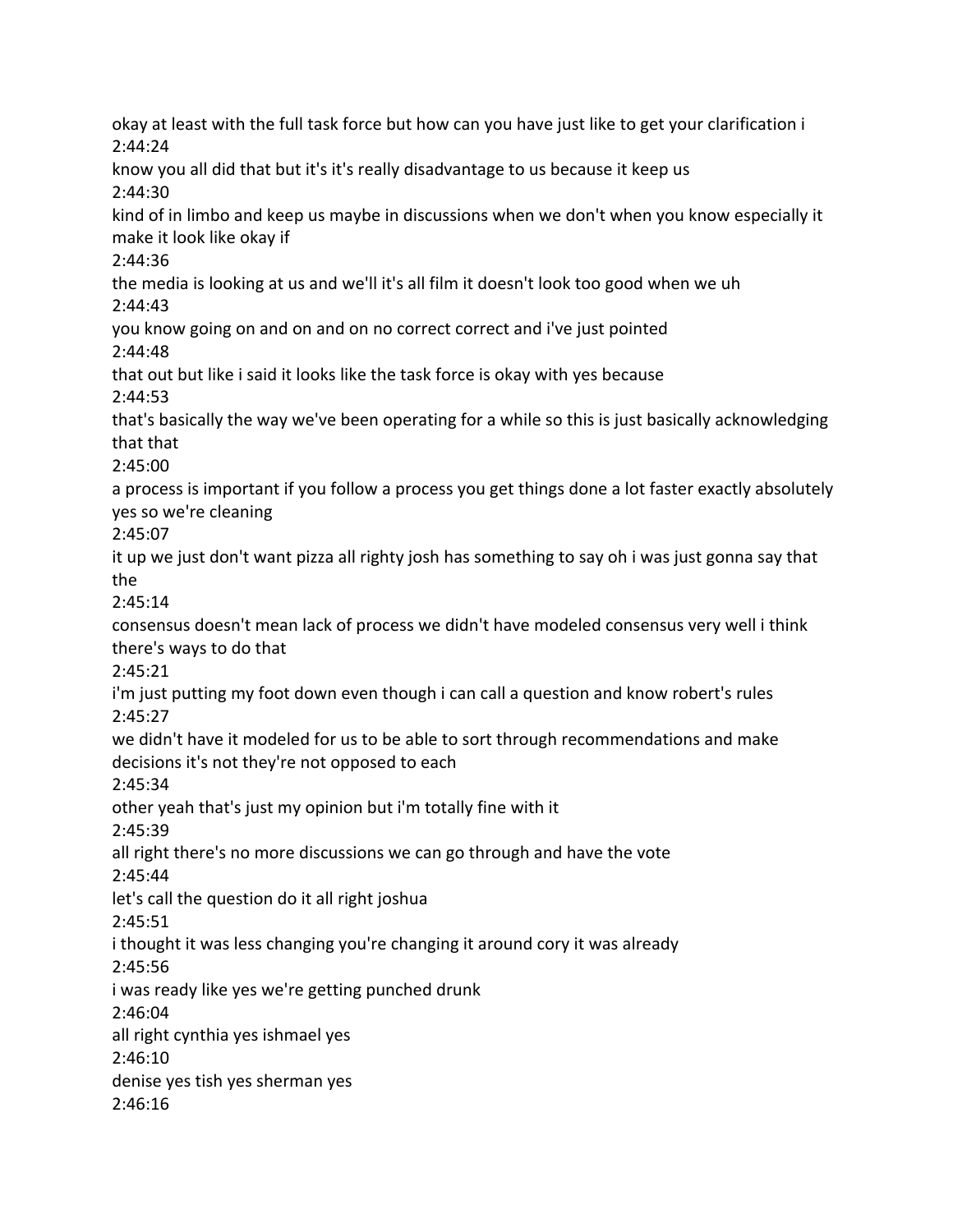walter abstain [Laughter] 2:46:22 charles yes carol yes 2:46:27 the jewel yes simone yes 2:46:33 aubry yes corey yes 2:46:42 and the yays have it alrighty so next steps anything 2:46:50 um i just want to say y'all did a great job and we were just here you know but 2:46:56 this this has been really helpful i was just talking with with our city manager 2:47:02 making sure we had everything that we need from you all and i it looks like we've got everything we need from you 2:47:08 all to proceed i'll throw the question back to you all do you all have everything you need from 2:47:15 us are there other things that you need from us or would be helpful 2:47:21 for us to do um [Music] that's that's my question back 2:47:28 hi other other fabulous tips this might just seem like a wacky 2:47:33 suggestion but is there and i know this is the city council meeting set up but 2:47:41 is it possible to meet in a way where we can be more facing each other in a circle or a 2:47:47 square yeah we've we've discussed that and and that is a possibility that we 2:47:52 can just do like a circle down here right in front you know 2:47:57 so that's that's definitely something that we can do um one of the other things i will mention 2:48:04 depending on when subcommittee meetings or or regular meetings are scheduled and 2:48:10 the availability of the council chambers this is the only place we have that has the ability to 2:48:16 live stream and to tape meetings we have other options for meeting places 2:48:23 like the center of elgin ballroom hawthorne hill nature center the basement of the himmons 2:48:29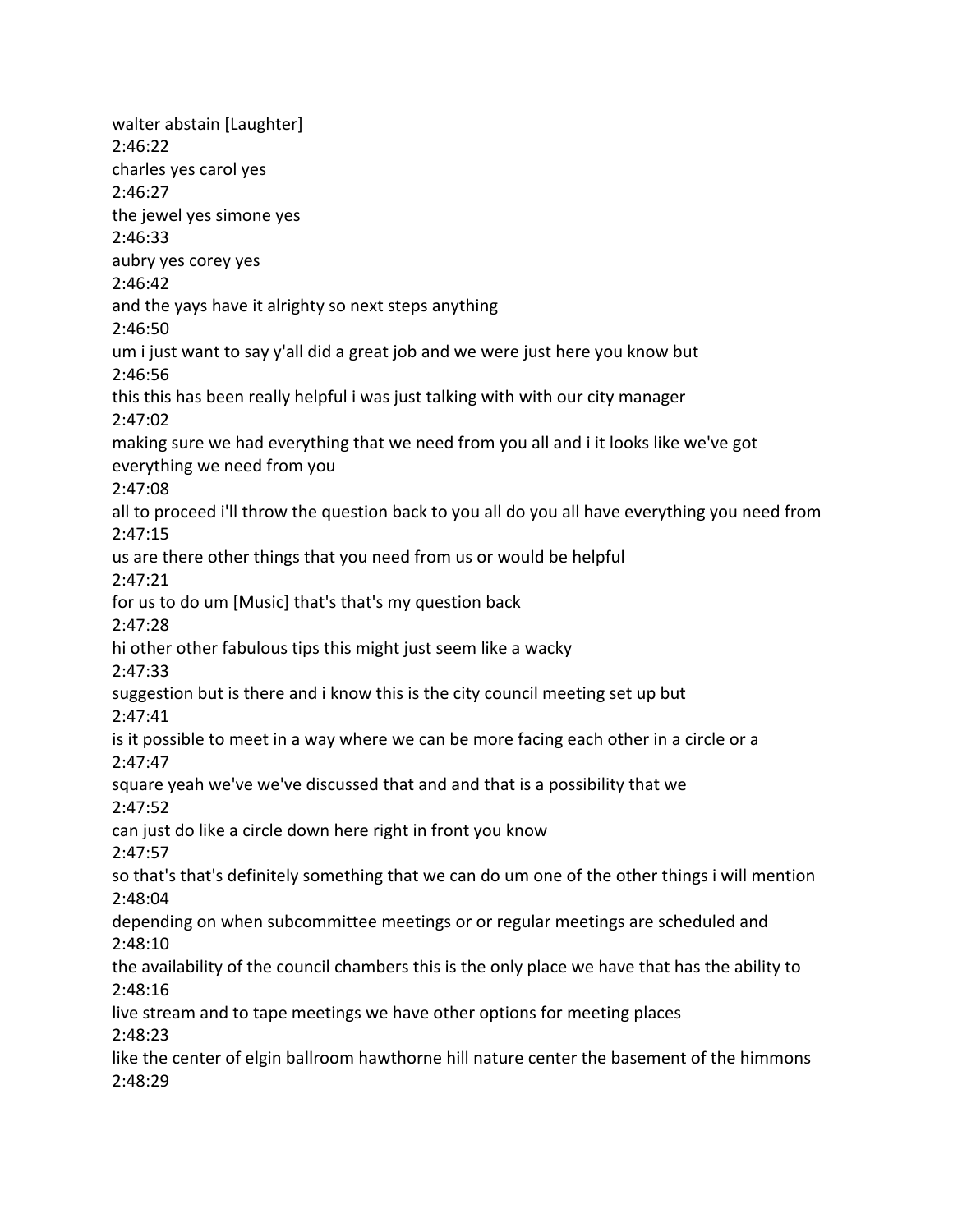those are other options if like say something like the planning and zoning commission uses this this spot um you 2:48:36 know once a month as well as some other um commissions 2:48:41 but if we move to another spot we lose that ability so i just want to throw 2:48:46 that out there it's not mandatory that we tape and live stream the meetings but 2:48:52 it's something that you know we have started out with and there may be an expectation you know 2:48:58 one way or the other for that to continue but that is you know i just want to share that with the task 2:49:03 force so that they know if we have to move locations that that may become an issue i feel 2:49:09 like i've missed this half of yeah the semi-circle 2:49:14 is if i can just add to again it's this one person in the back here who's 2:49:19 keeping track of the 12 people and it's because of those cameras there and the microphones that that's what what it is 2:49:27 with the dyes but if there's a way that we can work on something so we can move from that and if you want to provide the 2:49:33 live streaming i know if anybody can do it it's ms campbell but that's the reason that we've been using the dyes 2:49:38 that's what i figured i mean i don't want to create a fuss or create too much work if it's possible i personally would like 2:49:44 to be able to see everybody you know high way down there 2:49:50 i just feel like we're cut off a little bit yeah i know the city council you guys are used to it but 2:49:56 [Laughter] ishmael uh chair curricular just regarding process is there any way uh 2:50:02 just moving forward we can schedule at least like a a weekly or a bi-weekly leadership meeting either regardless if 2:50:08 we don't have much to talk about just give us an email and update yes um just so we're all because you know that's part of the process just moving forward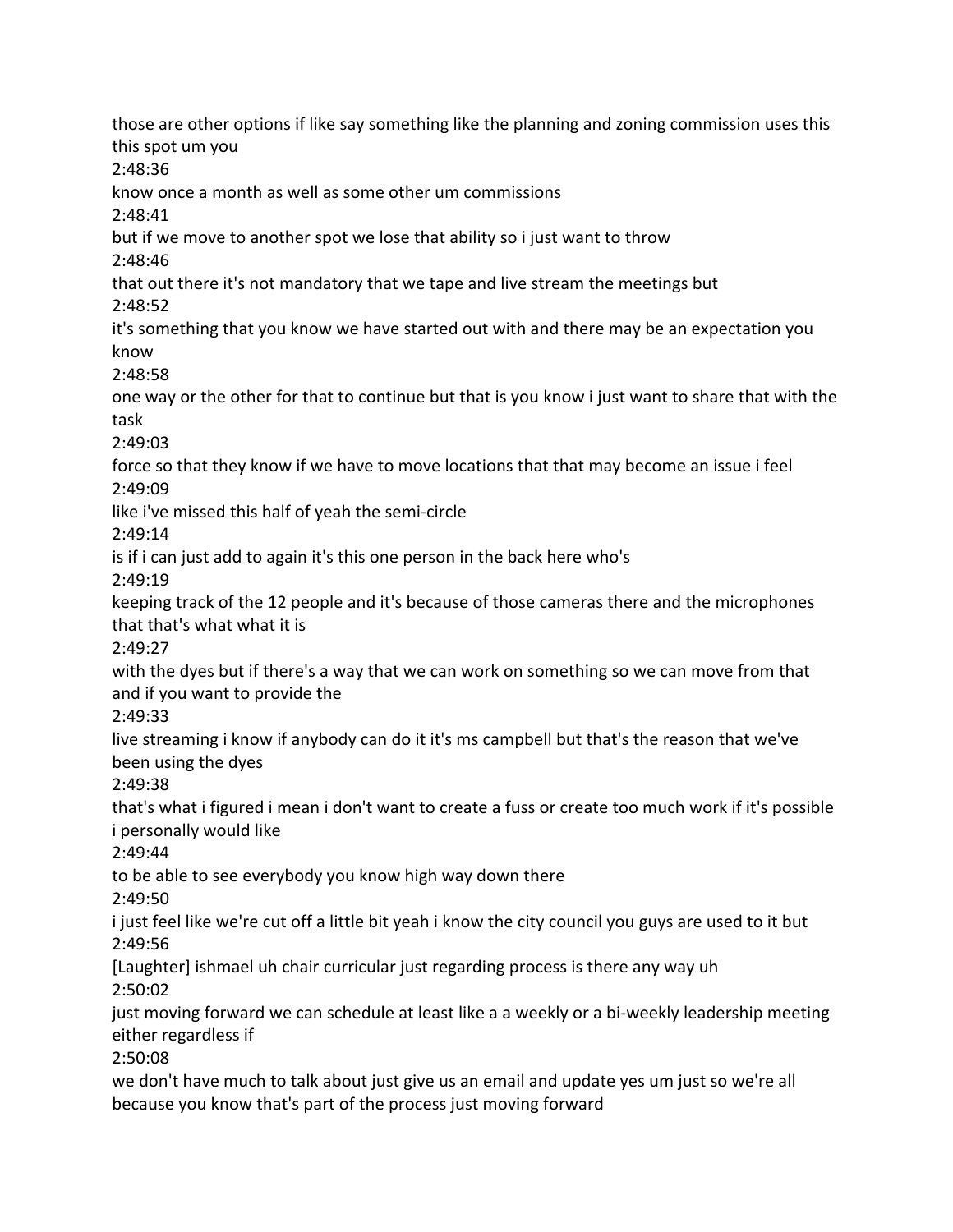2:50:13 together yeah um if we can get that on the books i will do it right thank you 2:50:18 can we uh there's any there's no uh rick there's nothing wrong with can we if we meet 2:50:26 uh us four is that that's not consider and it gotta be five or more right yeah okay 2:50:33 five or less persons can talk about task force business without violating the open meetings act yeah 2:50:39 so you can just be like a phone call or something thank you yeah we could have a conference call something once so what 2:50:45 happens when you get caught me what happens when you get caught validating five or more somebody going 2:50:52 to jail i'm pretty sure i've been fine 2:51:00 all right just i thought it might be helpful just to summarize tonight's meeting so first of all we had a recommendation to the 2:51:06 council to stay with kearns and west with the preference of joe and norma just as a follow-up to that staff will 2:51:11 take that back and reach out to kearns and west and talk through that recommendation in preparation for the 2:51:17 may 11th meeting so that staff will come to the city council with a formal change request from kearns and west and a 2:51:23 presentation to support that recommendation so just understand that that that conversation will happen with 2:51:29 staff and kearns and west just want to make that clear there was a recommendation to the council to move forward with the meeting 2:51:35 uh schedule with a deadline of september 1st to continue meeting without a break 2:51:41 there was a vote to keep chairperson the jewel in place reappoint uh vice 2:51:46 chair ishmael spokesperson shimon parliamentarian walter there was a vote to have subcommittees 2:51:53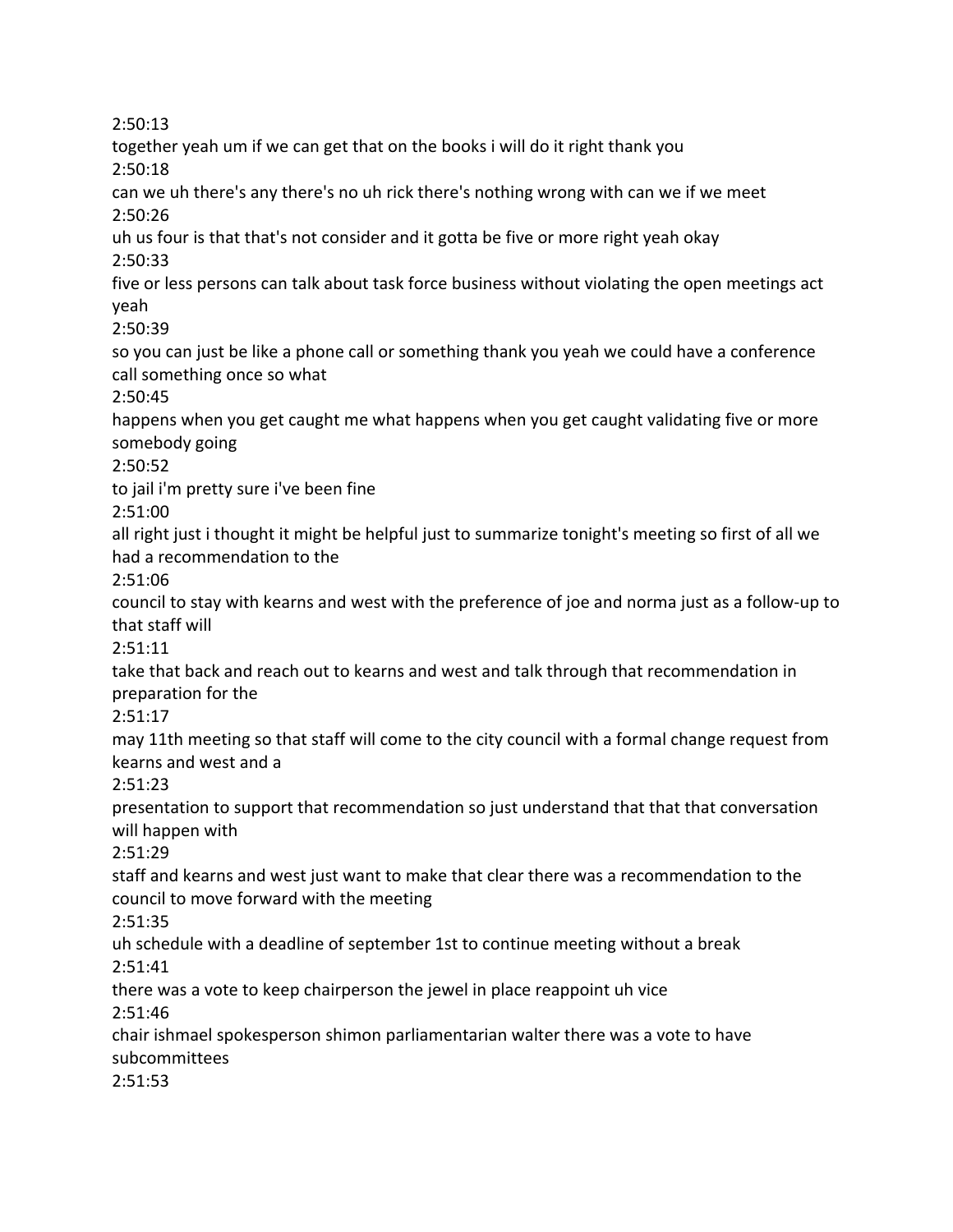meet once more to make recommendations to the full task force i'm sorry a vote to have subcommittees meet once more to 2:52:00 then make their kind of organizational recommendation to the follow-up full 2:52:05 task force meeting and then there was a request to schedule a weekly leadership meeting yes did i 2:52:11 miss anything that we just to make sure we're kind of walk out of here with the meeting notes but i just want to 2:52:18 it's good to that i'm going to i hate to do this but i am going to take a soapbox opportunity um a 2:52:23 couple of things just as ideas you know i'm kind of putting my hat on city council member hat as well as uh what 2:52:30 are we what are we doing facilitation head on i would say this focus focus on the idea 2:52:36 not so much the wording of what your recommendation is unless that wording is ultra critical to you 2:52:41 because understand that this your recommendation is going to go before corporation council to codify this it's going to go before 2:52:48 city council and they like to mess with things too so just try to communicate your idea in 2:52:54 the essence of behind your idea more so than trying to word smith as much maybe and just from a time perspective just 2:53:01 just an idea the other thing i would say is focus on things that do have a chance of passing i'll use an example school resource 2:53:08 officers we've had school resource officers conversations as a as a full council for year after year after year 2:53:14 and we've had lots of good debates now granted you can weigh in on it but i'm just saying 2:53:19 it feels like it's been deliberated a lot now because she may disagree or not i don't know uh this is like i said this 2:53:25 is a tobii opinion but just think about that when when recommendations are coming up in your group if if things 2:53:31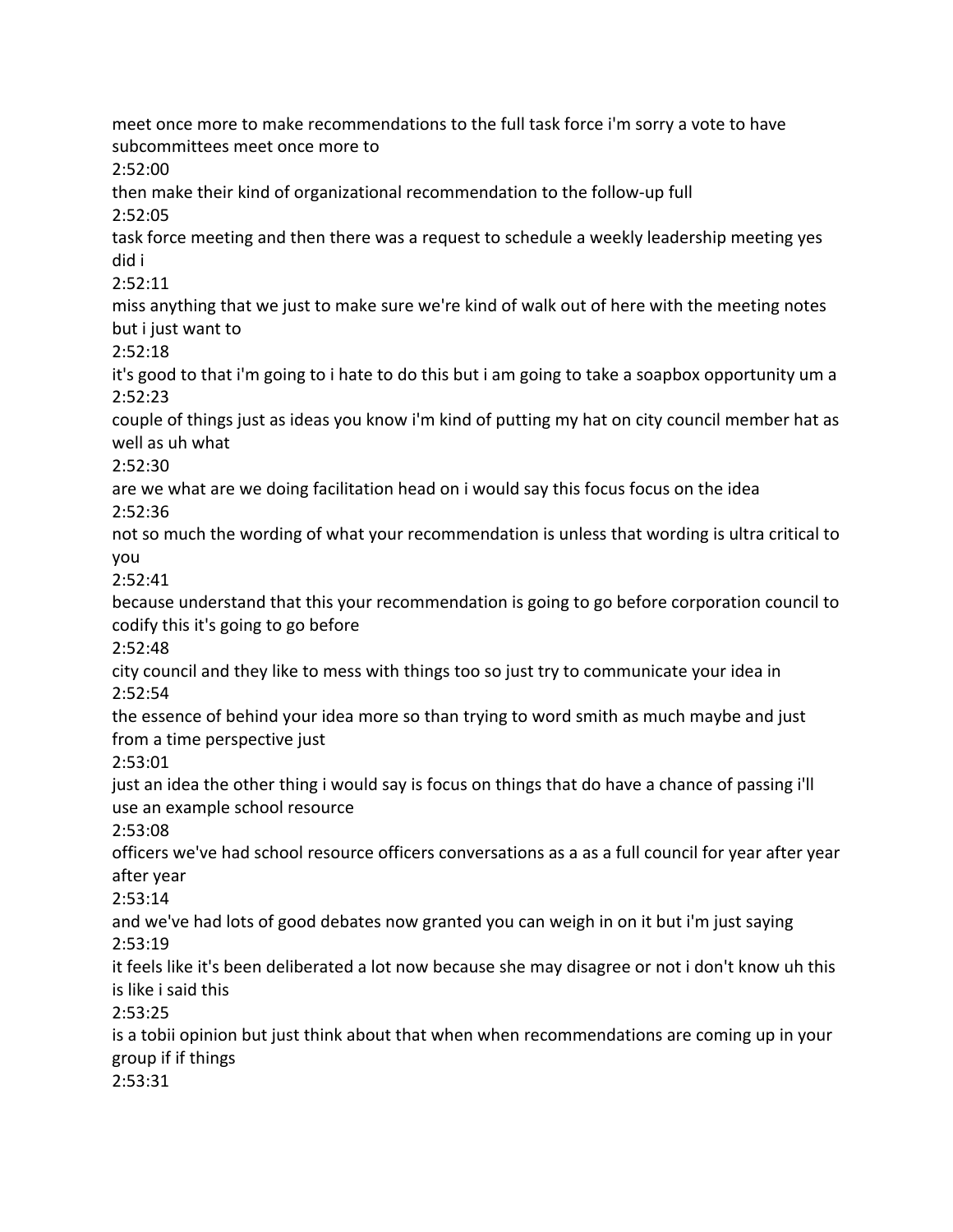seem like too far out of bounds they might be and they might not have a chance of passing the city council so i'm just those are just a couple of

2:53:37

thoughts of as you use your time and use it wisely just a couple of ideas about doing that if if i was a full-time

2:53:43

facilitator and not a council member i'd probably be more forceful of some of these things because i think a good

2:53:49

facilitator would do that they'd kind of reign the group in they would they would kind of help guide the group through that i feel a little bit torn tonight

2:53:55

because i want to do that but i don't want to do too much of it because it feels kind of you know i'm playing both sides of the

2:54:01

fence but but those are just a couple of ideas that i thought of that maybe would would help the group moving forward so

2:54:07

thank you i felt tonight was very productive uh i i do feel like you're you're you're 2:54:12

in your stride so thank you thank you do we make a motion to adjourn okay i 2:54:18

just have one thing that i want to say before we move on with that motion um 2:54:23

one i just want to say uh i feel like tonight was so great and i'm

2:54:29

really proud to be a part of this group tonight i have not always been able to say that so good job everybody and

2:54:35

thank you for um bringing your a game so that's point number one point number two i just want

2:54:40

to make sure that we the last thing that was on that list was just the individuals who were gonna act as

2:54:46

spokespersons or not spokespersons like point persons for the subcommittees that a staff member from the city of

2:54:52

belgium will be contacting them to schedule those is that correct yeah

2:54:58

okay and when around do you think we could expect that to happen because it is a quick turnaround two weeks

2:55:04

i think that's what we were hoping for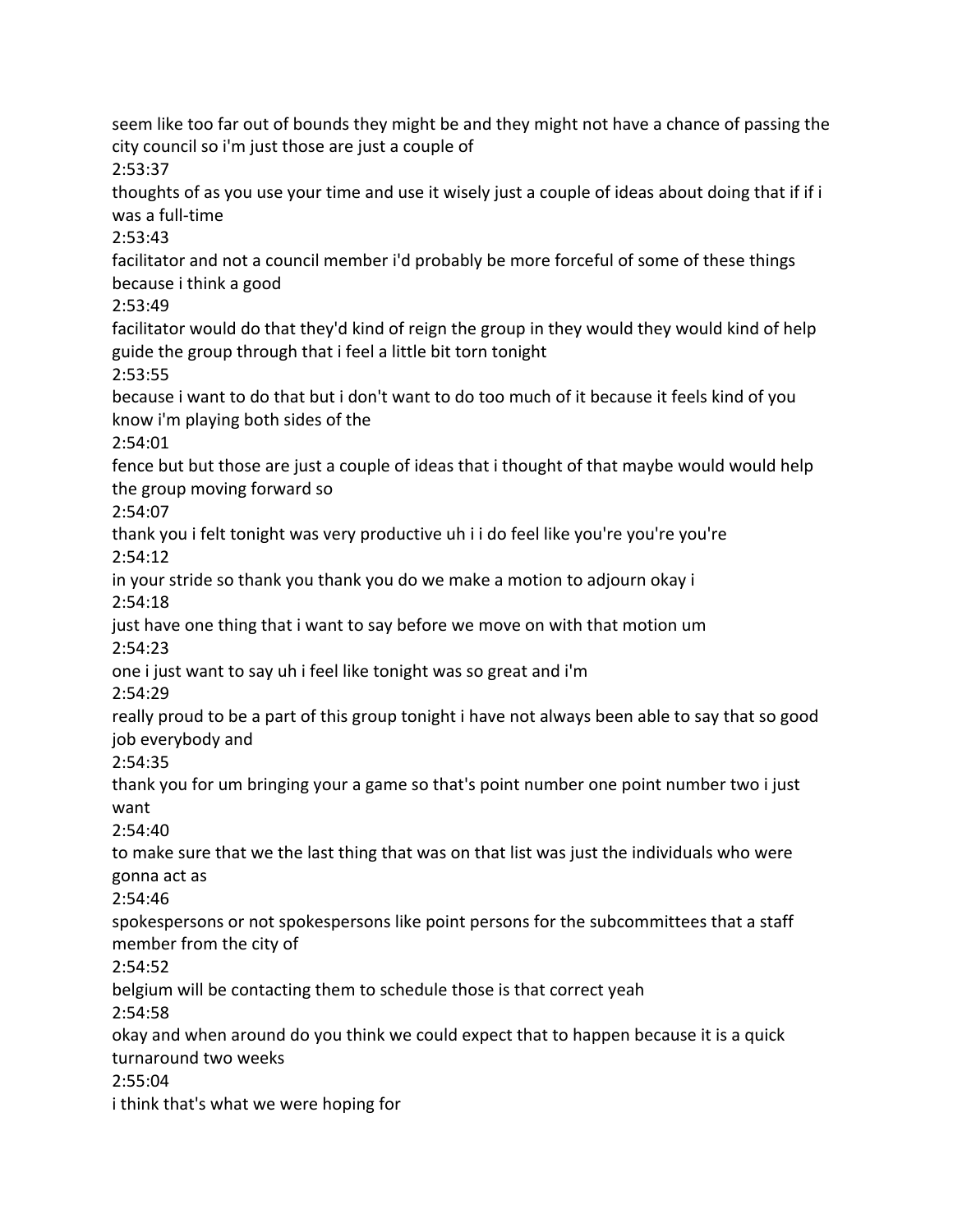2:55:10

we'll move on this as soon as possible i it was my understanding i know that may 11th was the city council date in which 2:55:16 they were going to make a determination but with the recognition that there won't be a new facilitator or a decision 2:55:22 on that before that time i have the sense of a two-week window but again like everything else it's finding 2:55:28 meeting rooms getting everybody else together but we will try to do within that time period i i would 2:55:34 i would hope that it could be accomplished by the 11th but it's it's my understanding from what we're hearing 2:55:40 having all of those subcommittees meet in advance of the city council meeting isn't as important as it is having those 2:55:47 subcommittees being ready for when the full task force convenes again sure and i think it did feel important to us 2:55:52 because um we and correct me if i'm wrong there was some speculation about the the contract 2:55:59 that there was the 30 some more meetings that you all were suggesting right 2:56:04 kearns and current currency right okay because what was on the table was that some of the subcommittees were 2:56:11 potentially going to be dissolved thus needing less that was part of the conversation 2:56:18 yeah right but but i i understand as long as there's a recognition with everybody on the task 2:56:24 force then that the desire is to have those subcommittees meet before the 11th we will do everything from the staff's 2:56:31 perspective to make that happen but we need your assistance then as well in working towards those dates okay thank 2:56:37 you but it doesn't it doesn't necessarily change the 2:56:42 the [Music] the contract or the um 2:56:47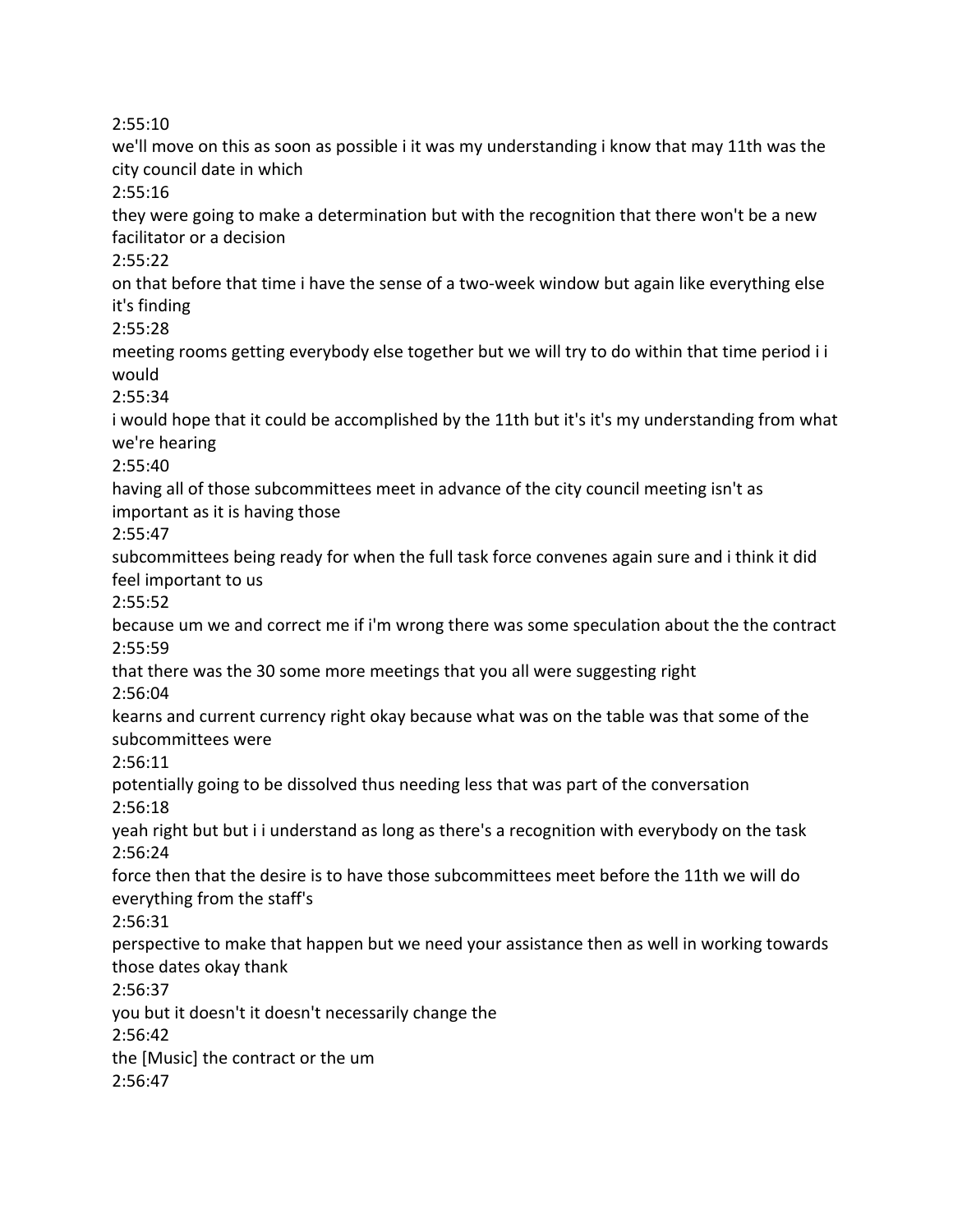the number you know the number of meetings may change but what we're what the city council would 2:56:54 ultimately be voting on is like a not to exceed amount so if we if if the if the subcommittees meet and 2:57:01 decide to to roll everything into the whole task force or not it just gets us you know closer to that 2:57:08 sooner rather than later it's not like we'd be paying them for work that they're not doing if that helps to make 2:57:15 sense so yeah and you know with that said we may be able to get everyone to meet 2:57:21 the all the subcommittees to meet by the 11th we may not i think that's i mean that that's going to be really hard to 2:57:27 get all four of them meeting just within two weeks so don't feel like 2:57:33 we have to get that done because that's not required for 2:57:38 the meeting on the 11th okay okay denise i just said real quickly 2:57:44 so is there anything to preclude the people that are the point persons from the subcommittees from reaching out to 2:57:52 their subcommittee members to like poll about like what's a good meeting night 2:57:57 like day of the week so we can't do that yeah on a one-on-one basis you can on one-on-one basis okay 2:58:05 okay because you know like i you know i guess proactive on a one-on-one basis you can 2:58:10 okay okay thanks walter yes um 2:58:18 okay it seems to me that um this meeting is happening on 11th 2:58:25 we are not invited i think i think the task force should be there 2:58:41 so once once the agenda is set then we will we will share that item with with 2:58:46 the task force obviously it's a public meeting everyone is invited to attend 2:58:52 um task force member flikima has volunteered to make t-shirts for